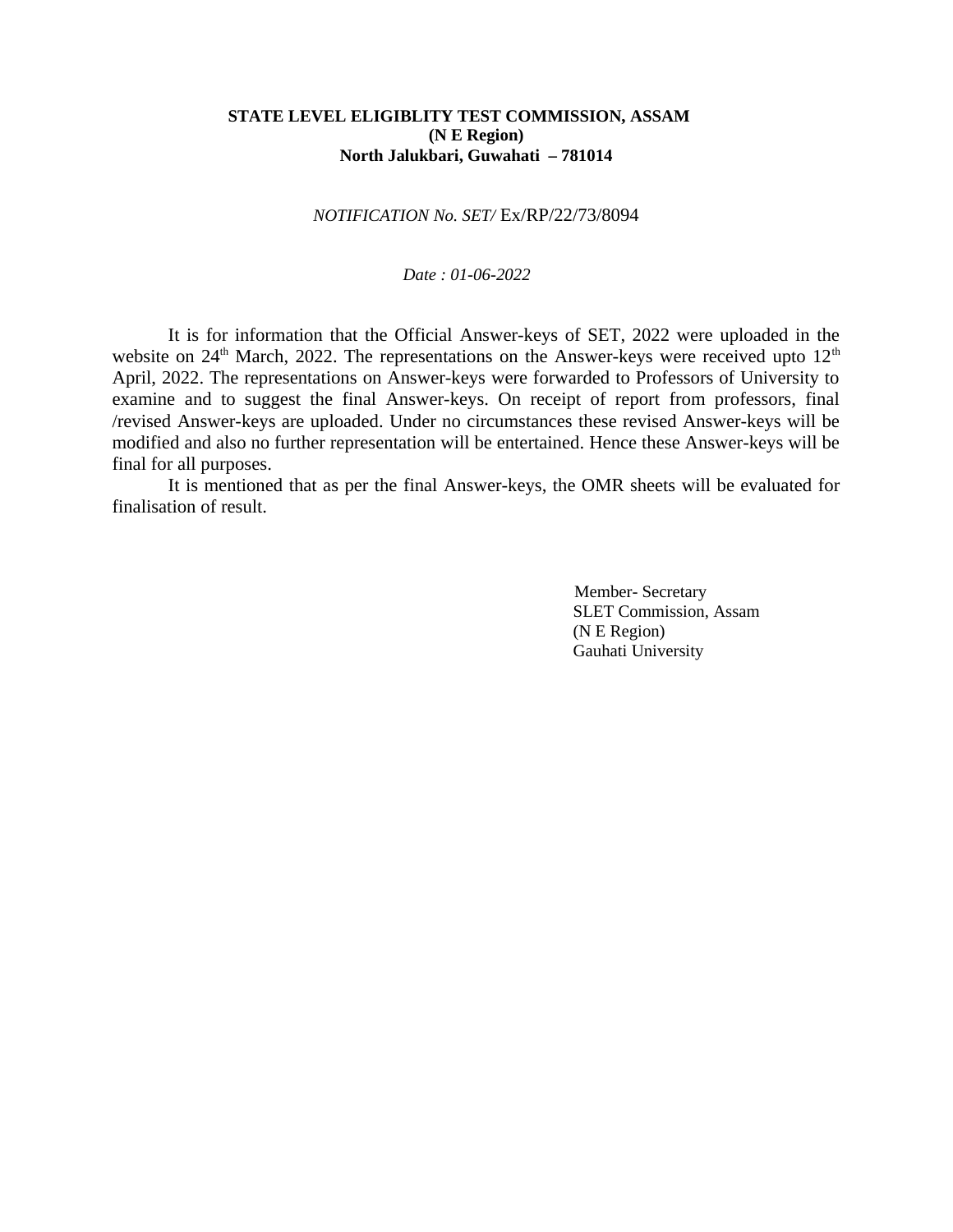# **STATE LEVEL ELIGIBILITY TEST COMMISSION, ASSAM (N E Region) North Jalukbari, Guwahati – 781014**

# *SET, 2022*

# *Answer Key*

Paper  $-I$ 

Code  $X$ 

| Question<br>No.  | $\mathbf{1}$ | $\overline{2}$ | 3            | $\overline{4}$ | 5            | 6            | 7           | 8                | 9            | 10           |
|------------------|--------------|----------------|--------------|----------------|--------------|--------------|-------------|------------------|--------------|--------------|
| Answer           | $\mathsf{C}$ | D              | D            | $\mathbf D$    | $\mathsf{C}$ | $\mathbf{A}$ | ${\bf D}$   | D                | $\mathbf D$  | $\mathsf C$  |
|                  |              |                |              |                |              |              |             |                  |              |              |
| Questio<br>n No. | 11           | 12             | 13           | 14             | 15           | 16           | 17          | 18               | 19           | 20           |
| Answer           | $\mathsf{C}$ | D              | $\mathbf{A}$ | $\mathsf{C}$   | $\mathsf{C}$ | B            | $\mathbf B$ | D                | $\mathsf{C}$ | $\mathbf{A}$ |
|                  |              |                |              |                |              |              |             |                  |              |              |
| Questio<br>n No. | 21           | 22             | 23           | 24             | 25           | 26           | 27          | 28               | 29           | 30           |
| Answer           | $\mathsf{C}$ | D              | D            | $\mathsf{C}$   | $\mathsf{C}$ | $\mathsf{C}$ | D           | $\boldsymbol{A}$ | D            | $\mathbf D$  |
|                  |              |                |              |                |              |              |             |                  |              |              |
| Questio<br>n No. | 31           | 32             | 33           | 34             | 35           | 36           | 37          | 38               | 39           | 40           |
| Answer           | $\mathsf{C}$ | $\mathbf B$    | $\mathsf{C}$ | $\mathbf D$    | $\mathbf D$  | $\mathsf{C}$ | $\mathbf D$ | $\boldsymbol{A}$ | $\mathsf{C}$ | $\bf{B}$     |
|                  |              |                |              |                |              |              |             |                  |              |              |
| Questio<br>n No. | 41           | 42             | 43           | 44             | 45           | 46           | 47          | 48               | 49           | 50           |
| Answer           | $\mathbf{A}$ | $\mathbf{A}$   | $\mathbf{A}$ | ∗              | $\mathbf{A}$ | $\mathbf D$  | $\mathbf B$ | D                | $\mathsf{C}$ | $\mathsf{C}$ |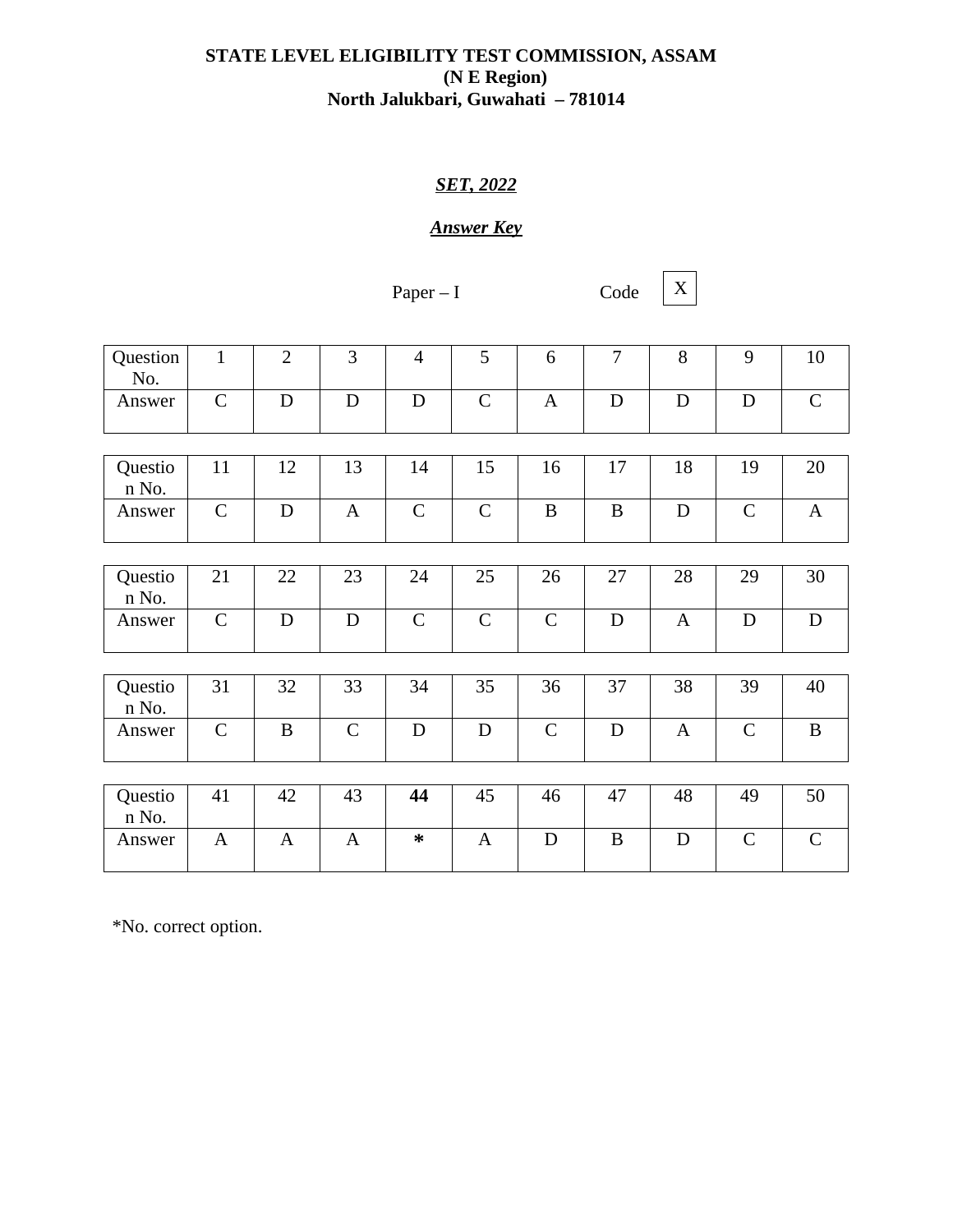|--|--|

 $\boxed{Y}$ 

| Question<br>No.  | $\mathbf{1}$   | $\overline{2}$ | 3            | $\overline{4}$ | 5            | 6            | 7            | 8            | 9            | 10           |
|------------------|----------------|----------------|--------------|----------------|--------------|--------------|--------------|--------------|--------------|--------------|
| Answer           | $\mathbf B$    | B              | ${\bf D}$    | $\mathsf{C}$   | $\mathbf{A}$ | $\mathsf{C}$ | $\mathbf D$  | $\mathbf D$  | $\mathsf{C}$ | $\mathsf{C}$ |
|                  |                |                |              |                |              |              |              |              |              |              |
| Questio<br>n No. | 11             | 12             | 13           | 14             | 15           | 16           | 17           | 18           | 19           | 20           |
| Answer           | $\mathsf{C}$   | $\mathbf D$    | $\mathbf{A}$ | $\mathbf D$    | $\mathbf D$  | $\mathsf{C}$ | $\bf{B}$     | $\mathsf C$  | $\mathbf D$  | $\mathbf D$  |
|                  |                |                |              |                |              |              |              |              |              |              |
| Questio<br>n No. | 21             | 22             | 23           | 24             | 25           | 26           | 27           | 28           | 29           | 30           |
| Answer           | $\overline{C}$ | ${\bf D}$      | $\mathbf{A}$ | $\mathsf{C}$   | $\, {\bf B}$ | $\mathbf{A}$ | $\mathbf{A}$ | $\mathbf{A}$ | ∗            | $\mathbf{A}$ |
|                  |                |                |              |                |              |              |              |              |              |              |
| Questio<br>n No. | 31             | 32             | 33           | 34             | 35           | 36           | 37           | 38           | 39           | 40           |
| Answer           | $\mathbf D$    | B              | $\mathbf D$  | $\mathsf{C}$   | $\mathsf{C}$ | $\mathsf{C}$ | $\mathbf D$  | D            | $\mathbf D$  | $\mathsf{C}$ |
|                  |                |                |              |                |              |              |              |              |              |              |
| Questio<br>n No. | 41             | 42             | 43           | 44             | 45           | 46           | 47           | 48           | 49           | 50           |
| Answer           | $\mathbf{A}$   | D              | D            | D              | $\mathsf{C}$ | $\mathsf{C}$ | D            | $\mathbf{A}$ | $\mathsf{C}$ | $\mathsf C$  |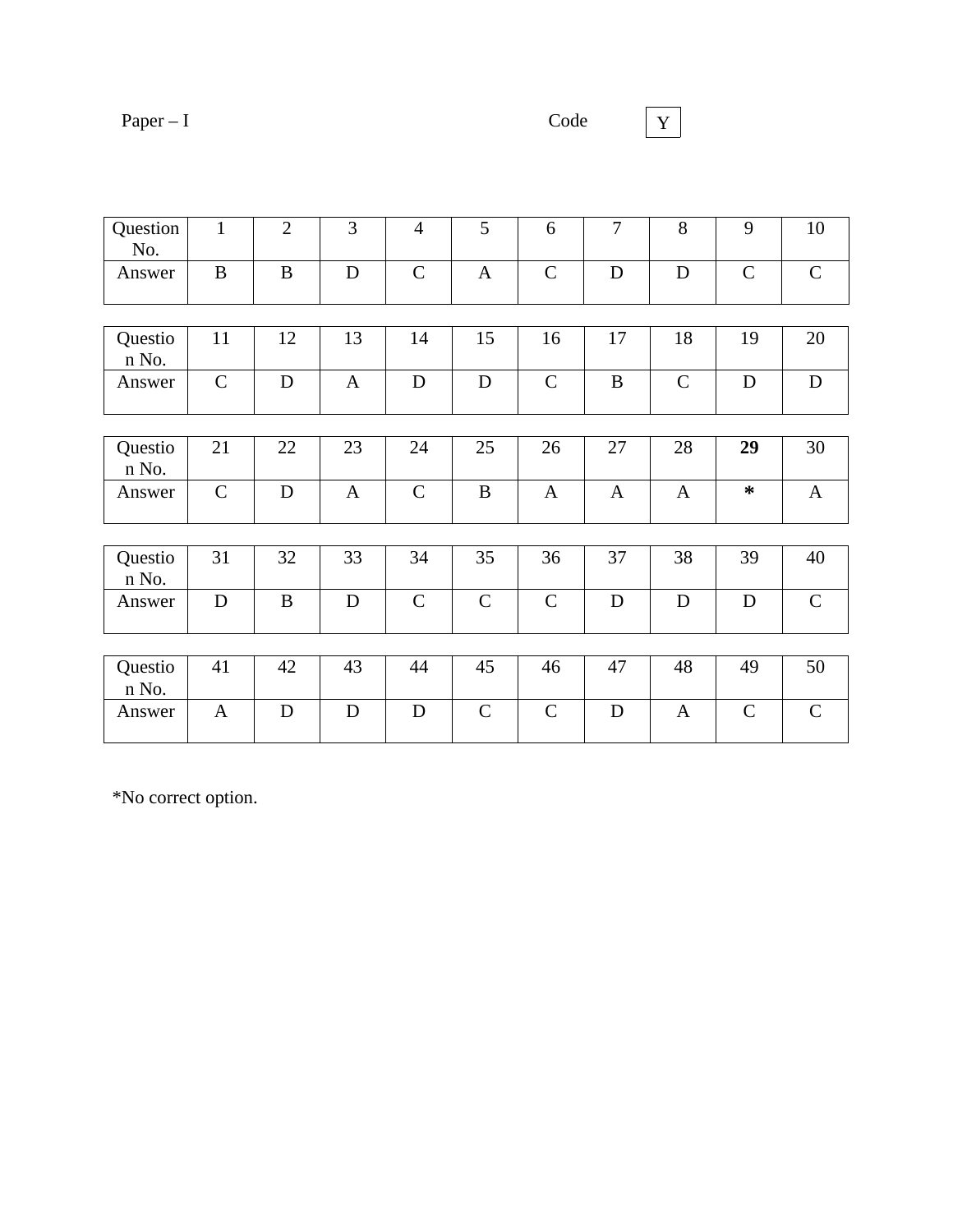$Paper - I$  Co

| .nde |  |
|------|--|
|      |  |

| Question<br>No.  | $\mathbf{1}$ | $\overline{2}$ | 3            | $\overline{4}$ | 5            | 6            | 7            | 8            | 9            | 10           |
|------------------|--------------|----------------|--------------|----------------|--------------|--------------|--------------|--------------|--------------|--------------|
| Answer           | $\mathbf D$  | $\mathbf D$    | $\mathsf{C}$ | $\mathbf D$    | $\mathbf{A}$ | $\mathsf{C}$ | B            | $\mathbf{A}$ | $\mathbf{A}$ | $\mathbf{A}$ |
|                  |              |                |              |                |              |              |              |              |              |              |
| Questio<br>n No. | 11           | 12             | 13           | 14             | 15           | 16           | 17           | 18           | 19           | 20           |
| Answer           | $\ast$       | $\mathbf{A}$   | $\mathbf D$  | $\mathbf B$    | $\mathbf D$  | $\mathsf{C}$ | $\mathsf{C}$ | $\mathsf{C}$ | D            | ${\bf D}$    |
|                  |              |                |              |                |              |              |              |              |              |              |
| Questio<br>n No. | 21           | 22             | 23           | 24             | 25           | 26           | 27           | 28           | 29           | 30           |
| Answer           | $\mathbf D$  | $\mathsf{C}$   | $\mathbf{A}$ | $\mathbf D$    | $\mathbf D$  | $\mathbf D$  | $\mathsf{C}$ | $\mathsf{C}$ | D            | $\mathbf{A}$ |
|                  |              |                |              |                |              |              |              |              |              |              |
| Questio<br>n No. | 31           | 32             | 33           | 34             | 35           | 36           | 37           | 38           | 39           | 40           |
| Answer           | $\mathsf{C}$ | $\mathsf{C}$   | $\mathbf{B}$ | $\mathbf B$    | D            | $\mathsf{C}$ | $\mathbf{A}$ | $\mathsf{C}$ | D            | $\mathbf D$  |
|                  |              |                |              |                |              |              |              |              |              |              |
| Questio<br>n No. | 41           | 42             | 43           | 44             | 45           | 46           | 47           | 48           | 49           | 50           |
| Answer           | $\mathsf{C}$ | $\mathsf{C}$   | $\mathsf{C}$ | D              | $\mathbf{A}$ | D            | D            | $\mathsf{C}$ | B            | $\mathsf{C}$ |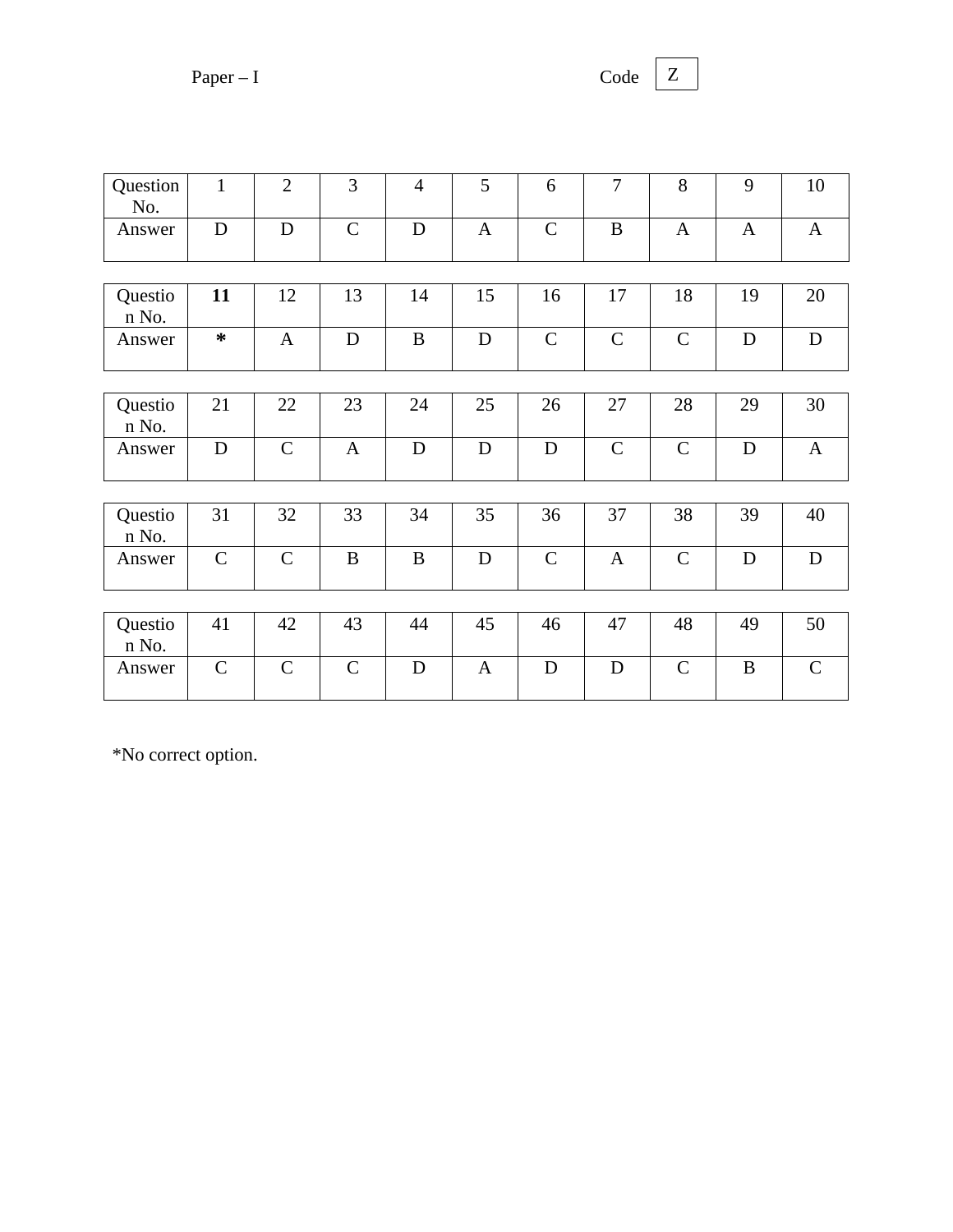| Question<br>No.       | $\mathbf{1}$ | $\overline{2}$ | 3            | $\overline{4}$ | 5            | $6\phantom{1}$ | $\overline{7}$ | $\, 8$       | $9\,$            | 10           |
|-----------------------|--------------|----------------|--------------|----------------|--------------|----------------|----------------|--------------|------------------|--------------|
| Answer                | $\mathsf{C}$ | $\mathbf D$    | $\mathbf D$  | $\mathsf C$    | $\mathsf C$  | $\mathbf{A}$   | $\mathbf{A}$   | $\mathbf{A}$ | D                | $\bf{B}$     |
| Questio<br>n No.      | 11           | 12             | 13           | 14             | 15           | 16             | 17             | 18           | 19               | 20           |
| Answer                | B            | B              | $\mathbf{A}$ | $\mathbf{A}$   | A            | $\mathsf{C}$   | B              | $\mathbf D$  | $\mathsf{C}$     | $\mathsf{C}$ |
| Questio<br>n No.      | 21           | 22             | 23           | 24             | 25           | 26             | 27             | 28           | 29               | 30           |
| Answer                | $\mathbf B$  | $\mathsf C$    | $\mathsf C$  | $\mathsf C$    | $\bf{B}$     | $\mathbf D$    | $\mathsf C$    | $\bf{B}$     | $\boldsymbol{A}$ | $\mathbf{A}$ |
| Questio<br>n No.      | 31           | 32             | 33           | 34             | 35           | 36             | 37             | 38           | 39               | 40           |
| Answer                | $\, {\bf B}$ | B              | $\, {\bf B}$ | $\mathsf C$    | $\mathbf D$  | $\mathbf A$    | $\mathbf{A}$   | A            | $\mathsf C$      | $\bf{B}$     |
| Questio<br>n No.      | 41           | 42             | 43           | 44             | 45           | 46             | 47             | 48           | 49               | 50           |
| Answer                | B            | B              | $\mathsf C$  | $\mathbf{A}$   | $\mathsf C$  | $\mathsf C$    | $\mathsf C$    | $\mathsf C$  | $\mathbf{A}$     | $\mathbf{A}$ |
| Questio<br>n No.      | 51           | 52             | 53           | 54             | 55           | 56             | 57             | 58           | 59               | 60           |
| Answer                | $\mathbf{A}$ | $\mathsf{C}$   | $\mathbf D$  | $\mathsf C$    | B            | $\mathsf C$    | $\mathbf D$    | $\mathsf C$  | $\mathbf{A}$     | ${\bf D}$    |
| Questio<br>$\,$ n No. | 61           | 62             | 63           | 64             | 65           | 66             | 67             | 68           | 69               | 70           |
| Answer                | $\mathbf{A}$ | D              | B            | $\mathbf D$    | B            | B              | A              | A            | B                | D            |
| Questio<br>n No.      | 71           | 72             | 73           | 74             | 75           | 76             | 77             | 78           | 79               | 80           |
| Answer                | $\, {\bf B}$ | $\bf{B}$       | $\mathsf{C}$ | $\mathbf{A}$   | $\mathbf{A}$ | $\mathbf B$    | $\bf{B}$       | ${\bf D}$    | $\mathbf{A}$     | $\, {\bf B}$ |
| Questio<br>n No.      | 81           | 82             | 83           | 84             | 85           | 86             | 87             | 88           | 89               | 90           |
| Answer                | $\mathsf{C}$ | $\mathbf{A}$   | $\mathsf{C}$ | $\bf{B}$       | $\mathsf C$  | $\mathsf{C}$   | $\mathbf{A}$   | $\bf{B}$     | B                | $\, {\bf B}$ |
| Question<br>No.       | 91           | 92             | 93           | 94             | 95           | 96             | 97             | 98           | 99               | 100          |
| Answer                | B            | $\mathbf D$    | $\, {\bf B}$ | $\mathbf{A}$   | ${\bf D}$    | $\, {\bf B}$   | $\mathbf D$    | $\, {\bf B}$ | $\bf{B}$         | $\mathbf{A}$ |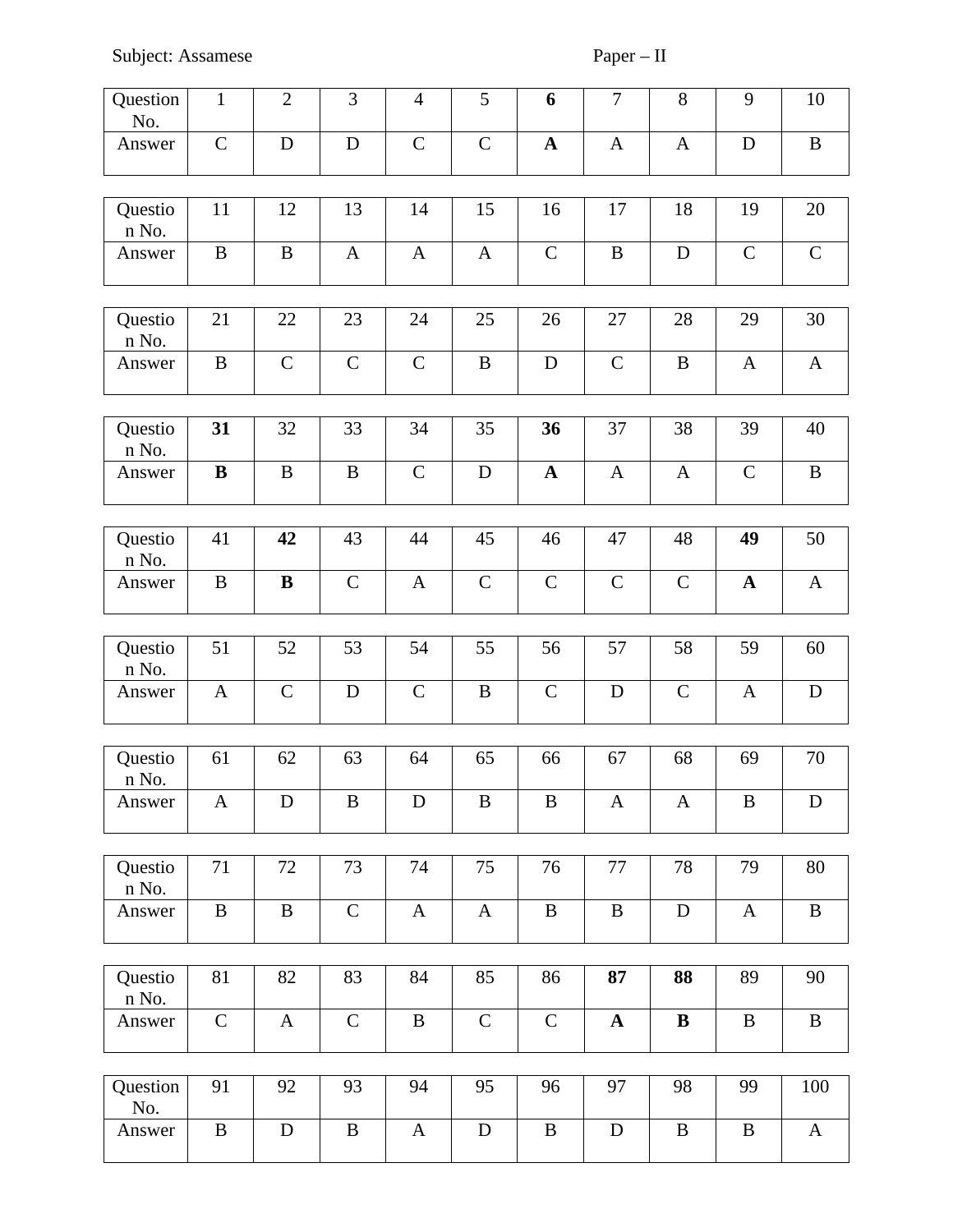Subject: English Paper – II

| Question<br>No.  | $\mathbf{1}$ | $\overline{2}$ | 3            | $\overline{4}$ | 5            | 6            | $\overline{7}$ | 8            | $9\,$        | 10           |
|------------------|--------------|----------------|--------------|----------------|--------------|--------------|----------------|--------------|--------------|--------------|
| Answer           | $\mathsf C$  | D              | $\mathbf B$  | $\mathbf B$    | $\mathsf C$  | $\mathsf C$  | $\mathsf C$    | $\mathbf D$  | D            | $\mathbf B$  |
| Questio<br>n No. | 11           | 12             | 13           | 14             | 15           | 16           | 17             | 18           | 19           | 20           |
| Answer           | $\mathbf D$  | D              | $\, {\bf B}$ | $\, {\bf B}$   | B            | $\mathbf D$  | $\mathbf{A}$   | $\mathsf C$  | $\mathbf B$  | D            |
| Questio<br>n No. | 21           | 22             | 23           | 24             | 25           | 26           | 27             | 28           | 29           | 30           |
| Answer           | $\mathbf{A}$ | D              | $\mathbf B$  | $\mathsf C$    | $\mathsf C$  | $\mathbf D$  | $\bf{B}$       | $\mathsf C$  | $\mathbf C$  | $\bf{B}$     |
| Questio<br>n No. | 31           | 32             | 33           | 34             | 35           | 36           | 37             | 38           | 39           | 40           |
| Answer           | $\, {\bf B}$ | $\mathsf C$    | $\, {\bf B}$ | $\mathbf{A}$   | $\mathbf{A}$ | $\mathbf{A}$ | $\mathsf C$    | $\, {\bf B}$ | $\mathsf C$  | $\mathbf{A}$ |
| Questio<br>n No. | 41           | 42             | 43           | 44             | 45           | 46           | 47             | 48           | 49           | 50           |
| Answer           | $\mathsf{C}$ | $\bf{B}$       | $\mathsf{C}$ | $\mathbf D$    | B            | B            | $\bf{B}$       | $\mathsf{C}$ | B            | $\mathsf{C}$ |
| Questio<br>n No. | 51           | 52             | 53           | 54             | 55           | 56           | 57             | 58           | 59           | 60           |
| Answer           | $\bf{B}$     | $\mathsf C$    | $\, {\bf B}$ | $\mathbf C$    | $\mathbf{A}$ | $\ast$       | $\mathbf D$    | $\mathbf{A}$ | $\mathsf C$  | $\mathbf{A}$ |
| Questio<br>n No. | 61           | 62             | 63           | 64             | 65           | 66           | 67             | 68           | 69           | 70           |
| Answer           | $\mathsf C$  | $\mathbf D$    | $\mathbf{A}$ | $\, {\bf B}$   | $\mathsf C$  | $\mathbf{A}$ | ${\bf D}$      | ${\bf D}$    | $\mathbf D$  | $\mathsf C$  |
| Questio<br>n No. | 71           | 72             | 73           | 74             | 75           | 76           | 77             | 78           | 79           | 80           |
| Answer           | $\bf{B}$     | $\mathbf D$    | $\mathsf{C}$ | $\mathsf C$    | $\mathsf C$  | $\mathbf{A}$ | $\mathbf{A}$   | $\, {\bf B}$ | $\, {\bf B}$ | $\mathsf C$  |
| Questio<br>n No. | 81           | 82             | 83           | 84             | 85           | 86           | 87             | 88           | 89           | 90           |
| Answer           | $\mathbf D$  | $\bf{B}$       | $\mathsf{C}$ | $\mathbf B$    | $\mathsf C$  | $\mathbf{A}$ | $\bf{B}$       | $\mathsf C$  | $\mathbf{A}$ | $\bf{B}$     |
| Question<br>No.  | 91           | 92             | 93           | 94             | 95           | 96           | 97             | 98           | 99           | 100          |
| Answer           | $\mathsf C$  | ${\bf D}$      | ${\bf D}$    | $\mathsf{C}$   | $\, {\bf B}$ | ${\bf D}$    | $\, {\bf B}$   | $\mathsf C$  | $\, {\bf B}$ | $\bf{B}$     |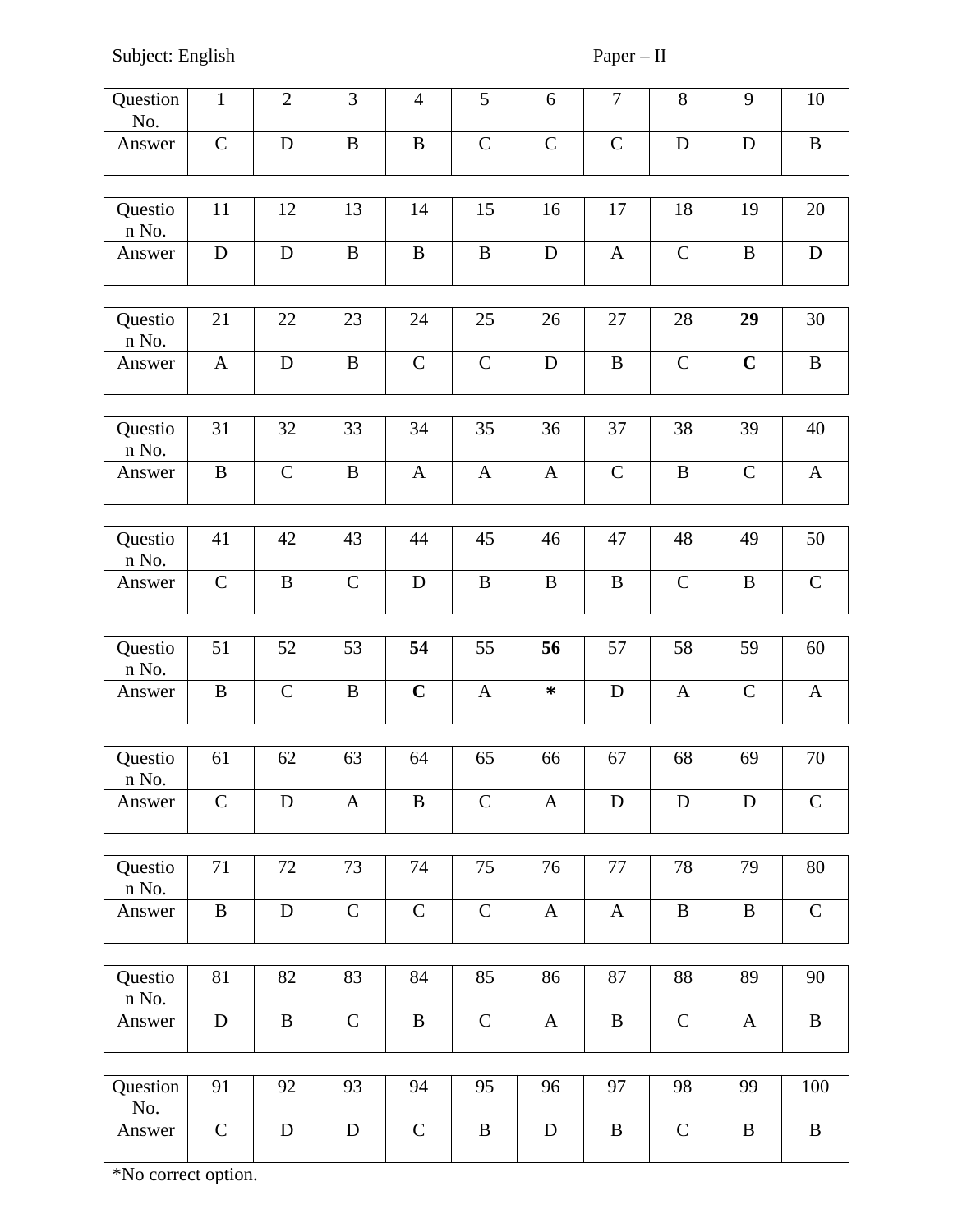Subject: Economics Paper – II

| Question<br>No.  | $\mathbf{1}$  | $\overline{2}$ | 3            | $\overline{4}$ | 5            | 6            | $\overline{7}$ | 8            | 9            | 10           |
|------------------|---------------|----------------|--------------|----------------|--------------|--------------|----------------|--------------|--------------|--------------|
| Answer           | $\bf{B}$      | $\mathbf{A}$   | $\mathbf D$  | $\mathbf D$    | $\mathsf C$  | $\, {\bf B}$ | $\mathsf{C}$   | $\mathbf B$  | $\mathbf D$  | $\, {\bf B}$ |
| Questio<br>n No. | 11            | 12             | 13           | 14             | 15           | 16           | 17             | 18           | 19           | 20           |
| Answer           | $\mathbf{A}$  | $\mathbf{A}$   | $\mathbf{A}$ | $\mathbf{A}$   | $\mathbf{A}$ | $\mathbf B$  | $\bf{B}$       | $\mathbf B$  | $\mathbf{A}$ | $\, {\bf B}$ |
| Questio<br>n No. | 21            | 22             | 23           | 24             | 25           | 26           | 27             | 28           | 29           | 30           |
| Answer           | $\mathbf{A}$  | $\mathbf B$    | $\mathbf D$  | $\mathbf B$    | $\bf{B}$     | $\mathbf B$  | $\bf{B}$       | $\mathsf C$  | $\mathsf{C}$ | $\mathsf C$  |
| Questio<br>n No. | 31            | 32             | 33           | 34             | 35           | 36           | 37             | 38           | 39           | 40           |
| Answer           | $\bf{B}$      | D              | $\mathsf{C}$ | $\mathbf B$    | $\mathbf{A}$ | $\mathbf{A}$ | D              | $\mathsf C$  | B            | $\mathsf C$  |
| Questio<br>n No. | 41            | 42             | 43           | 44             | 45           | 46           | 47             | 48           | 49           | 50           |
| Answer           | $\mathbf{A}$  | $\mathsf C$    | $\mathsf C$  | $\, {\bf B}$   | $\mathsf C$  | $\mathsf C$  | A              | $\mathbf{A}$ | $\mathbf{A}$ | $\mathbf D$  |
| Questio          | 51            | 52             | 53           | 54             | 55           | 56           | 57             | 58           | 59           | 60           |
| n No.            |               |                |              |                |              |              |                |              |              |              |
| Answer           | $\mathsf C$   | $\mathsf C$    | $\mathbf D$  | $\mathbf{A}$   | $\mathsf C$  | $\mathsf C$  | $\mathsf C$    | $\bf{B}$     | B            | $\, {\bf B}$ |
| Questio<br>n No. | 61            | 62             | 63           | 64             | 65           | 66           | 67             | 68           | 69           | 70           |
| Answer           | $\mathbf D$   | $\mathbf{A}$   | $\, {\bf B}$ | $\mathsf C$    | $\mathbf{A}$ | $\mathbf B$  | $\mathbf D$    | $\mathsf C$  | $\bf{B}$     | $\mathsf C$  |
| Questio          | 71            | 72             | 73           | 74             | 75           | 76           | 77             | 78           | 79           | 80           |
| n No.            |               |                |              |                |              |              |                |              |              |              |
| Answer           | $\, {\bf B}$  | ${\bf D}$      | $\mathbf{A}$ | ${\bf D}$      | ${\bf D}$    | $\, {\bf B}$ | $\mathsf C$    | $\, {\bf B}$ | $\mathbf B$  | $\mathbf{A}$ |
| Questio          | 81            | 82             | 83           | 84             | 85           | 86           | 87             | 88           | 89           | 90           |
| n No.            |               |                |              |                |              |              |                |              |              |              |
| Answer           | $\mathbf{A}$  | $\mathbf{A}$   | $\mathbf B$  | $\mathbf{A}$   | $\, {\bf B}$ | $\mathbf{A}$ | $\mathbf{A}$   | $\mathbf D$  | $\mathbf{A}$ | ${\rm D}$    |
| Question         | 91            | 92             | 93           | 94             | 95           | 96           | 97             | 98           | 99           | 100          |
| No.              |               |                |              |                |              |              |                |              |              |              |
| Answer           | ${\mathsf C}$ | $\mathbf{A}$   | $\mathsf C$  | $\mathbf{A}$   | ${\bf D}$    | $\mathbf B$  | $\bf{B}$       | $\mathbf D$  | $\mathbf{A}$ | $\mathbf{A}$ |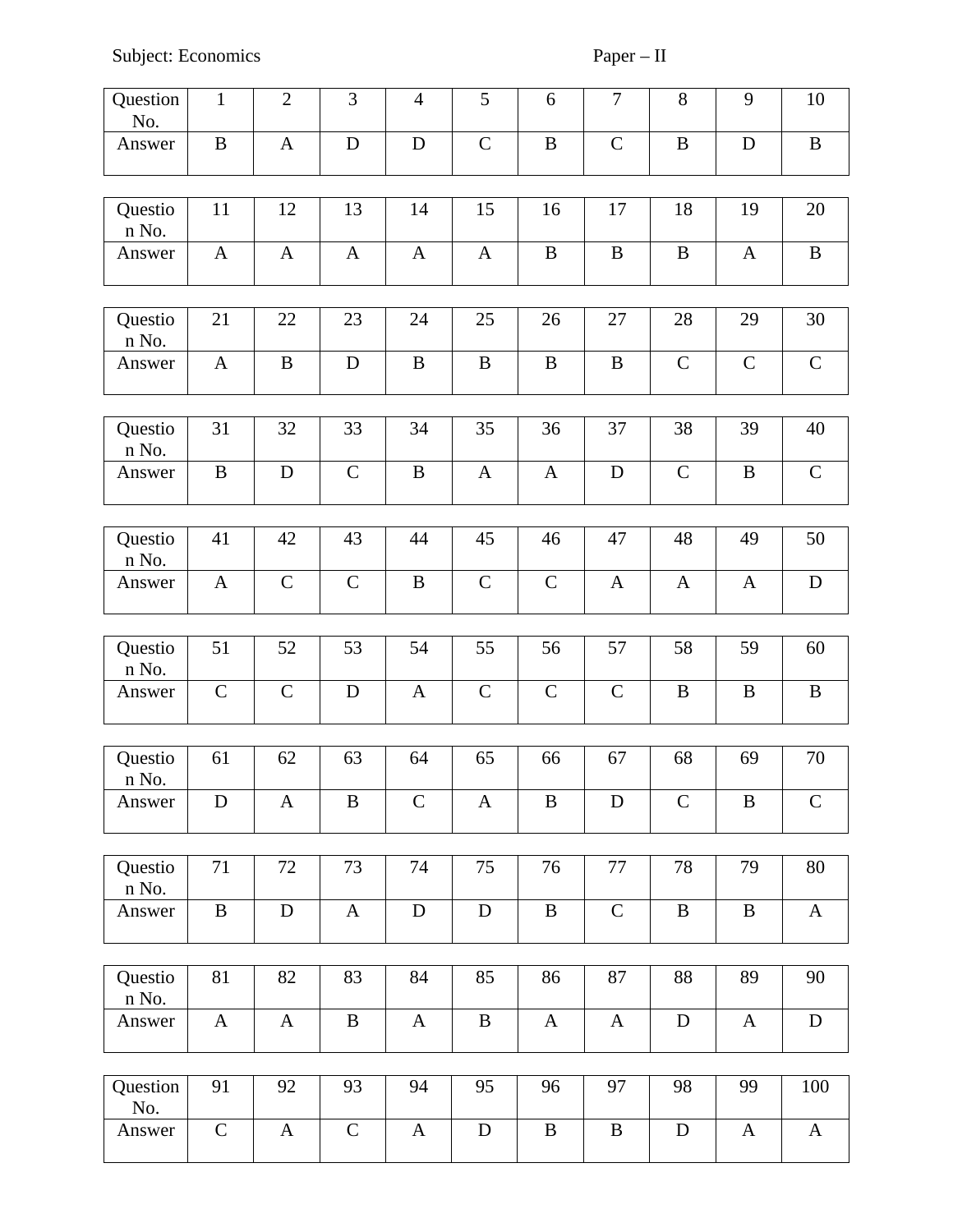Subject: Education Paper – II

| Question<br>No.       | $\mathbf{1}$ | $\overline{2}$ | 3                | $\overline{4}$ | 5            | 6            | $\overline{7}$ | $\, 8$       | 9            | $10\,$        |
|-----------------------|--------------|----------------|------------------|----------------|--------------|--------------|----------------|--------------|--------------|---------------|
| Answer                | $\mathbf{A}$ | $\mathsf{C}$   | $\boldsymbol{B}$ | D              | $\mathbf{A}$ | $\mathsf{C}$ | $\mathbf B$    | $\mathsf{C}$ | $\mathsf{C}$ | $\mathsf C$   |
|                       |              |                |                  |                |              |              |                |              |              |               |
| Questio<br>n No.      | 11           | 12             | 13               | 14             | 15           | 16           | 17             | 18           | 19           | 20            |
| Answer                | $\mathbf C$  | B              | D                | $\bf{B}$       | D            | $\mathbf{A}$ | $\mathbf D$    | B            | $\mathbf{A}$ | $\bf{B}$      |
|                       |              |                |                  |                |              |              |                |              |              |               |
| Questio<br>n No.      | 21           | 22             | 23               | 24             | 25           | 26           | 27             | 28           | 29           | 30            |
| Answer                | $\mathbf B$  | $\mathsf{C}$   | $\mathbf{A}$     | ${\bf D}$      | $\mathbf{A}$ | $\mathsf{C}$ | $\mathsf{C}$   | $\mathbf D$  | $\mathbf{A}$ | $\mathbf{A}$  |
|                       |              |                |                  |                |              |              |                |              |              |               |
| Questio<br>n No.      | 31           | 32             | 33               | 34             | 35           | 36           | 37             | 38           | 39           | 40            |
| Answer                | $\mathbf B$  | $\mathsf{C}$   | $\bf{B}$         | $\bf{B}$       | $\mathbf D$  | $\mathbf{A}$ | A              | $\bf{B}$     | $\mathsf C$  | ${\bf D}$     |
|                       |              |                |                  |                |              |              |                |              |              |               |
| Questio<br>n No.      | 41           | 42             | 43               | 44             | 45           | 46           | 47             | 48           | 49           | 50            |
| Answer                | $\mathbf{A}$ | $\mathsf{C}$   | $\bf{B}$         | D              | B            | $\mathbf B$  | $\, {\bf B}$   | $\mathbf{A}$ | $\mathsf{C}$ | ${\bf D}$     |
|                       |              |                |                  |                |              |              |                |              |              |               |
| Questio<br>n No.      | 51           | 52             | 53               | 54             | 55           | 56           | 57             | 58           | 59           | 60            |
| Answer                | B            | $\mathsf{C}$   | $\mathsf C$      | $\mathbf{A}$   | D            | $\mathbf B$  | A              | $\mathsf{C}$ | $\mathsf C$  | ${\mathsf C}$ |
|                       |              |                |                  |                |              |              |                |              |              |               |
| Questio<br>$\,$ n No. | 61           | 62             | 63               | 64             | 65           | 66           | 67             | 68           | 69           | 70            |
| Answer                | $\mathsf{C}$ | B              | B                | $\mathbf B$    | $\mathsf{C}$ | $\mathsf{C}$ | $\mathsf C$    | $\mathbf{A}$ | D            | ${\bf D}$     |
|                       |              |                |                  |                |              |              |                |              |              |               |
| Questio<br>n No.      | 71           | 72             | 73               | 74             | 75           | 76           | 77             | 78           | 79           | 80            |
| Answer                | ${\bf C}$    | $\mathbf{A}$   | ${\bf D}$        | ${\bf D}$      | $\mathbf{A}$ | $\, {\bf B}$ | $\mathbf D$    | ${\bf D}$    | $\mathsf C$  | $\mathsf C$   |
|                       |              |                |                  |                |              |              |                |              |              |               |
| Questio<br>n No.      | 81           | 82             | 83               | 84             | 85           | 86           | 87             | 88           | 89           | 90            |
| Answer                | $\mathbf{A}$ | $\mathbf{A}$   | D                | $\mathbf D$    | $\mathbf{A}$ | $\mathbf{A}$ | $\mathbf{A}$   | $\mathsf{C}$ | B            | $\mathsf{C}$  |
|                       |              |                |                  |                |              |              |                |              |              |               |
| Question<br>No.       | 91           | 92             | 93               | 94             | 95           | 96           | 97             | 98           | 99           | 100           |
| Answer                | $\mathsf{C}$ | A              | $\, {\bf B}$     | $\mathbf{A}$   | B            | $\mathbf D$  | A              | $\mathbf C$  | $\bf{B}$     | $\mathbf B$   |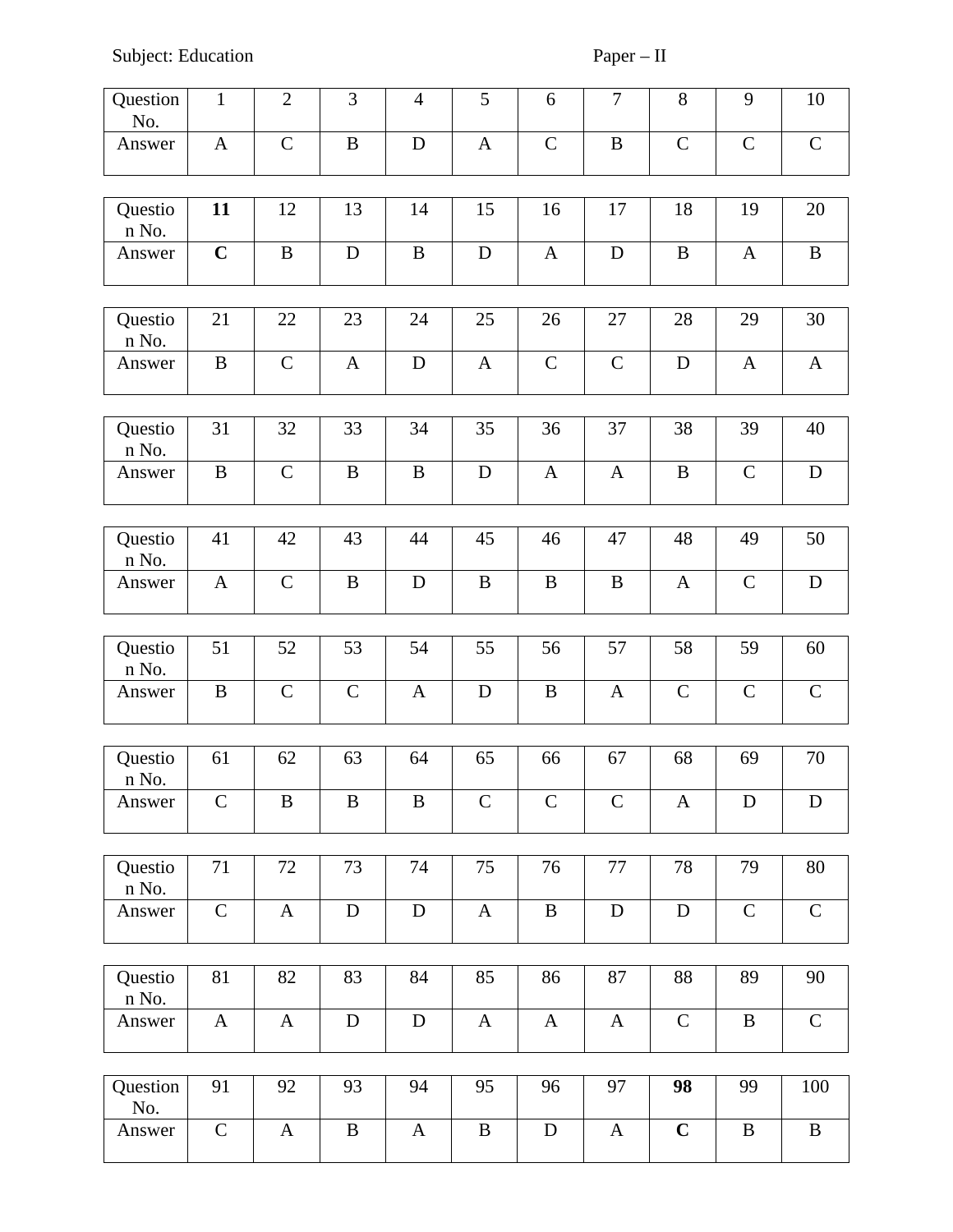Subject: History Paper – II

| Question<br>No.  | $\mathbf{1}$ | $\overline{2}$ | 3            | $\overline{4}$ | 5            | 6            | $\overline{7}$ | 8                | 9            | $10\,$       |
|------------------|--------------|----------------|--------------|----------------|--------------|--------------|----------------|------------------|--------------|--------------|
| Answer           | D            | $\mathsf C$    | $\mathbf{A}$ | $\mathbf B$    | ∗            | $\mathsf{C}$ | $\mathbf{A}$   | $\mathbf{A}$     | $\mathbf{A}$ | $\mathsf{C}$ |
| Questio<br>n No. | 11           | 12             | 13           | 14             | 15           | 16           | 17             | 18               | 19           | 20           |
| Answer           | $\mathsf C$  | $\mathsf C$    | $\mathbf{A}$ | $\mathsf C$    | $\mathsf C$  | $\mathbf D$  | $\mathbf{A}$   | A                | $\mathbf D$  | $\mathsf C$  |
| Questio<br>n No. | 21           | 22             | 23           | 24             | 25           | 26           | 27             | 28               | 29           | 30           |
| Answer           | $\mathbf{A}$ | $\bf{B}$       | ${\bf D}$    | $\mathbf{A}$   | $\mathbf{A}$ | $\mathsf C$  | $\mathbf{A}$   | $\boldsymbol{A}$ | D            | $\, {\bf B}$ |
| Questio<br>n No. | 31           | 32             | 33           | 34             | 35           | 36           | 37             | 38               | 39           | 40           |
| Answer           | $\mathbf{A}$ | $\, {\bf B}$   | $\mathbf{A}$ | $\mathbf{A}$   | $\mathbf{A}$ | $\mathbf D$  | $\mathsf C$    | $\mathsf C$      | $\mathbf{A}$ | $\bf{B}$     |
| Questio<br>n No. | 41           | 42             | 43           | 44             | 45           | 46           | 47             | 48               | 49           | 50           |
| Answer           | $\mathbf D$  | A              | $\mathbf B$  | $\mathbf{A}$   | $\mathsf C$  | $\mathsf C$  | $\mathbf D$    | $\mathbf{A}$     | $\mathbf{A}$ | $\, {\bf B}$ |
|                  |              |                |              |                |              |              |                |                  |              |              |
| Questio<br>n No. | 51           | 52             | 53           | 54             | 55           | 56           | 57             | 58               | 59           | 60           |
| Answer           | $\mathbf{A}$ | $\mathbf{A}$   | $\, {\bf B}$ | $\mathbf{A}$   | $\mathbf{A}$ | $\, {\bf B}$ | $\mathbf{A}$   | $\mathbf{A}$     | $\mathsf C$  | $\mathbf{A}$ |
| Questio          | 61           | 62             | 63           | 64             | 65           | 66           | 67             | 68               | 69           | 70           |
| n No.            |              |                |              |                |              |              |                |                  |              |              |
| Answer           | $\mathbf D$  | $\mathbf D$    | $\, {\bf B}$ | $\mathbf{A}$   | $\mathbf{A}$ | $\mathbf D$  | $\mathsf C$    | ${\bf D}$        | $\bf{B}$     | $\, {\bf B}$ |
|                  |              |                |              |                |              |              |                |                  |              |              |
| Questio<br>n No. | 71           | 72             | 73           | 74             | 75           | 76           | 77             | 78               | 79           | 80           |
| Answer           | $\mathbf{A}$ | $\, {\bf B}$   | $\mathbf{A}$ | $\, {\bf B}$   | $\, {\bf B}$ | $\mathbf{A}$ | $\, {\bf B}$   | $\mathsf C$      | $\mathbf D$  | $\bf{A}$     |
| Questio          | 81           | 82             | 83           | 84             | 85           | 86           | 87             | 88               | 89           | 90           |
| n No.<br>Answer  | $\mathbf{A}$ | $\bf{B}$       | $\mathbf B$  | $\mathsf C$    | $\mathsf C$  | $\mathbf{A}$ | $\bf{B}$       | $\boldsymbol{A}$ | D            | $\bf{B}$     |
|                  |              |                |              |                |              |              |                |                  |              |              |
| Question<br>No.  | 91           | 92             | 93           | 94             | 95           | 96           | 97             | 98               | 99           | 100          |
| Answer           | $\mathbf B$  | $\mathsf{C}$   | $\, {\bf B}$ | $\mathbf{A}$   | ${\bf D}$    | ${\bf D}$    | $\mathsf C$    | $\, {\bf B}$     | $\mathbf D$  | ${\bf C}$    |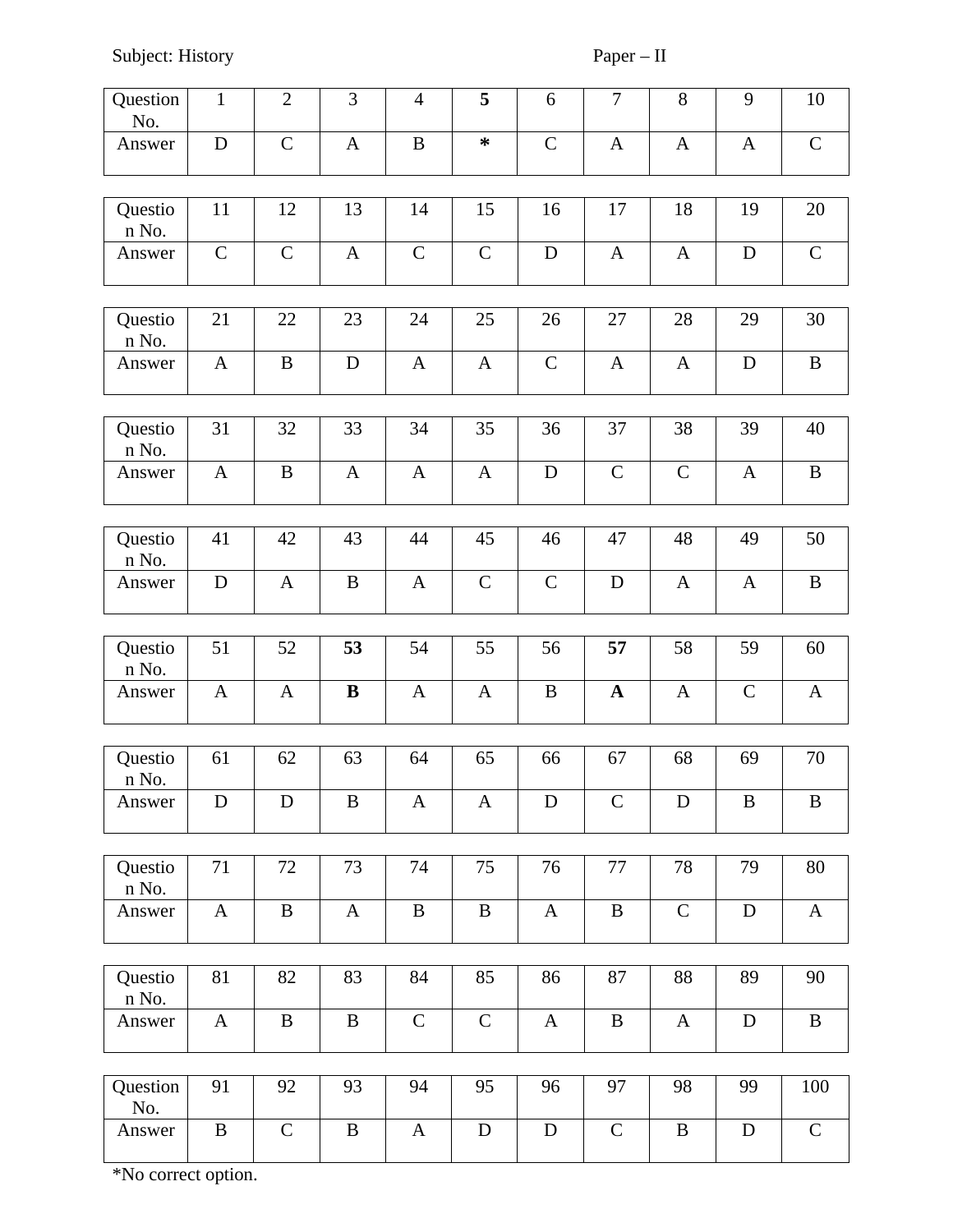Subject: Philosophy Paper – II

| Question<br>No.            | $\mathbf{1}$ | $\overline{2}$ | 3            | $\overline{4}$ | 5            | 6            | $\overline{7}$ | 8            | $9\,$            | 10           |
|----------------------------|--------------|----------------|--------------|----------------|--------------|--------------|----------------|--------------|------------------|--------------|
| Answer                     | $\bf{B}$     | $\mathbf{A}$   | $\mathbf B$  | $\mathsf C$    | $\mathbf D$  | D            | $\, {\bf B}$   | $\mathsf C$  | $\mathbf B$      | $\mathbf{A}$ |
| Questio<br>n No.           | 11           | 12             | 13           | 14             | 15           | 16           | 17             | 18           | 19               | 20           |
| Answer                     | $\mathbf{A}$ | $\mathbf{A}$   | $\mathsf C$  | $\mathbf D$    | B            | $\mathsf{C}$ | $\mathbf{A}$   | $\mathbf D$  | $\mathbf B$      | $\mathbf{A}$ |
| Questio                    | 21           | 22             | 23           | 24             | 25           | 26           | 27             | 28           | 29               | 30           |
| n No.                      |              |                |              |                |              |              |                |              |                  |              |
| Answer                     | $\, {\bf B}$ | $\mathbf D$    | $\mathsf C$  | $\mathbf{A}$   | $\mathbf{A}$ | $\mathsf C$  | $\, {\bf B}$   | $\mathbf D$  | $\mathbf{A}$     | $\mathsf C$  |
| Questio<br>n No.           | 31           | 32             | 33           | 34             | 35           | 36           | 37             | 38           | 39               | 40           |
| Answer                     | $\mathbf D$  | $\mathsf C$    | $\, {\bf B}$ | $\mathbf D$    | $\mathbf D$  | $\mathsf C$  | $\, {\bf B}$   | A            | $\bf{B}$         | A            |
| Questio                    | 41           | 42             | 43           | 44             | 45           | 46           | 47             | 48           | 49               | 50           |
| n No.                      |              |                |              |                |              |              |                |              |                  |              |
| Answer                     | $\mathbf{A}$ | $\mathbf{A}$   | $\mathbf B$  | ${\bf D}$      | $\, {\bf B}$ | $\bf{B}$     | $\mathsf C$    | $\mathbf{A}$ | $\mathsf C$      | $\, {\bf B}$ |
| Questio<br>n No.           | 51           | 52             | 53           | 54             | 55           | 56           | 57             | 58           | 59               | 60           |
| Answer                     | $\mathbf{A}$ | $\mathsf C$    | $\bf{B}$     | $\mathbf{A}$   | $\bf{B}$     | $\mathbf B$  | B              | $\mathbf D$  | $\mathbf{A}$     | $\mathbf D$  |
|                            | 61           | 62             | 63           | 64             | 65           | 66           | 67             | 68           | 69               | 70           |
| Questio<br>$\mathbf n$ No. |              |                |              |                |              |              |                |              |                  |              |
| Answer                     | $\mathsf C$  | $\mathbf{A}$   | D            | $\mathbf{A}$   | D            | $\mathsf{C}$ | $\mathbf{A}$   | $\mathsf C$  | $\mathbf{A}$     | D            |
| Questio                    | 71           | 72             | 73           | 74             | 75           | 76           | 77             | 78           | 79               | 80           |
| n No.<br>Answer            | ${\bf D}$    | $\mathbf D$    | $\mathbf{A}$ | $\, {\bf B}$   | ${\bf D}$    | $\mathsf C$  | ${\bf D}$      | $\, {\bf B}$ | $\boldsymbol{A}$ | $\, {\bf B}$ |
|                            |              |                |              |                |              |              |                |              |                  |              |
| Questio<br>n No.           | 81           | 82             | 83           | 84             | 85           | 86           | 87             | 88           | 89               | 90           |
| Answer                     | $\, {\bf B}$ | $\mathbf{A}$   | $\, {\bf B}$ | ${\bf D}$      | $\mathbf{A}$ | ${\bf C}$    | $\mathsf C$    | $\mathsf C$  | $\mathbf B$      | ${\bf D}$    |
| Question                   | 91           | 92             | 93           | 94             | 95           | 96           | 97             | 98           | 99               | 100          |
| No.                        |              |                |              |                |              |              |                |              |                  |              |
| Answer                     | B            | $\mathbf D$    | $\mathsf{C}$ | $\mathbf{A}$   | $\mathbf D$  | $\mathsf{C}$ | $\mathbf{A}$   | $\bf{B}$     | $\bf{B}$         | $\mathsf C$  |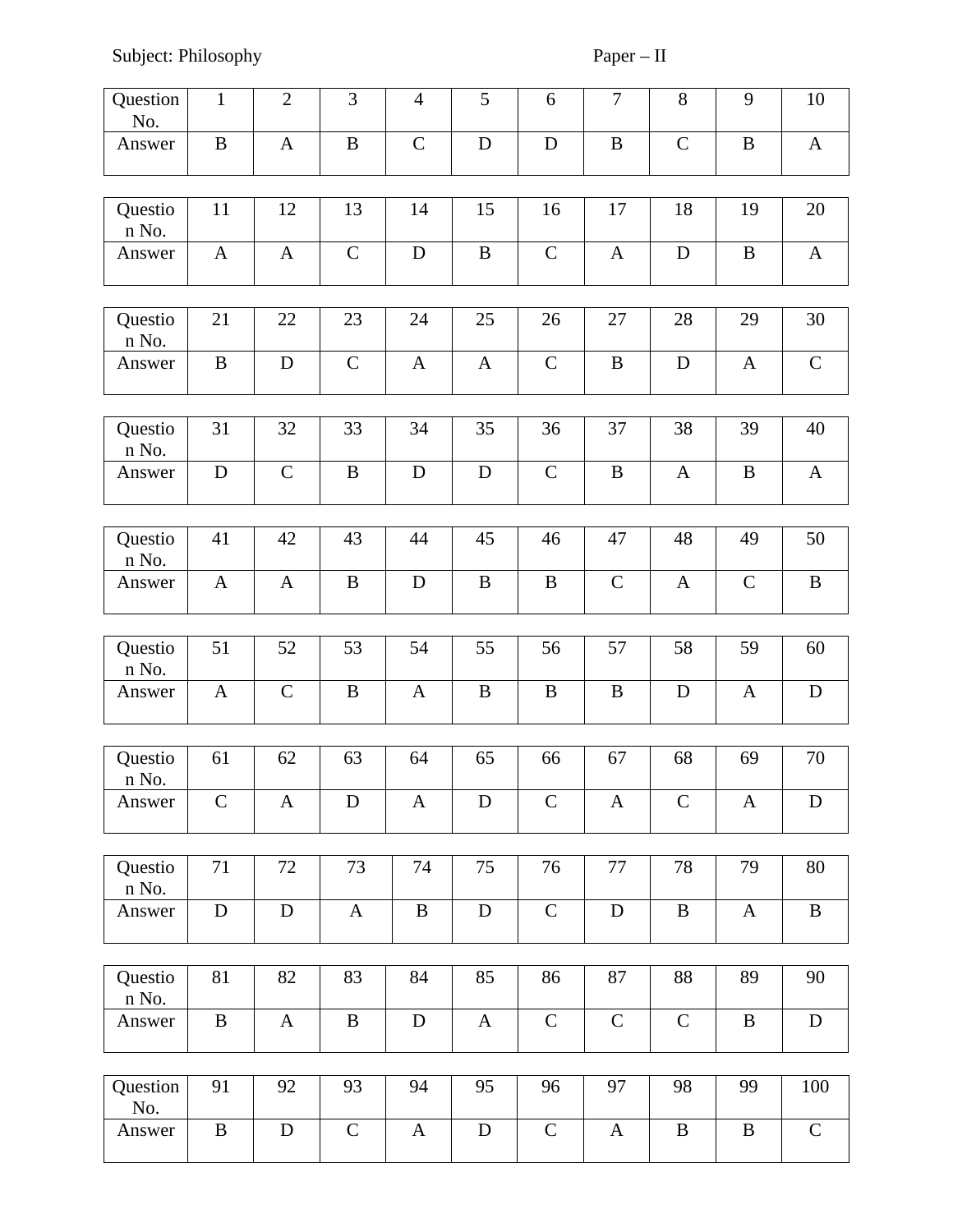Subject: Political Science Paper – II

| Question<br>No.       | $\mathbf{1}$ | $\overline{2}$ | 3            | $\overline{4}$ | 5            | 6            | $\overline{7}$ | 8                | $\overline{9}$   | 10           |
|-----------------------|--------------|----------------|--------------|----------------|--------------|--------------|----------------|------------------|------------------|--------------|
| Answer                | ${\bf D}$    | $\bf{B}$       | $\mathsf{C}$ | $\bf{B}$       | $\mathbf A$  | $\mathbf{A}$ | $\mathbf D$    | $\mathbf{A}$     | $\mathsf{C}$     | $\mathsf C$  |
|                       |              |                |              |                |              |              |                |                  |                  |              |
| Questio<br>n No.      | 11           | 12             | 13           | 14             | 15           | 16           | 17             | 18               | 19               | 20           |
| Answer                | $\mathbf D$  | $\mathbf{A}$   | $\mathbf{A}$ | $\mathbf{A}$   | $\mathbf{A}$ | $\mathbf{A}$ | $\mathbf C$    | $\mathsf C$      | $\mathsf{C}$     | D            |
|                       |              |                |              |                |              |              |                |                  |                  |              |
| Questio<br>n No.      | 21           | 22             | 23           | 24             | 25           | 26           | 27             | 28               | 29               | 30           |
| Answer                | $\, {\bf B}$ | $\mathsf C$    | $\mathbf{A}$ | $\mathbf{A}$   | $\bf{B}$     | $\mathbf D$  | ${\bf C}$      | $\mathbf D$      | B                | $\mathbf C$  |
|                       |              |                |              |                |              |              |                |                  |                  |              |
| Questio<br>n No.      | 31           | 32             | 33           | 34             | 35           | 36           | 37             | 38               | 39               | 40           |
| Answer                | $\mathbf A$  | $\mathbf{A}$   | $\mathbf D$  | $\mathbf{A}$   | $\mathbf D$  | $\mathbf{A}$ | $\mathbf{B}$   | $\mathbf{A}$     | D                | $\, {\bf B}$ |
|                       |              |                |              |                |              |              |                |                  |                  |              |
| Questio<br>n No.      | 41           | 42             | 43           | 44             | 45           | 46           | 47             | 48               | 49               | 50           |
| Answer                | $\mathsf C$  | $\, {\bf B}$   | $\mathbf{A}$ | ${\bf D}$      | $\mathsf C$  | $\mathbf{A}$ | $\mathbf{A}$   | ${\bf D}$        | D                | $\mathbf D$  |
|                       |              |                |              |                |              |              |                |                  |                  |              |
| Questio<br>n No.      | 51           | 52             | 53           | 54             | 55           | 56           | 57             | 58               | 59               | 60           |
| Answer                | $\mathbf{A}$ | D              | $\mathsf{C}$ | ${\bf D}$      | $\mathbf A$  | $\mathbf{A}$ | $\mathbf C$    | $\mathsf C$      | D                | $\mathbf D$  |
|                       |              |                |              |                |              |              |                |                  |                  |              |
| Questio<br>$\,$ n No. | 61           | 62             | 63           | 64             | 65           | 66           | 67             | 68               | 69               | 70           |
| Answer                | $\mathsf{C}$ | $\mathsf{C}$   | D            | $\mathbf{A}$   | $\mathbf{A}$ | $\mathbf{A}$ | B              | $\boldsymbol{A}$ | $\boldsymbol{A}$ | $\mathsf{C}$ |
|                       |              |                |              |                |              |              |                |                  |                  |              |
| Questio<br>n No.      | 71           | 72             | 73           | 74             | 75           | 76           | 77             | 78               | 79               | 80           |
| Answer                | $\, {\bf B}$ | ${\bf D}$      | $\mathbf{A}$ | $\mathsf C$    | $\, {\bf B}$ | $\mathbf{A}$ | $\bf{B}$       | $\mathbf D$      | $\mathsf C$      | $\mathbf{A}$ |
|                       |              |                |              |                |              |              |                |                  |                  |              |
| Questio<br>n No.      | 81           | 82             | 83           | 84             | 85           | 86           | 87             | 88               | 89               | 90           |
| Answer                | ${\bf D}$    | $\mathbf D$    | $\ast$       | ${\bf D}$      | $\mathbf D$  | $\mathbf D$  | ${\bf C}$      | $\, {\bf B}$     | $\mathbf{A}$     | ${\bf C}$    |
|                       |              |                |              |                |              |              |                |                  |                  |              |
| Question<br>No.       | 91           | 92             | 93           | 94             | 95           | 96           | 97             | 98               | 99               | 100          |
| Answer                | $\, {\bf B}$ | $\mathbf{A}$   | $\mathbf C$  | $\mathbf{A}$   | ${\bf C}$    | $\bf{B}$     | $\mathsf C$    | $\mathbf{A}$     | $\mathsf C$      | $\, {\bf B}$ |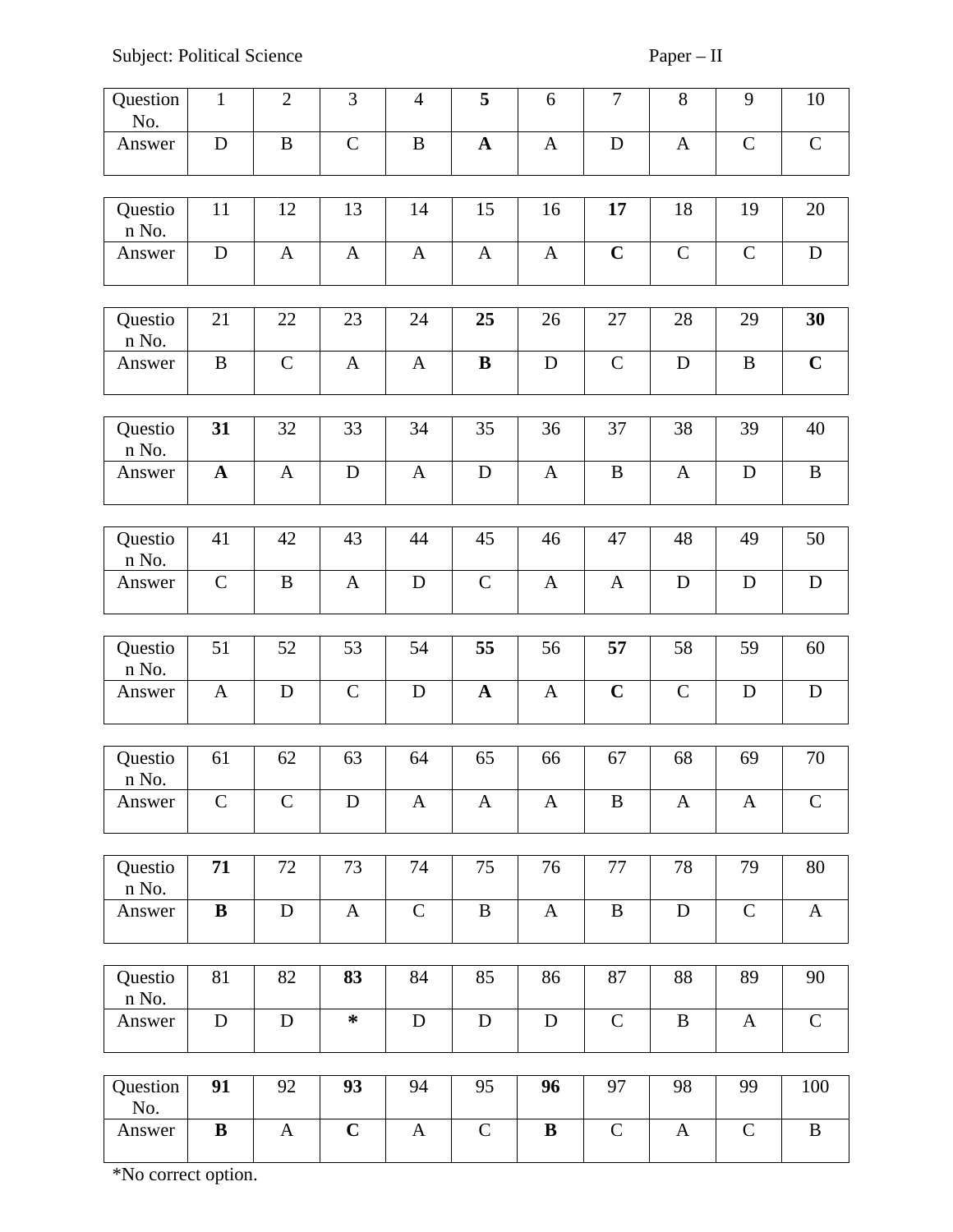Subject: Geography Paper – II

| Question<br>No.  | $\mathbf{1}$              | $\overline{2}$ | 3            | $\overline{4}$ | 5             | 6            | $\overline{7}$ | 8            | $9$          | 10            |
|------------------|---------------------------|----------------|--------------|----------------|---------------|--------------|----------------|--------------|--------------|---------------|
| Answer           | $\, {\bf B}$              | $\mathbf D$    | $\bf{B}$     | ${\bf D}$      | $\, {\bf B}$  | $\, {\bf B}$ | $\mathbf{A}$   | $\mathbf{A}$ | $\mathbf{A}$ | $\mathbf D$   |
| Questio<br>n No. | 11                        | 12             | 13           | 14             | 15            | 16           | 17             | 18           | 19           | 20            |
| Answer           | $\mathbf{A}$              | $\mathbf{A}$   | $\mathsf C$  | $\mathbf{A}$   | $\mathbf D$   | $\mathbf D$  | $\mathsf C$    | $\mathbf{A}$ | D            | ${\bf D}$     |
| Questio<br>n No. | 21                        | 22             | 23           | 24             | 25            | 26           | 27             | 28           | 29           | 30            |
| Answer           | ${\bf D}$                 | $\mathsf C$    | $\mathbf B$  | $\mathsf C$    | $\mathbf D$   | $\mathbf D$  | $\mathsf C$    | $\mathbf{A}$ | $\mathsf C$  | $\mathsf C$   |
| Questio<br>n No. | 31                        | 32             | 33           | 34             | 35            | 36           | 37             | 38           | 39           | 40            |
| Answer           | $\boldsymbol{\mathrm{A}}$ | $\, {\bf B}$   | $\mathbf B$  | $\mathbf D$    | $\, {\bf B}$  | $\mathbf B$  | $\, {\bf B}$   | $\mathsf C$  | $\mathbf D$  | $\mathsf C$   |
| Questio<br>n No. | 41                        | 42             | 43           | 44             | 45            | 46           | 47             | 48           | 49           | 50            |
| Answer           | $\mathbf D$               | $\mathsf C$    | $\mathbf{A}$ | $\, {\bf B}$   | $\mathsf C$   | $\, {\bf B}$ | $\mathsf C$    | $\, {\bf B}$ | $\mathsf C$  | ${\bf D}$     |
|                  |                           |                |              |                |               |              |                |              |              |               |
| Questio<br>n No. | 51                        | 52             | 53           | 54             | 55            | 56           | 57             | 58           | 59           | 60            |
| Answer           | $\, {\bf B}$              | $\mathsf C$    | $\mathsf C$  | $\, {\bf B}$   | $\mathbf D$   | $\mathbf D$  | $\mathsf C$    | $\, {\bf B}$ | $\mathsf C$  | ${\mathsf C}$ |
| Questio<br>n No. | 61                        | 62             | 63           | 64             | 65            | 66           | 67             | 68           | 69           | 70            |
| Answer           | D                         | B              | $\mathbf{A}$ | $\mathsf C$    | $\bf{B}$      | $\mathbf{A}$ | D              | $\bf{B}$     | B            | B             |
|                  |                           |                |              |                |               |              |                |              |              |               |
| Questio<br>n No. | 71                        | 72             | 73           | 74             | 75            | 76           | 77             | 78           | 79           | 80            |
| Answer           | $\mathbf{A}$              | $\mathbf{A}$   | $\mathsf{C}$ | $\mathsf C$    | $\, {\bf B}$  | ${\bf D}$    | $\mathbf{A}$   | $\mathbf{A}$ | $\mathbf D$  | $\mathbf{A}$  |
| Questio<br>n No. | 81                        | 82             | 83           | 84             | 85            | 86           | 87             | 88           | 89           | 90            |
| Answer           | $\, {\bf B}$              | $\mathsf C$    | $\mathsf C$  | $\mathbf{A}$   | $\mathbf{A}$  | ${\bf C}$    | $\, {\bf B}$   | ${\bf D}$    | $\mathbf B$  | $\, {\bf B}$  |
| Question<br>No.  | 91                        | 92             | 93           | 94             | 95            | 96           | 97             | 98           | 99           | 100           |
| Answer           | $\mathsf C$               | $\, {\bf B}$   | ${\bf D}$    | $\, {\bf B}$   | ${\mathsf C}$ | $\mathbf{A}$ | $\mathsf C$    | $\mathbf{A}$ | ${\bf C}$    | $\mathsf C$   |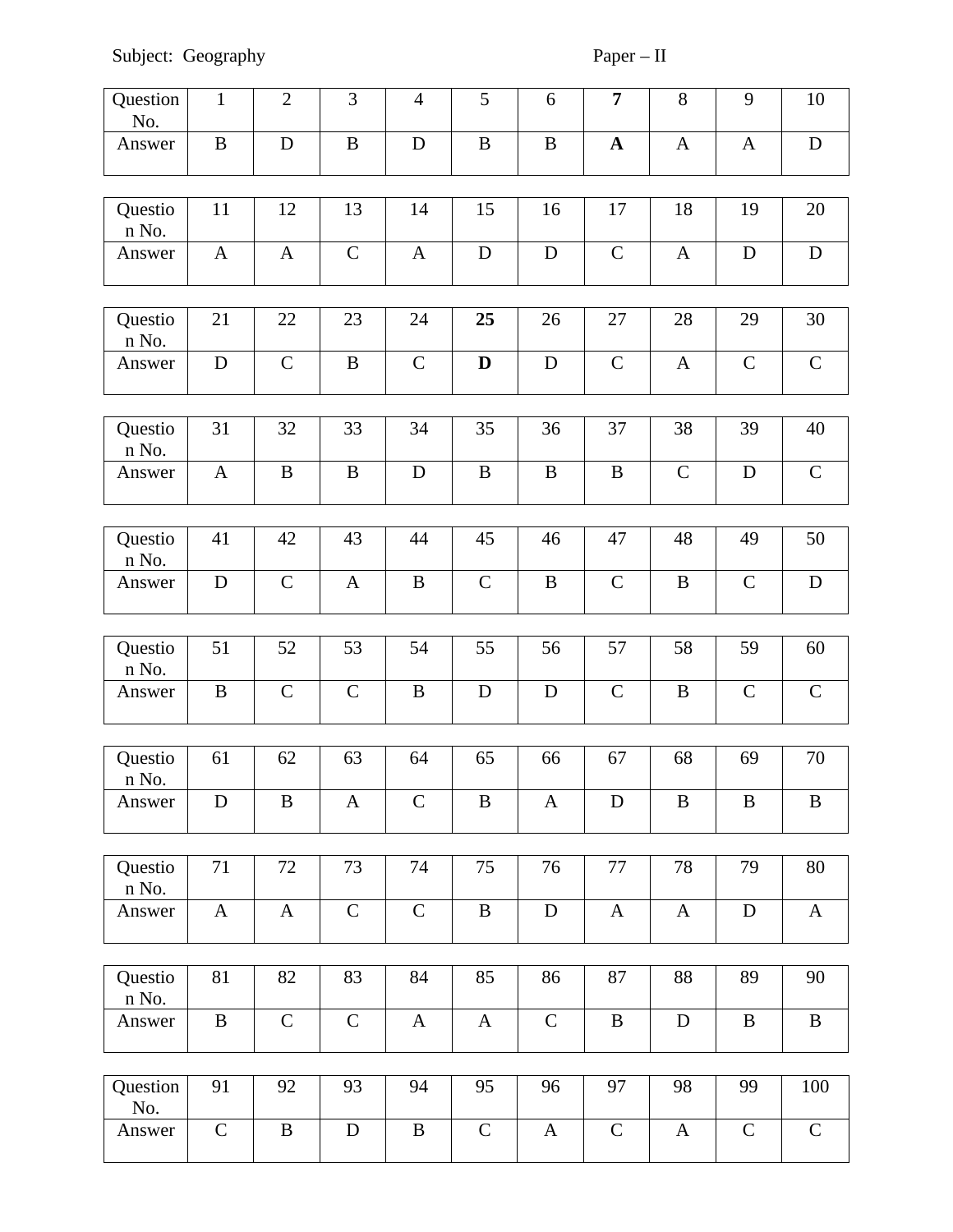# Subject: Manipuri Paper – II

| Question<br>No.       | $\mathbf{1}$ | $\overline{2}$ | 3            | $\overline{4}$ | 5            | 6            | $\overline{7}$ | 8            | 9            | $10\,$       |
|-----------------------|--------------|----------------|--------------|----------------|--------------|--------------|----------------|--------------|--------------|--------------|
| Answer                | $\mathbf D$  | $\, {\bf B}$   | $\mathbf{A}$ | $\mathbf B$    | $\mathbf{A}$ | $\mathsf C$  | $\mathbf D$    | $\, {\bf B}$ | $\mathbf B$  | $\, {\bf B}$ |
|                       |              |                |              |                |              |              |                |              |              |              |
| Questio<br>n No.      | 11           | 12             | 13           | 14             | 15           | 16           | 17             | 18           | 19           | 20           |
| Answer                | $\mathbf{B}$ | $\mathbf{A}$   | $\mathsf C$  | $\mathsf C$    | $\mathbf{A}$ | $\mathbf B$  | $\mathsf C$    | $\mathsf C$  | $\mathbf D$  | $\mathsf C$  |
|                       |              |                |              |                |              |              |                |              |              |              |
| Questio<br>n No.      | 21           | 22             | 23           | 24             | 25           | 26           | 27             | 28           | 29           | 30           |
| Answer                | $\, {\bf B}$ | $\mathsf C$    | $\mathsf C$  | $\mathbf D$    | $\mathsf C$  | $\mathbf{A}$ | $\, {\bf B}$   | $\mathsf C$  | $\mathsf C$  | ${\bf C}$    |
|                       |              |                |              |                |              |              |                |              |              |              |
| Questio<br>n No.      | 31           | 32             | 33           | 34             | 35           | 36           | 37             | 38           | 39           | 40           |
| Answer                | $\, {\bf B}$ | B              | $\bf{B}$     | $\mathsf C$    | $\mathsf C$  | $\mathbf{A}$ | $\mathbf{A}$   | $\mathbf D$  | $\mathbf{A}$ | $\, {\bf B}$ |
|                       |              |                |              |                |              |              |                |              |              |              |
| Questio<br>n No.      | 41           | 42             | 43           | 44             | 45           | 46           | 47             | 48           | 49           | 50           |
| Answer                | $\, {\bf B}$ | $\mathbf{A}$   | $\mathbf D$  | ${\bf C}$      | $\mathbf{A}$ | $\mathbf{A}$ | $\, {\bf B}$   | $\mathbf{A}$ | $\mathbf D$  | $\mathbf{A}$ |
|                       |              |                |              |                |              |              |                |              |              |              |
| Questio<br>n No.      | 51           | 52             | 53           | 54             | 55           | 56           | 57             | 58           | 59           | 60           |
| Answer                | $\mathsf C$  | D              | $\bf{B}$     | $\mathbf D$    | $\mathbf{A}$ | $\mathbf D$  | $\mathbf{A}$   | $\mathsf{C}$ | $\mathsf C$  | $\mathbf B$  |
|                       |              |                |              |                |              |              |                |              |              |              |
| Questio<br>$\,$ n No. | 61           | 62             | 63           | 64             | 65           | 66           | 67             | 68           | 69           | $70\,$       |
| Answer                | $\mathsf{C}$ | $\mathbf{A}$   | $\mathsf{C}$ | $\mathbf{A}$   | B            | B            | $\mathsf C$    | $\mathsf C$  | $\mathsf{C}$ | ${\bf C}$    |
|                       |              |                |              |                |              |              |                |              |              |              |
| Questio<br>n No.      | 71           | 72             | 73           | 74             | 75           | 76           | 77             | 78           | 79           | 80           |
| Answer                | ${\bf D}$    | ${\bf D}$      | $\mathbf{A}$ | ${\bf D}$      | $\mathsf C$  | $\, {\bf B}$ | $\mathsf C$    | $\mathbf D$  | $\mathbf B$  | $\mathbf{A}$ |
|                       |              |                |              |                |              |              |                |              |              |              |
| Questio<br>n No.      | 81           | 82             | 83           | 84             | 85           | 86           | 87             | 88           | 89           | 90           |
| Answer                | ${\bf C}$    | $\mathbf B$    | ${\bf D}$    | ${\bf C}$      | $\mathbf{A}$ | $\mathbf{A}$ | $\, {\bf B}$   | $\, {\bf B}$ | $\mathsf{C}$ | ${\bf C}$    |
|                       |              |                |              |                |              |              |                |              |              |              |
| Question<br>No.       | 91           | 92             | 93           | 94             | 95           | 96           | 97             | 98           | 99           | 100          |
| Answer                | D            | $\mathbf{A}$   | $\, {\bf B}$ | D              | $\bf{B}$     | $\mathsf C$  | D              | D            | $\bf{B}$     | $\mathbf{A}$ |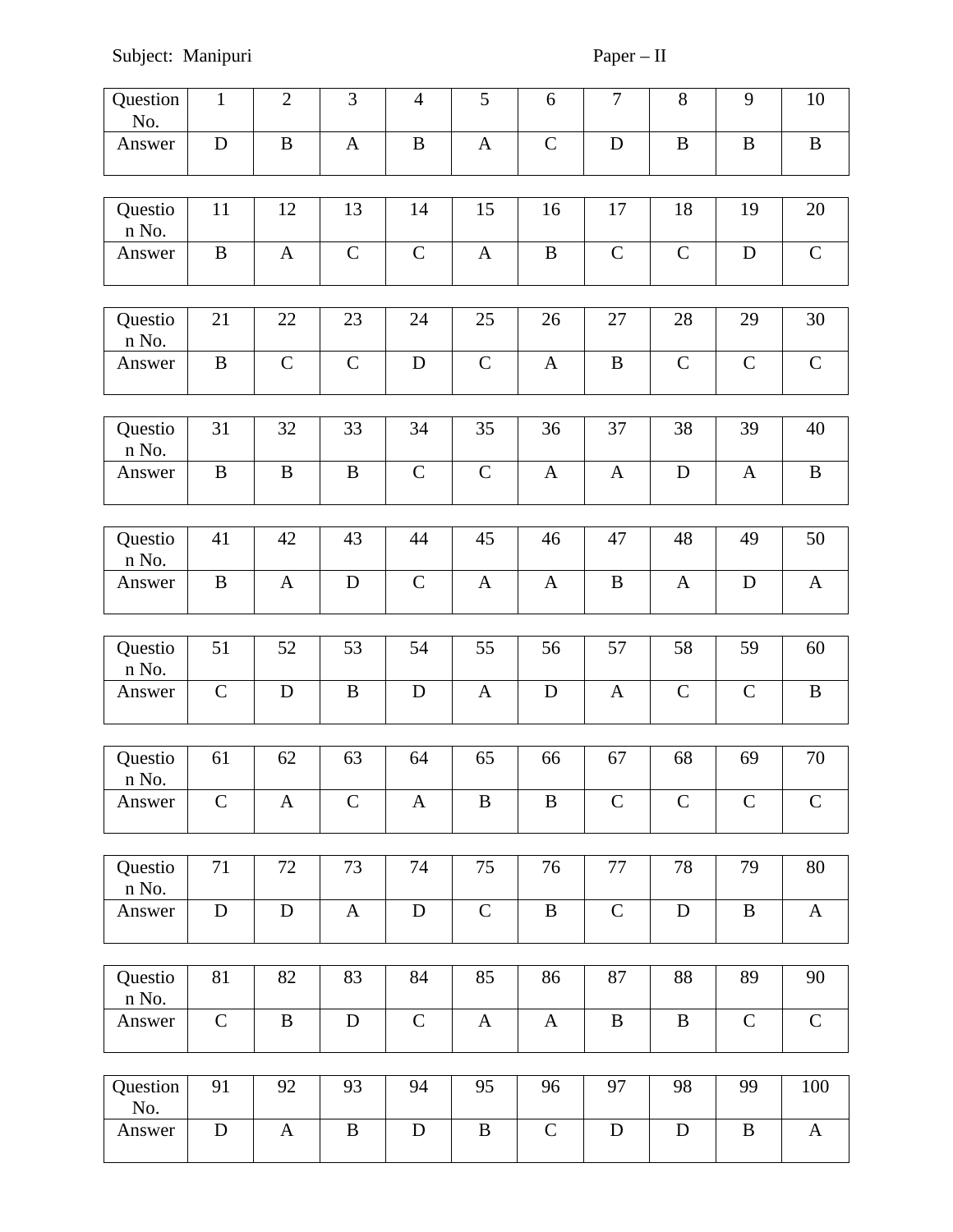Subject: Bodo Paper – II

| Question<br>No.       | $\mathbf{1}$ | $\overline{2}$ | 3            | $\overline{4}$ | 5            | 6            | $\overline{7}$ | 8                | 9            | $10\,$       |
|-----------------------|--------------|----------------|--------------|----------------|--------------|--------------|----------------|------------------|--------------|--------------|
| Answer                | $\mathsf C$  | $\mathsf C$    | $\mathbf B$  | $\mathbf{A}$   | $\mathbf D$  | $\mathbf D$  | $\mathbf{A}$   | $\mathbf{A}$     | $\mathsf{C}$ | ${\bf C}$    |
|                       |              |                |              |                |              |              |                |                  |              |              |
| Questio<br>n No.      | 11           | 12             | 13           | 14             | 15           | 16           | 17             | 18               | 19           | 20           |
| Answer                | $\mathbf D$  | B              | $\mathbf{A}$ | $\mathbf D$    | B            | D            | B              | $\mathsf{C}$     | $\mathbf{A}$ | $\mathbf{A}$ |
|                       |              |                |              |                |              |              |                |                  |              |              |
| Questio<br>n No.      | 21           | 22             | 23           | 24             | 25           | 26           | 27             | 28               | 29           | 30           |
| Answer                | ${\bf D}$    | D              | $\mathsf C$  | $\mathbf{A}$   | $\mathsf C$  | $\mathsf{C}$ | $\mathbf{A}$   | $\boldsymbol{A}$ | $\mathbf{A}$ | $\mathbf{A}$ |
|                       |              |                |              |                |              |              |                |                  |              |              |
| Questio<br>n No.      | 31           | 32             | 33           | 34             | 35           | 36           | 37             | 38               | 39           | 40           |
| Answer                | $\mathbf{A}$ | $\mathsf C$    | $\mathbf B$  | ${\bf D}$      | $\mathsf C$  | $\mathbf B$  | $\mathbf D$    | $\, {\bf B}$     | B            | ${\bf D}$    |
|                       |              |                |              |                |              |              |                |                  |              |              |
| Questio<br>n No.      | 41           | 42             | 43           | 44             | 45           | 46           | 47             | 48               | 49           | 50           |
| Answer                | $\mathsf{C}$ | $\mathsf C$    | $\mathbf D$  | $\mathsf C$    | $\mathbf{A}$ | $\mathbf B$  | D              | $\boldsymbol{A}$ | $\mathsf C$  | $\mathbf{A}$ |
|                       |              |                |              |                |              |              |                |                  |              |              |
| Questio<br>n No.      | 51           | 52             | 53           | 54             | 55           | 56           | 57             | 58               | 59           | 60           |
| Answer                | $\bf{B}$     | $\mathsf C$    | $\mathsf C$  | $\, {\bf B}$   | A            | $\mathsf C$  | $\bf{B}$       | $\mathbf D$      | $\mathsf C$  | B            |
|                       |              |                |              |                |              |              |                |                  |              |              |
| Questio<br>$\,$ n No. | 61           | 62             | 63           | 64             | 65           | 66           | 67             | 68               | 69           | 70           |
| Answer                | $\mathbf{A}$ | $\mathsf{C}$   | A            | $\mathsf C$    | $\mathbf D$  | $\mathsf{C}$ | $\mathsf C$    | B                | $\mathbf{A}$ | $\mathbf D$  |
|                       |              |                |              |                |              |              |                |                  |              |              |
| Questio<br>n No.      | 71           | 72             | 73           | 74             | 75           | 76           | 77             | 78               | 79           | 80           |
| Answer                | $\mathbf{A}$ | $\mathsf C$    | $\mathbf D$  | $\mathbf{A}$   | $\mathsf C$  | $\mathbf D$  | $\mathsf C$    | $\, {\bf B}$     | $\mathbf{A}$ | $\, {\bf B}$ |
|                       |              |                |              |                |              |              |                |                  |              |              |
| Questio<br>n No.      | 81           | 82             | 83           | 84             | 85           | 86           | 87             | 88               | 89           | 90           |
| Answer                | $\mathbf{A}$ | $\mathbf{A}$   | $\mathsf{C}$ | $\mathbf D$    | $\bf{B}$     | $\mathbf D$  | $\mathbf D$    | $\mathbf{A}$     | $\mathsf{C}$ | $\mathsf C$  |
|                       |              |                |              |                |              |              |                |                  |              |              |
| Question<br>No.       | 91           | 92             | 93           | 94             | 95           | 96           | 97             | 98               | 99           | 100          |
| Answer                | $\mathbf{A}$ | B              | $\mathbf{A}$ | $\mathbf D$    | $\mathbf{A}$ | $\mathbf{A}$ | $\bf{B}$       | $\mathbf D$      | $\mathbf{A}$ | B            |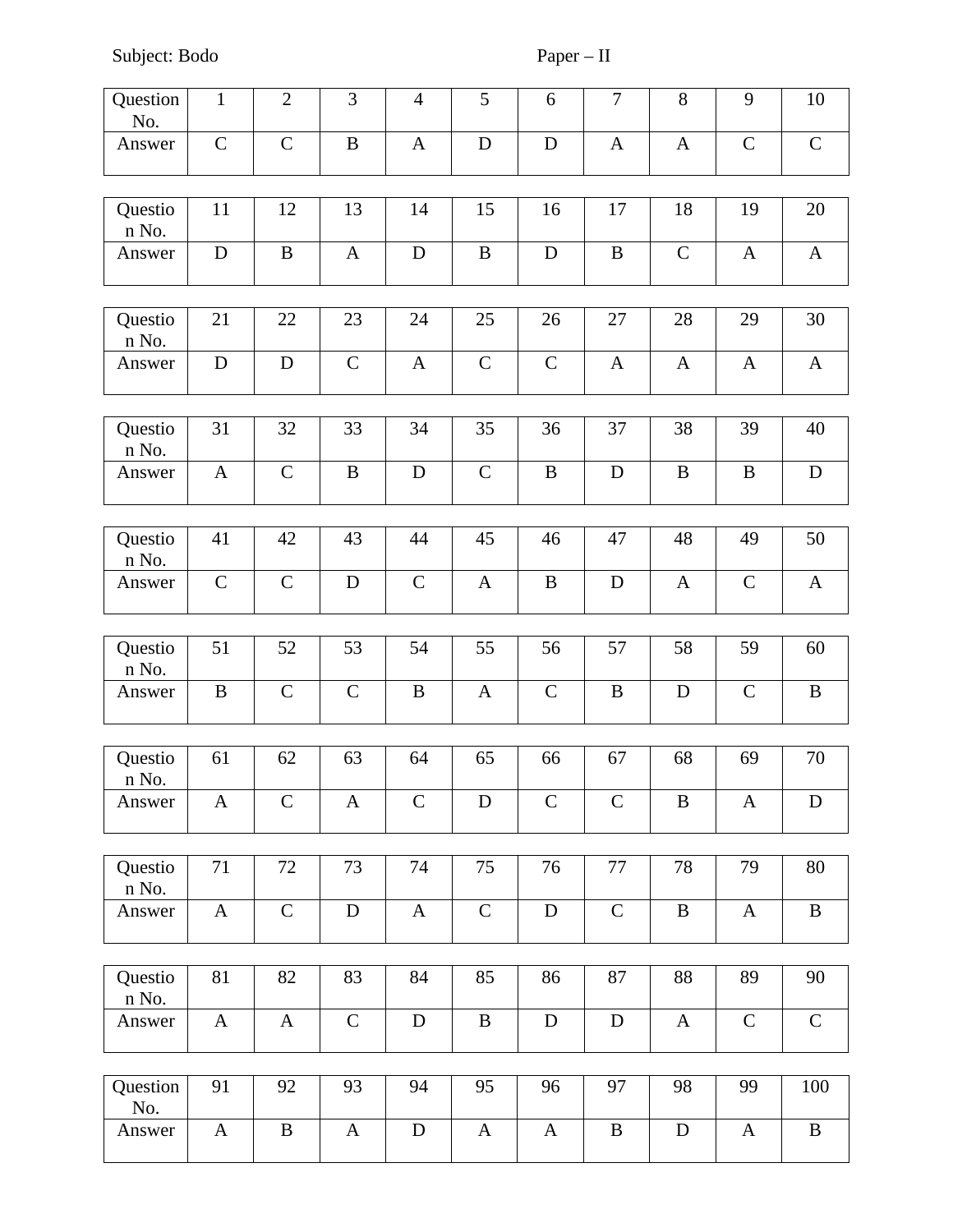Subject: Bengali Paper – II

| Question<br>No.  | $\mathbf{1}$ | $\overline{2}$ | 3            | $\overline{4}$ | 5            | 6                | $\overline{7}$ | 8            | 9            | 10           |
|------------------|--------------|----------------|--------------|----------------|--------------|------------------|----------------|--------------|--------------|--------------|
| Answer           | $\bf{B}$     | D              | $\mathsf{C}$ | $\mathbf{A}$   | $\mathsf C$  | $\mathbf D$      | $\, {\bf B}$   | $\, {\bf B}$ | $\mathbf{A}$ | $\mathbf D$  |
| Questio<br>n No. | 11           | 12             | 13           | 14             | 15           | 16               | 17             | 18           | 19           | 20           |
| Answer           | $\mathbf{A}$ | $\mathbf D$    | $\mathbf B$  | ${\bf D}$      | $\mathsf{C}$ | $\mathbf D$      | B              | $\bf{B}$     | D            | B            |
| Questio<br>n No. | 21           | 22             | 23           | 24             | 25           | 26               | 27             | 28           | 29           | 30           |
| Answer           | $\mathbf{A}$ | $\mathbf D$    | $\mathbf D$  | $\mathbf{A}$   | $\bf{B}$     | ${\bf C}$        | $\mathbf D$    | $\, {\bf B}$ | $\mathbf{A}$ | ${\bf D}$    |
| Questio<br>n No. | 31           | 32             | 33           | 34             | 35           | 36               | 37             | 38           | 39           | 40           |
| Answer           | $\mathsf C$  | $\mathsf C$    | $\mathbf D$  | $\mathbf D$    | $\mathbf D$  | $\mathbf B$      | $\mathbf{A}$   | ${\bf D}$    | $\mathbf{A}$ | $\bf{B}$     |
| Questio<br>n No. | 41           | 42             | 43           | 44             | 45           | 46               | 47             | 48           | 49           | 50           |
| Answer           | $\bf{B}$     | $\mathbf B$    | $\mathbf D$  | $\mathbf B$    | $\mathsf C$  | $\mathbf B$      | $\mathbf{A}$   | $\mathbf{A}$ | $\mathbf B$  | $\mathbf{A}$ |
|                  | 51           | 52             | 53           | 54             | 55           | 56               | 57             | 58           | 59           | 60           |
| Questio<br>n No. |              |                |              |                |              |                  |                |              |              |              |
| Answer           | $\, {\bf B}$ | $\mathsf C$    | $\, {\bf B}$ | ${\bf D}$      | $\mathbf D$  | $\mathbf{A}$     | $\mathbf{A}$   | $\mathsf C$  | $\mathsf C$  | $\mathsf C$  |
| Questio<br>n No. | 61           | 62             | 63           | 64             | 65           | 66               | 67             | 68           | 69           | 70           |
| Answer           | D            | $\mathbf B$    | $\mathbf{A}$ | $\mathsf{C}$   | $\mathsf C$  | $\mathbf D$      | $\mathbf{A}$   | $\mathbf D$  | $\mathsf{C}$ | $\bf{B}$     |
|                  |              | 72             |              | 74             | 75           | 76               | 77             |              |              |              |
| Questio<br>n No. | 71           |                | 73           |                |              |                  |                | 78           | 79           | 80           |
| Answer           | $\, {\bf B}$ | $\mathsf C$    | $\mathbf{A}$ | $\mathbf D$    | $\, {\bf B}$ | $\mathbf D$      | ${\bf C}$      | ${\bf D}$    | $\mathbf{A}$ | $\mathsf{C}$ |
|                  |              | 82             | 83           | 84             |              | 86               |                |              | 89           | 90           |
| Questio<br>n No. | 81           |                |              |                | 85           |                  | 87             | 88           |              |              |
| Answer           | $\mathbf D$  | $\mathbf{A}$   | $\mathbf B$  | $\bf{B}$       | $\mathbf{A}$ | $\boldsymbol{B}$ | $\mathbf{A}$   | $\, {\bf B}$ | $\mathsf{C}$ | $\bf{A}$     |
|                  |              |                |              |                |              |                  |                |              |              |              |
| Question<br>No.  | 91           | 92             | 93           | 94             | 95           | 96               | 97             | 98           | 99           | 100          |
| Answer           | $\mathbf D$  | $\, {\bf B}$   | ${\bf D}$    | $\mathbf{A}$   | $\mathsf C$  | $\mathbf D$      | $\mathbf{A}$   | $\mathsf C$  | $\mathsf C$  | $\mathbf{A}$ |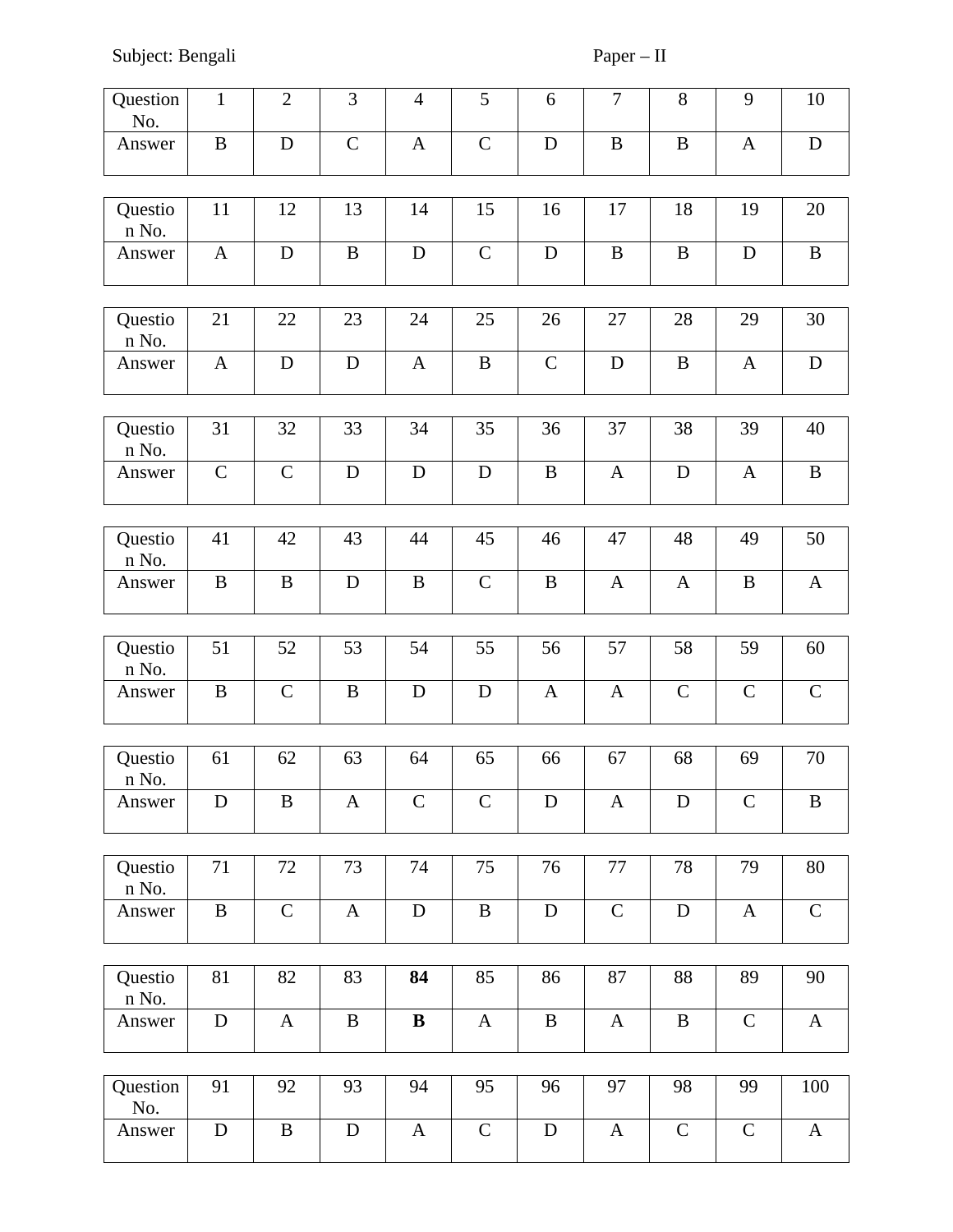Subject: Hindi Paper – II

| Question<br>No.  | $\mathbf{1}$ | $\overline{2}$ | 3            | $\overline{4}$ | 5            | 6            | $\overline{7}$ | 8                | 9            | $10\,$       |
|------------------|--------------|----------------|--------------|----------------|--------------|--------------|----------------|------------------|--------------|--------------|
| Answer           | $\bf{B}$     | $\mathbf{A}$   | $\mathbf{A}$ | $\mathsf C$    | $\bf{B}$     | $\mathbf{A}$ | $\mathsf C$    | $\mathsf C$      | B            | $\mathbf{A}$ |
|                  |              |                |              |                |              |              |                |                  |              |              |
| Questio<br>n No. | 11           | 12             | 13           | 14             | 15           | 16           | 17             | 18               | 19           | 20           |
| Answer           | $\mathsf C$  | D              | D            | $\mathbf D$    | A            | $\mathsf C$  | $\mathsf C$    | D                | $\mathbf{A}$ | ${\bf D}$    |
|                  |              |                |              |                |              |              |                |                  |              |              |
| Questio<br>n No. | 21           | 22             | 23           | 24             | 25           | 26           | 27             | 28               | 29           | 30           |
| Answer           | $\bf{B}$     | $\bf{B}$       | $\mathsf C$  | $\, {\bf B}$   | $\mathbf D$  | $\mathsf C$  | $\mathbf D$    | $\boldsymbol{A}$ | $\mathbf{A}$ | $\bf{B}$     |
|                  |              |                |              |                |              |              |                |                  |              |              |
| Questio<br>n No. | 31           | 32             | 33           | 34             | 35           | 36           | 37             | 38               | 39           | 40           |
| Answer           | $\mathbf{A}$ | $\mathbf{A}$   | $\mathbf B$  | $\mathbf D$    | $\, {\bf B}$ | $\mathsf{C}$ | $\, {\bf B}$   | D                | $\mathbf{A}$ | $\, {\bf B}$ |
|                  |              |                |              |                |              |              |                |                  |              |              |
| Questio<br>n No. | 41           | 42             | 43           | 44             | 45           | 46           | 47             | 48               | 49           | 50           |
| Answer           | $\mathsf C$  | $\mathbf{A}$   | $\mathsf C$  | $\mathsf C$    | $\mathbf B$  | B            | B              | $\mathbf D$      | $\mathbf{A}$ | $\mathbf D$  |
|                  |              |                |              |                |              |              |                |                  |              |              |
| Questio<br>n No. | 51           | 52             | 53           | 54             | 55           | 56           | 57             | 58               | 59           | 60           |
| Answer           | $\mathbf{A}$ | $\mathsf{C}$   | $\, {\bf B}$ | $\, {\bf B}$   | $\mathbf D$  | $\, {\bf B}$ | $\mathsf C$    | $\mathbf{A}$     | $\mathsf C$  | $\mathbf{A}$ |
|                  |              |                |              |                |              |              |                |                  |              |              |
| Questio<br>n No. | 61           | 62             | 63           | 64             | 65           | 66           | 67             | 68               | 69           | 70           |
| Answer           | $\mathbf D$  | $\mathbf D$    | $\bf{B}$     | $\mathsf C$    | D            | $\mathbf{A}$ | $\mathsf C$    | $\mathsf C$      | B            | $\, {\bf B}$ |
|                  |              |                |              |                |              |              |                |                  |              |              |
| Questio<br>n No. | 71           | 72             | 73           | 74             | 75           | 76           | $77\,$         | 78               | 79           | 80           |
| Answer           | $\mathsf C$  | $\mathbf{A}$   | ${\bf D}$    | ${\mathsf C}$  | $\mathbf{A}$ | $\, {\bf B}$ | $\, {\bf B}$   | ${\bf D}$        | $\mathbf{A}$ | $\, {\bf B}$ |
|                  |              |                |              |                |              |              |                |                  |              |              |
| Questio<br>n No. | 81           | 82             | 83           | 84             | 85           | 86           | 87             | 88               | 89           | 90           |
| Answer           | B            | $\bf{B}$       | $\mathsf{C}$ | $\mathbf D$    | A            | $\bf{B}$     | $\mathbf{A}$   | $\bf{B}$         | $\mathsf{C}$ | $\mathbf{A}$ |
|                  |              |                |              |                |              |              |                |                  |              |              |
| Question<br>No.  | 91           | 92             | 93           | 94             | 95           | 96           | 97             | 98               | 99           | 100          |
| Answer           | A            | $\mathbf{A}$   | ${\bf D}$    | $\mathbf{A}$   | ${\bf D}$    | $\mathsf C$  | $\mathbf B$    | $\, {\bf B}$     | $\mathbf{A}$ | $\, {\bf B}$ |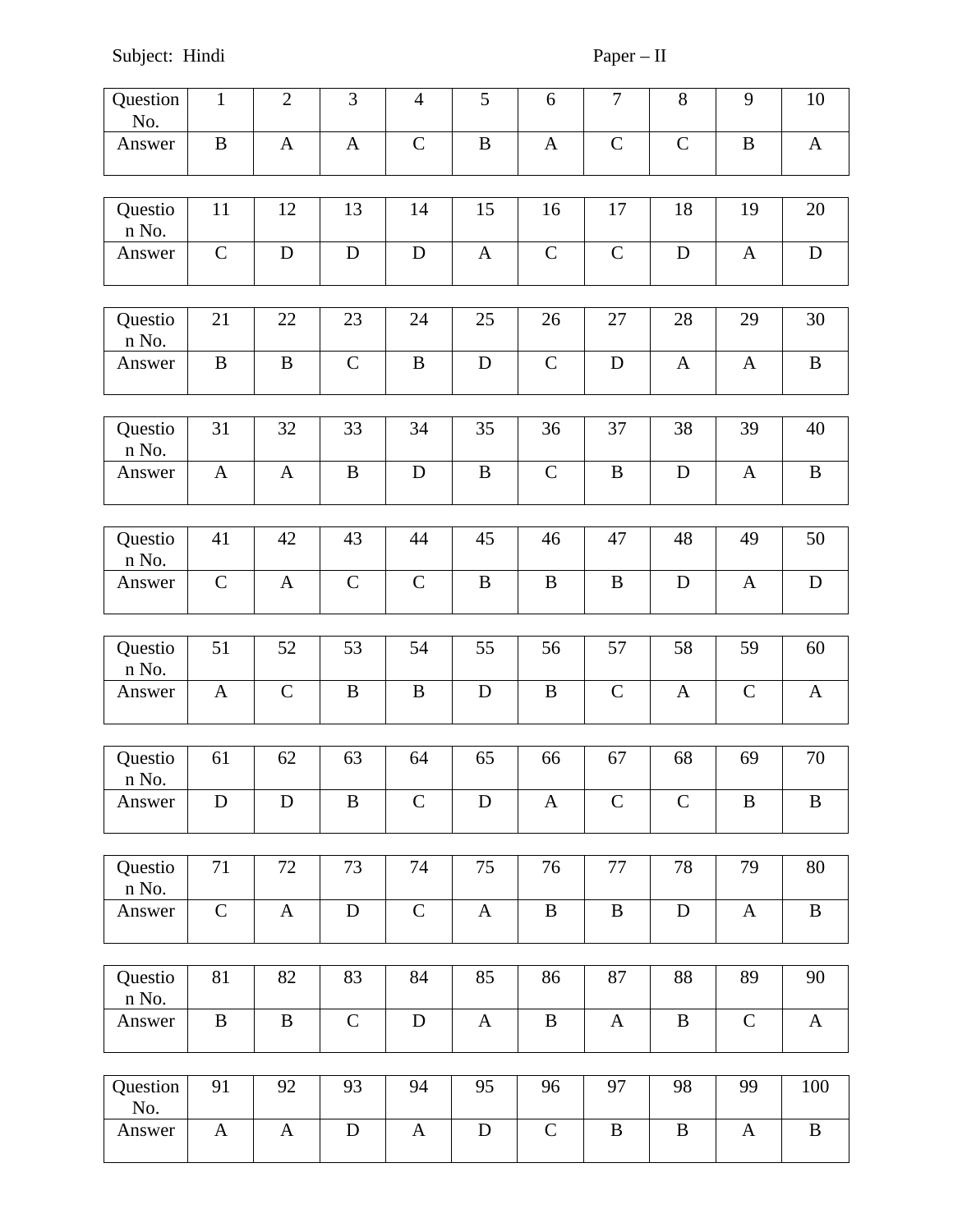Subject: Anthropology Paper – II

| Question<br>No.  | $\mathbf{1}$ | $\overline{2}$ | 3            | $\overline{4}$ | 5            | 6            | $\overline{7}$ | 8                | 9            | 10           |
|------------------|--------------|----------------|--------------|----------------|--------------|--------------|----------------|------------------|--------------|--------------|
| Answer           | $\mathbf{A}$ | $\mathbf B$    | $\mathsf{C}$ | $\mathbf D$    | $\bf{B}$     | $\mathbf D$  | $\mathsf C$    | $\, {\bf B}$     | B            | $\mathsf{C}$ |
| Questio<br>n No. | 11           | 12             | 13           | 14             | 15           | 16           | 17             | 18               | 19           | 20           |
| Answer           | $\mathbf{A}$ | B              | $\mathsf C$  | $\mathbf{A}$   | $\mathsf{C}$ | $\mathbf{A}$ | $\mathbf D$    | $\mathbf{A}$     | B            | $\mathsf{C}$ |
| Questio<br>n No. | 21           | 22             | 23           | 24             | 25           | 26           | 27             | 28               | 29           | 30           |
| Answer           | $\, {\bf B}$ | $\mathbf{A}$   | $\mathbf B$  | $\, {\bf B}$   | $\mathbf D$  | B            | $\bf{B}$       | $\, {\bf B}$     | $\mathsf{C}$ | $\mathbf{A}$ |
| Questio<br>n No. | 31           | 32             | 33           | 34             | 35           | 36           | 37             | 38               | 39           | 40           |
| Answer           | ${\bf D}$    | $\mathbf{A}$   | $\mathsf{C}$ | $\mathbf D$    | $\bf{B}$     | $\mathbf D$  | $\mathbf B$    | $\mathsf C$      | $\mathbf B$  | $\mathsf C$  |
| Questio<br>n No. | 41           | 42             | 43           | 44             | 45           | 46           | 47             | 48               | 49           | 50           |
| Answer           | D            | $\mathsf{C}$   | $\mathbf B$  | $\mathbf{A}$   | $\bf{B}$     | $\mathsf{C}$ | $\mathbf B$    | $\mathsf C$      | $\mathbf{A}$ | $\bf{B}$     |
|                  |              |                |              |                |              |              |                |                  |              |              |
| Questio<br>n No. | 51           | 52             | 53           | 54             | 55           | 56           | 57             | 58               | 59           | 60           |
| Answer           | $\mathsf C$  | $\mathbf{A}$   | $\mathsf C$  | $\mathbf{A}$   | $\mathbf D$  | $\mathbf B$  | $\mathbf D$    | $\mathsf C$      | $\mathbf D$  | $\mathbf{A}$ |
| Questio<br>n No. | 61           | 62             | 63           | 64             | 65           | 66           | 67             | 68               | 69           | 70           |
| Answer           | D            | $\mathbf{A}$   | $\mathsf C$  | $\mathbf{A}$   | $\, {\bf B}$ | $\mathsf{C}$ | $\mathbf{A}$   | $\mathsf C$      | $\mathbf B$  | $\mathbf{A}$ |
|                  |              |                |              |                |              |              |                |                  |              |              |
| Questio<br>n No. | 71           | 72             | 73           | 74             | 75           | 76           | 77             | 78               | 79           | ${\bf 80}$   |
| Answer           | $\, {\bf B}$ | $\mathsf C$    | $\, {\bf B}$ | $\, {\bf B}$   | $\mathsf C$  | $\mathbf D$  | $\, {\bf B}$   | ${\bf C}$        | $\mathbf{A}$ | $\mathsf{C}$ |
| Questio<br>n No. | 81           | 82             | 83           | 84             | 85           | 86           | 87             | 88               | 89           | 90           |
| Answer           | B            | $\mathbf{A}$   | $\mathbf B$  | $\mathsf C$    | $\mathbf D$  | $\mathsf C$  | $\mathbf{A}$   | $\mathsf C$      | $\mathsf{C}$ | $\, {\bf B}$ |
|                  |              |                |              |                |              |              |                |                  |              |              |
| Question<br>No.  | 91           | 92             | 93           | 94             | 95           | 96           | 97             | 98               | 99           | 100          |
| Answer           | $\mathbf{A}$ | ${\bf D}$      | ${\bf C}$    | $\, {\bf B}$   | $\mathsf C$  | $\mathbf D$  | $\mathbf B$    | $\boldsymbol{A}$ | $\mathsf C$  | ${\bf D}$    |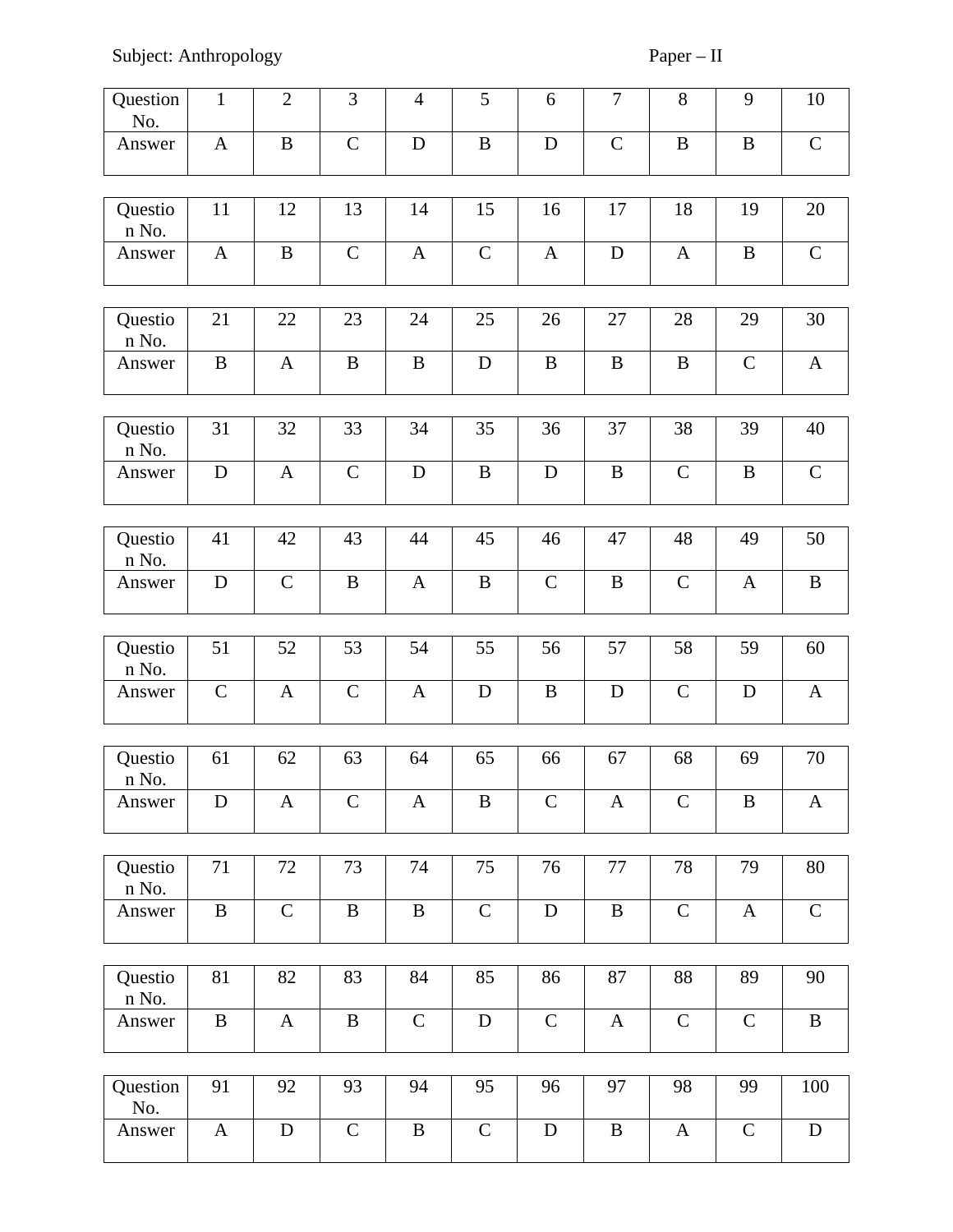Subject: Sanskrit Paper – II

| Question<br>No.  | $\mathbf{1}$ | $\overline{2}$ | 3            | $\overline{4}$ | 5            | 6            | $\overline{7}$ | 8            | 9            | $10\,$       |
|------------------|--------------|----------------|--------------|----------------|--------------|--------------|----------------|--------------|--------------|--------------|
| Answer           | $\mathbf{A}$ | $\mathsf C$    | $\mathbf{A}$ | $\mathbf B$    | $\mathbf D$  | $\mathbf{A}$ | $\mathbf{A}$   | $\mathsf C$  | $\mathbf B$  | $\mathbf{A}$ |
|                  |              |                |              |                |              |              |                |              |              |              |
| Questio<br>n No. | 11           | 12             | 13           | 14             | 15           | 16           | 17             | 18           | 19           | 20           |
| Answer           | $\mathbf{A}$ | $\mathbf{A}$   | $\, {\bf B}$ | $\mathbf D$    | A            | $\mathbf{A}$ | $\, {\bf B}$   | $\mathsf C$  | B            | $\mathbf{A}$ |
|                  |              |                |              |                |              |              |                |              |              |              |
| Questio<br>n No. | 21           | 22             | 23           | 24             | 25           | 26           | 27             | 28           | 29           | 30           |
| Answer           | $\bf{B}$     | $\bf{B}$       | $\, {\bf B}$ | $\mathbf D$    | $\mathsf C$  | $\mathbf B$  | $\mathbf D$    | $\mathsf C$  | B            | ${\bf D}$    |
|                  |              |                |              |                |              |              |                |              |              |              |
| Questio<br>n No. | 31           | 32             | 33           | 34             | 35           | 36           | 37             | 38           | 39           | 40           |
| Answer           | $\, {\bf B}$ | $\mathsf{C}$   | $\mathbf B$  | $\mathbf{A}$   | $\, {\bf B}$ | $\mathbf D$  | $\, {\bf B}$   | $\mathsf C$  | $\mathbf{A}$ | ${\bf D}$    |
|                  |              |                |              |                |              |              |                |              |              |              |
| Questio<br>n No. | 41           | 42             | 43           | 44             | 45           | 46           | 47             | 48           | 49           | 50           |
| Answer           | $\mathbf{A}$ | $\mathbf{A}$   | $\mathsf C$  | $\mathbf B$    | $\mathsf C$  | $\mathbf D$  | B              | $\bf{B}$     | D            | $\mathsf C$  |
|                  |              |                |              |                |              |              |                |              |              |              |
| Questio<br>n No. | 51           | 52             | 53           | 54             | 55           | 56           | 57             | 58           | 59           | 60           |
| Answer           | $\, {\bf B}$ | $\bf{B}$       | $\mathbf{A}$ | $\mathsf C$    | $\mathbf{A}$ | $\, {\bf B}$ | $\mathsf C$    | $\mathbf{A}$ | $\bf{B}$     | ${\bf C}$    |
|                  |              |                |              |                |              |              |                |              |              |              |
| Questio<br>n No. | 61           | 62             | 63           | 64             | 65           | 66           | 67             | 68           | 69           | 70           |
| Answer           | B            | $\mathbf{A}$   | $\mathbf{A}$ | $\bf{B}$       | $\, {\bf B}$ | $\, {\bf B}$ | ${\bf D}$      | $\mathsf C$  | $\mathsf{C}$ | ${\bf D}$    |
|                  |              |                |              |                |              |              |                |              |              |              |
| Questio<br>n No. | 71           | 72             | 73           | 74             | 75           | 76           | $77\,$         | 78           | 79           | 80           |
| Answer           | $\mathsf C$  | $\mathbf D$    | $\mathbf{A}$ | $\mathbf{A}$   | $\mathsf C$  | ${\bf C}$    | $\mathbf{A}$   | $\, {\bf B}$ | $\mathsf C$  | ${\bf C}$    |
|                  |              |                |              |                |              |              |                |              |              |              |
| Questio<br>n No. | 81           | 82             | 83           | 84             | 85           | 86           | 87             | 88           | 89           | 90           |
| Answer           | B            | $\mathbf{A}$   | $\mathbf{A}$ | $\mathbf D$    | $\bf{B}$     | $\mathsf C$  | $\mathbf D$    | $\bf{B}$     | B            | $\mathbf{A}$ |
|                  |              |                |              |                |              |              |                |              |              |              |
| Question<br>No.  | 91           | 92             | 93           | 94             | 95           | 96           | 97             | 98           | 99           | 100          |
| Answer           | $\mathsf C$  | $\mathbf{A}$   | $\mathbf{A}$ | $\bf{B}$       | $\mathsf C$  | ${\bf C}$    | $\mathbf{A}$   | $\, {\bf B}$ | $\mathbf{A}$ | $\mathbf{A}$ |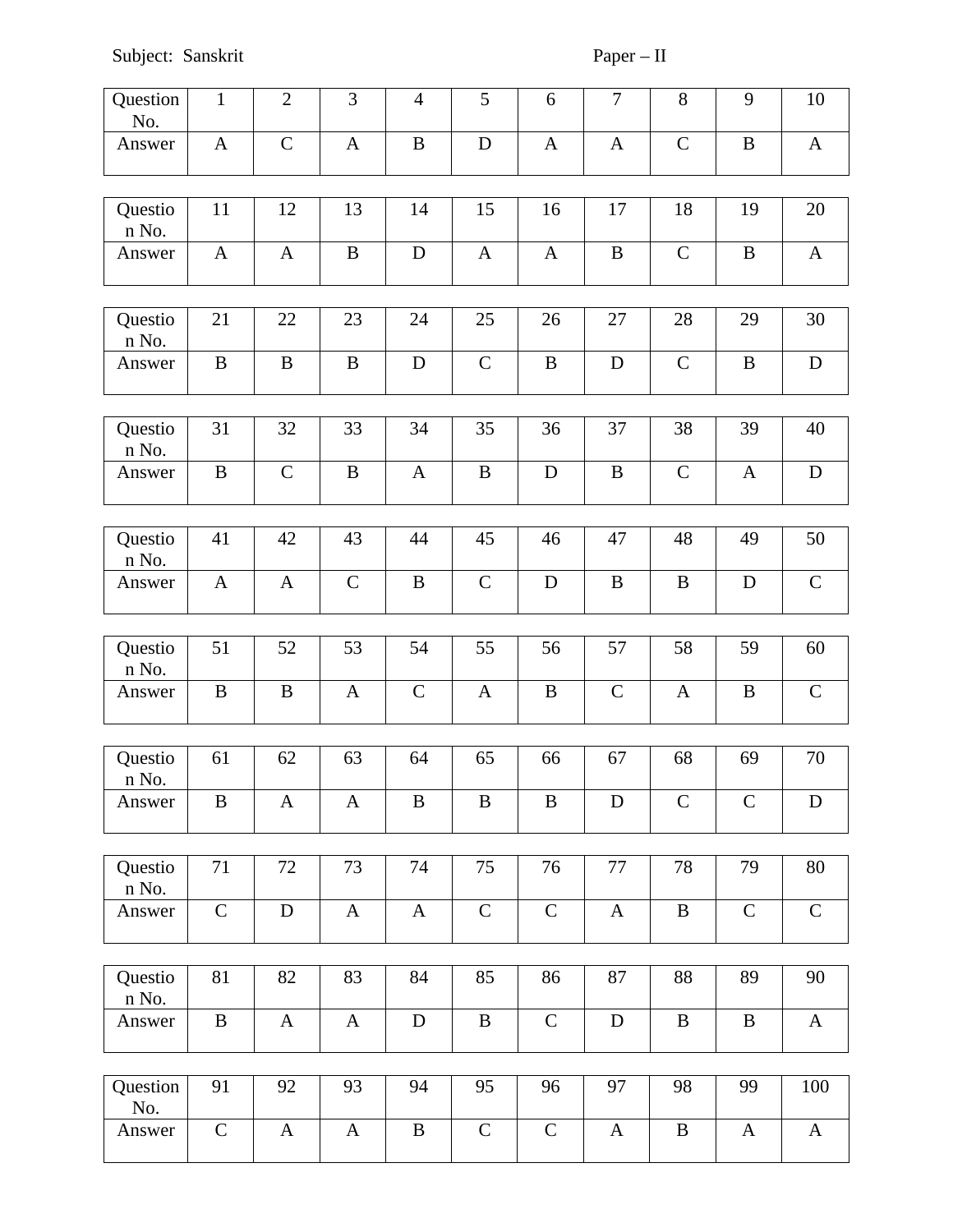Subject: Sociology Paper – II

| Question<br>No.  | $\mathbf{1}$ | $\overline{2}$ | 3            | $\overline{4}$ | 5            | 6            | $\overline{7}$ | 8            | $\overline{9}$ | 10           |
|------------------|--------------|----------------|--------------|----------------|--------------|--------------|----------------|--------------|----------------|--------------|
| Answer           | $\mathbf{A}$ | $\mathsf C$    | $\mathbf{A}$ | $\mathbf D$    | $\mathbf{A}$ | $\mathsf{C}$ | $\mathbf{A}$   | $\mathsf C$  | $\mathbf B$    | $\mathbf D$  |
|                  |              |                |              |                |              |              |                |              |                |              |
| Questio<br>n No. | 11           | 12             | 13           | 14             | 15           | 16           | 17             | 18           | 19             | 20           |
| Answer           | B            | $\mathsf C$    | $\mathbf D$  | $\mathsf C$    | A            | $\mathsf C$  | $\bf{B}$       | $\mathsf C$  | $\mathbf B$    | $\bf{B}$     |
|                  |              |                |              |                |              |              |                |              |                |              |
| Questio<br>n No. | 21           | 22             | 23           | 24             | 25           | 26           | 27             | 28           | 29             | 30           |
| Answer           | $\mathsf{C}$ | $\mathbf D$    | $\mathbf{A}$ | $\mathbf D$    | $\mathbf D$  | $\ast$       | B              | $\mathsf C$  | $\mathbf{A}$   | B            |
|                  |              |                |              |                |              |              |                |              |                |              |
| Questio<br>n No. | 31           | 32             | 33           | 34             | 35           | 36           | 37             | 38           | 39             | 40           |
| Answer           | $\mathbf C$  | $\mathsf C$    | D            | $\mathbf D$    | A            | $\mathbf D$  | $\mathsf C$    | A            | $\mathsf{C}$   | $\mathsf C$  |
|                  |              |                |              |                |              |              |                |              |                |              |
| Questio<br>n No. | 41           | 42             | 43           | 44             | 45           | 46           | 47             | 48           | 49             | 50           |
| Answer           | $\mathbf{A}$ | D              | $\, {\bf B}$ | ${\bf D}$      | $\mathsf C$  | $\mathbf{A}$ | $\mathbf D$    | ${\bf D}$    | $\mathbf{A}$   | $\bf{B}$     |
|                  |              |                |              |                |              |              |                |              |                |              |
| Questio<br>n No. | 51           | 52             | 53           | 54             | 55           | 56           | 57             | 58           | 59             | 60           |
| Answer           | ∗            | D              | D            | $\, {\bf B}$   | $\mathsf C$  | $\mathbf{A}$ | B              | $\mathsf{C}$ | B              | $\mathsf C$  |
|                  |              |                |              |                |              |              |                |              |                |              |
| Questio<br>n No. | 61           | 62             | 63           | 64             | 65           | 66           | 67             | 68           | 69             | 70           |
| Answer           | A            | B              | B            | A              | A            | $\mathbf{A}$ | B              | $\mathsf C$  | B              | $\mathbf{A}$ |
|                  |              |                |              |                |              |              |                |              |                |              |
| Questio<br>n No. | 71           | 72             | 73           | 74             | 75           | 76           | 77             | 78           | 79             | 80           |
| Answer           | ${\bf D}$    | $\bf{B}$       | $\mathsf C$  | $\mathbf D$    | $\ast$       | $\mathbf B$  | $\mathsf C$    | A            | $\mathsf{C}$   | $\mathsf C$  |
|                  |              |                |              |                |              |              |                |              |                |              |
| Questio<br>n No. | 81           | 82             | 83           | 84             | 85           | 86           | 87             | 88           | 89             | 90           |
| Answer           | ${\bf D}$    | $\mathbf{A}$   | $\mathbf{A}$ | ${\bf D}$      | ${\bf D}$    | $\mathbf D$  | $\bf{B}$       | ${\bf D}$    | $\mathbf D$    | ${\bf D}$    |
|                  |              |                |              |                |              |              |                |              |                |              |
| Question<br>No.  | 91           | 92             | 93           | 94             | 95           | 96           | 97             | 98           | 99             | 100          |
| Answer           | $\mathsf{C}$ | $\mathbf D$    | $\mathbf D$  | $\mathsf C$    | B            | $\mathsf{C}$ | $\bf{B}$       | $\mathsf C$  | B              | B            |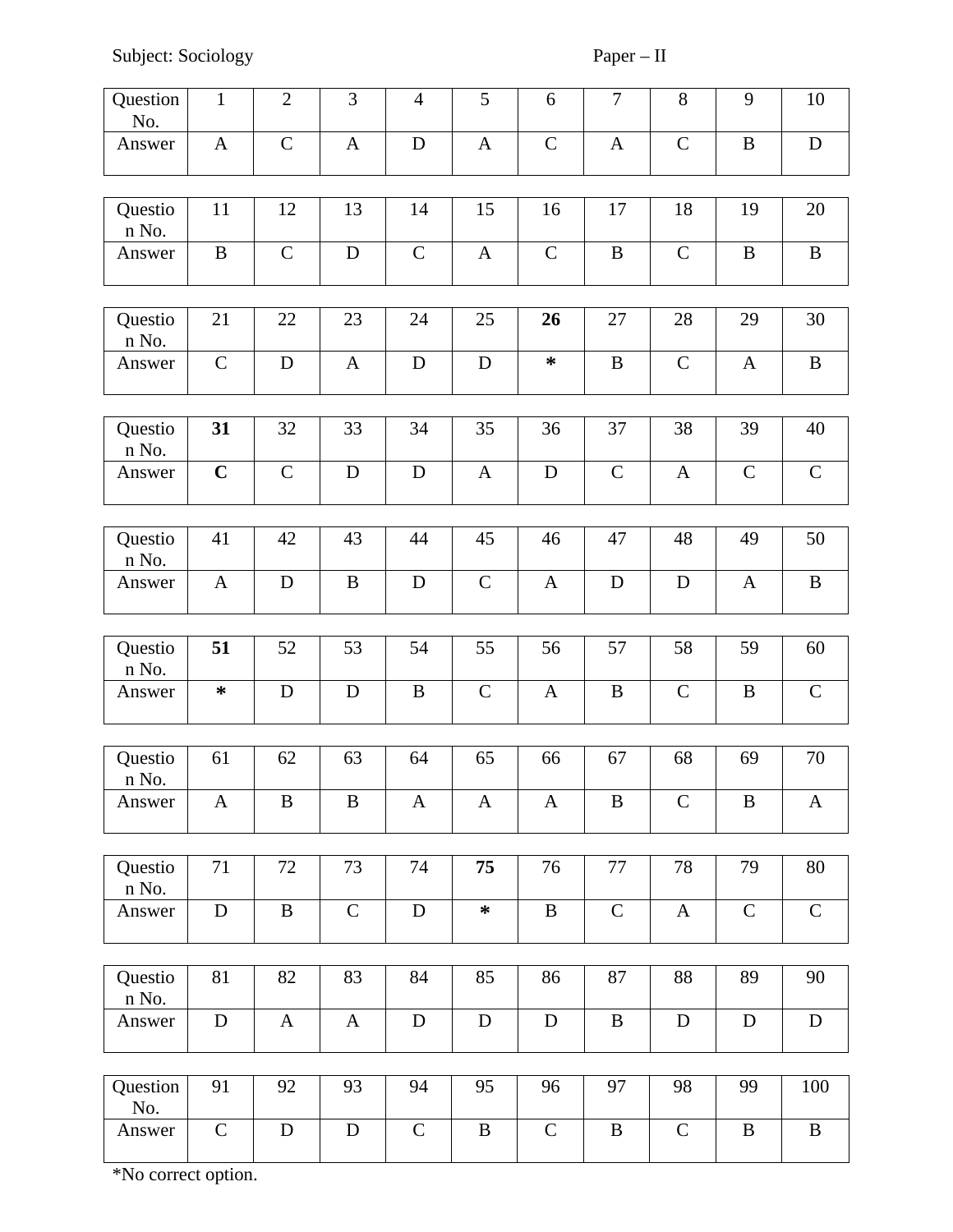Subject: Arabic Paper – II

| Question<br>No.       | $\mathbf{1}$ | $\overline{2}$ | 3            | $\overline{4}$ | 5            | 6            | $\overline{7}$ | $\, 8$           | 9            | 10           |
|-----------------------|--------------|----------------|--------------|----------------|--------------|--------------|----------------|------------------|--------------|--------------|
| Answer                | $\mathbf{A}$ | $\, {\bf B}$   | ${\bf D}$    | $\mathsf C$    | $\mathbf{A}$ | $\mathbf{A}$ | $\, {\bf B}$   | $\mathbf B$      | $\mathsf{C}$ | $\, {\bf B}$ |
|                       |              |                |              |                |              |              |                |                  |              |              |
| Questio<br>n No.      | 11           | 12             | 13           | 14             | 15           | 16           | 17             | 18               | 19           | 20           |
| Answer                | $\, {\bf B}$ | $\, {\bf B}$   | $\mathbf B$  | ${\bf C}$      | $\mathbf D$  | $\mathbf B$  | $\mathsf C$    | $\mathsf C$      | $\mathbf B$  | $\mathbf{A}$ |
|                       |              |                |              |                |              |              |                |                  |              |              |
| Questio<br>n No.      | 21           | 22             | 23           | 24             | 25           | 26           | 27             | 28               | 29           | 30           |
| Answer                | $\, {\bf B}$ | $\mathsf C$    | $\mathsf C$  | ${\bf D}$      | $\mathbf D$  | $\, {\bf B}$ | $\, {\bf B}$   | $\mathsf{C}$     | $\mathbf D$  | ${\bf C}$    |
|                       |              |                |              |                |              |              |                |                  |              |              |
| Questio<br>n No.      | 31           | 32             | 33           | 34             | 35           | 36           | 37             | 38               | 39           | 40           |
| Answer                | ${\bf D}$    | $\mathbf{A}$   | $\mathsf C$  | ${\bf D}$      | $\bf{B}$     | $\mathbf{A}$ | $\, {\bf B}$   | $\mathbf{A}$     | $\mathsf C$  | $\mathsf C$  |
|                       |              |                |              |                |              |              |                |                  |              |              |
| Questio<br>n No.      | 41           | 42             | 43           | 44             | 45           | 46           | 47             | 48               | 49           | 50           |
| Answer                | $\mathsf C$  | $\mathbf{A}$   | ${\bf D}$    | ${\bf D}$      | D            | ${\bf C}$    | $\, {\bf B}$   | $\mathbf D$      | $\bf{B}$     | $\, {\bf B}$ |
|                       |              |                |              |                |              |              |                |                  |              |              |
| Questio<br>n No.      | 51           | 52             | 53           | 54             | 55           | 56           | 57             | 58               | 59           | 60           |
| Answer                | $\mathbf{A}$ | $\mathbf{A}$   | $\mathsf C$  | $\bf{B}$       | $\mathsf C$  | $\mathsf C$  | ${\mathsf C}$  | B                | $\mathsf C$  | ${\bf C}$    |
|                       |              |                |              |                |              |              |                |                  |              |              |
| Questio<br>$\,$ n No. | 61           | 62             | 63           | 64             | 65           | 66           | 67             | 68               | 69           | 70           |
| Answer                | $\mathsf C$  | $\mathsf{C}$   | $\mathsf{C}$ | $\mathbf D$    | $\mathsf C$  | $\mathbf{A}$ | $\, {\bf B}$   | $\boldsymbol{B}$ | D            | $\mathbf{A}$ |
|                       |              |                |              |                |              |              |                |                  |              |              |
| Questio<br>n No.      | 71           | 72             | 73           | 74             | 75           | 76           | 77             | 78               | 79           | 80           |
| Answer                | $\mathsf C$  | $\, {\bf B}$   | ${\bf D}$    | $\mathsf C$    | ${\bf D}$    | ${\bf D}$    | $\mathsf C$    | $\ast$           | ${\bf C}$    | $\mathbf{A}$ |
|                       |              |                |              |                |              |              |                |                  |              |              |
| Questio<br>n No.      | 81           | 82             | 83           | 84             | 85           | 86           | 87             | 88               | 89           | 90           |
| Answer                | ${\bf C}$    | $\, {\bf B}$   | $\mathbf{A}$ | ${\bf D}$      | $\, {\bf B}$ | $\mathsf{C}$ | $\mathsf C$    | $\mathbf{A}$     | $\mathbf D$  | ${\bf D}$    |
|                       |              |                |              |                |              |              |                |                  |              |              |
| Question<br>No.       | 91           | 92             | 93           | 94             | 95           | 96           | 97             | 98               | 99           | 100          |
| Answer                | $\bf{B}$     | B              | $\mathsf C$  | ${\mathsf C}$  | B            | $\mathbf D$  | $\mathbf{A}$   | $\, {\bf B}$     | $\mathbf{A}$ | ${\rm D}$    |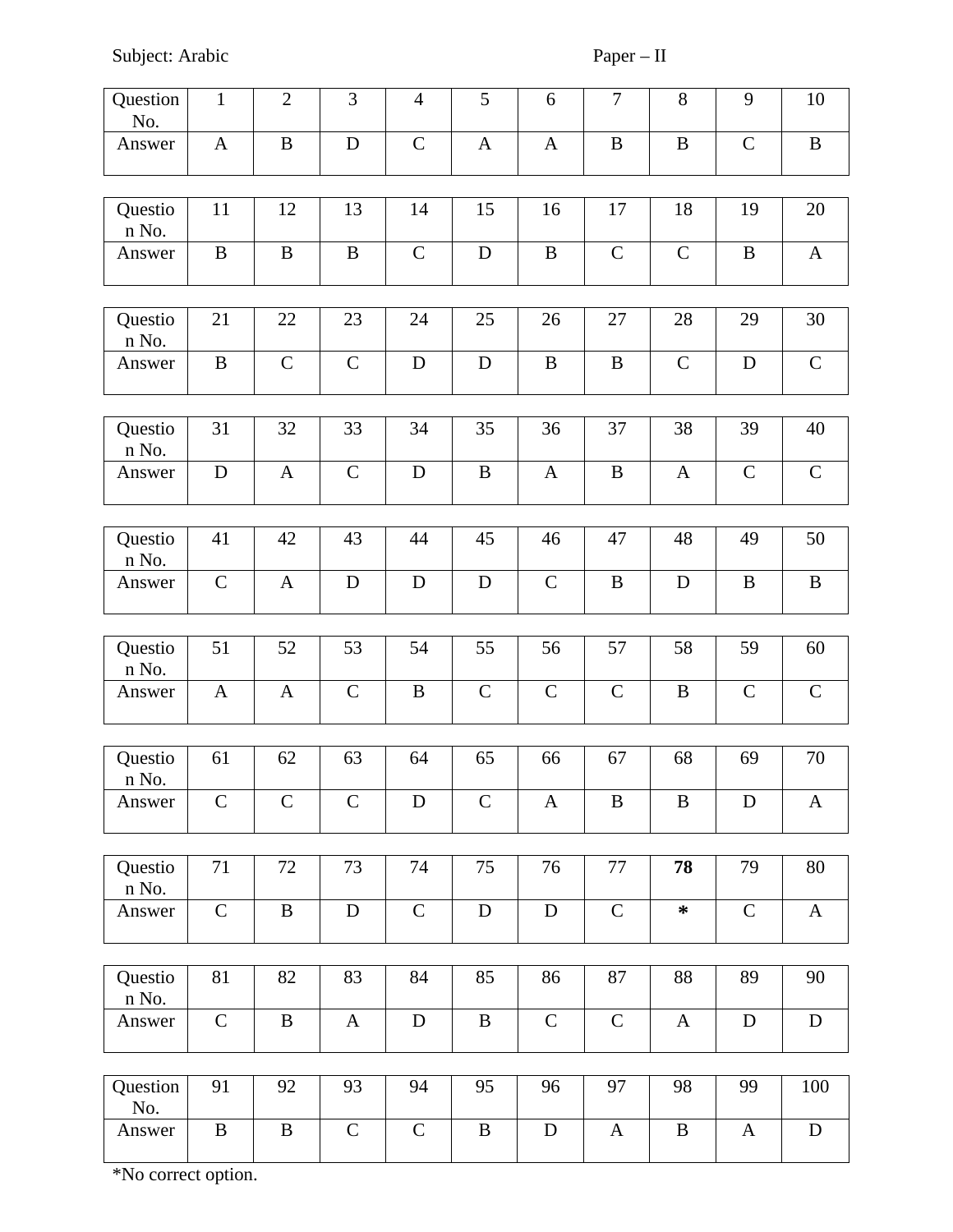Subject: Persian Paper – II

| Question<br>No.  | $\mathbf{1}$ | $\overline{2}$ | 3            | $\overline{\mathcal{A}}$ | 5            | $\,6\,$      | $\overline{7}$ | $\, 8$           | 9            | $10\,$       |
|------------------|--------------|----------------|--------------|--------------------------|--------------|--------------|----------------|------------------|--------------|--------------|
| Answer           | $\mathsf{C}$ | $\mathbf{A}$   | $\mathbf B$  | $\mathsf C$              | $\mathbf{A}$ | $\mathbf{A}$ | $\mathbf{A}$   | $\mathsf C$      | $\mathbf B$  | $\mathbf{A}$ |
| Questio<br>n No. | 11           | 12             | 13           | 14                       | 15           | 16           | 17             | 18               | 19           | 20           |
| Answer           | $\mathbf{A}$ | $\mathbf{A}$   | $\mathbf B$  | $\mathbf{A}$             | $\mathbf D$  | $\mathbf{A}$ | $\mathbf D$    | $\boldsymbol{A}$ | D            | $\mathbf{A}$ |
| Questio<br>n No. | 21           | 22             | 23           | 24                       | 25           | 26           | 27             | 28               | 29           | $30\,$       |
| Answer           | $\mathsf C$  | $\mathbf{A}$   | $\mathsf C$  | $\mathbf D$              | $\mathbf B$  | $\mathsf{C}$ | $\, {\bf B}$   | $\mathsf{C}$     | $\mathsf{C}$ | ${\bf C}$    |
| Questio<br>n No. | 31           | 32             | 33           | 34                       | 35           | 36           | 37             | 38               | 39           | 40           |
| Answer           | $\, {\bf B}$ | $\mathbf D$    | $\mathbf{A}$ | ${\bf C}$                | $\mathbf{A}$ | $\mathbf D$  | $\mathbf B$    | $\mathsf C$      | $\mathbf D$  | $\, {\bf B}$ |
| Questio<br>n No. | 41           | 42             | 43           | 44                       | 45           | 46           | 47             | 48               | 49           | 50           |
| Answer           | $\mathbf{A}$ | B              | $\mathbf{A}$ | $\mathbf B$              | $\mathsf C$  | $\mathsf C$  | $\mathsf C$    | $\mathbf{A}$     | $\mathbf B$  | $\mathsf C$  |
|                  |              |                |              | 54                       |              |              |                |                  |              |              |
| Questio<br>n No. | 51           | 52             | 53           |                          | 55           | 56           | 57             | 58               | 59           | 60           |
| Answer           | B            | $\mathbf{A}$   | $\mathsf C$  | $\mathsf C$              | $\mathbf D$  | $\mathbf{A}$ | B              | $\bf{B}$         | B            | $\mathbf D$  |
| Questio<br>n No. | 61           | 62             | 63           | 64                       | 65           | 66           | 67             | 68               | 69           | 70           |
| Answer           | $\mathbf D$  | $\mathbf B$    | $\mathbf B$  | $\mathsf C$              | $\mathbf D$  | $\mathbf B$  | $\mathbf{A}$   | $\mathbf B$      | $\mathbf D$  | ${\bf C}$    |
|                  |              |                |              |                          |              |              |                |                  |              |              |
| Questio<br>n No. | 71           | 72             | 73           | 74                       | 75           | 76           | 77             | 78               | 79           | $80\,$       |
| Answer           | $\, {\bf B}$ | $\mathsf C$    | $\mathsf{C}$ | $\mathbf{A}$             | ${\bf D}$    | $\, {\bf B}$ | $\, {\bf B}$   | $\, {\bf B}$     | $\mathbf{A}$ | ${\bf C}$    |
| Questio<br>n No. | 81           | 82             | 83           | 84                       | 85           | 86           | 87             | 88               | 89           | 90           |
| Answer           | B            | $\mathsf C$    | $\mathbf D$  | $\bf{B}$                 | B            | $\mathbf D$  | B              | $\mathsf{C}$     | $\mathsf C$  | $\mathsf C$  |
|                  |              |                |              |                          |              |              |                |                  |              |              |
| Question<br>No.  | 91           | 92             | 93           | 94                       | 95           | 96           | 97             | 98               | 99           | 100          |
| Answer           | $\mathbf D$  | B              | $\mathbf{A}$ | $\mathbf{A}$             | $\mathbf{A}$ | ${\bf C}$    | $\mathbf{A}$   | $\mathbf{A}$     | $\mathsf C$  | $\, {\bf B}$ |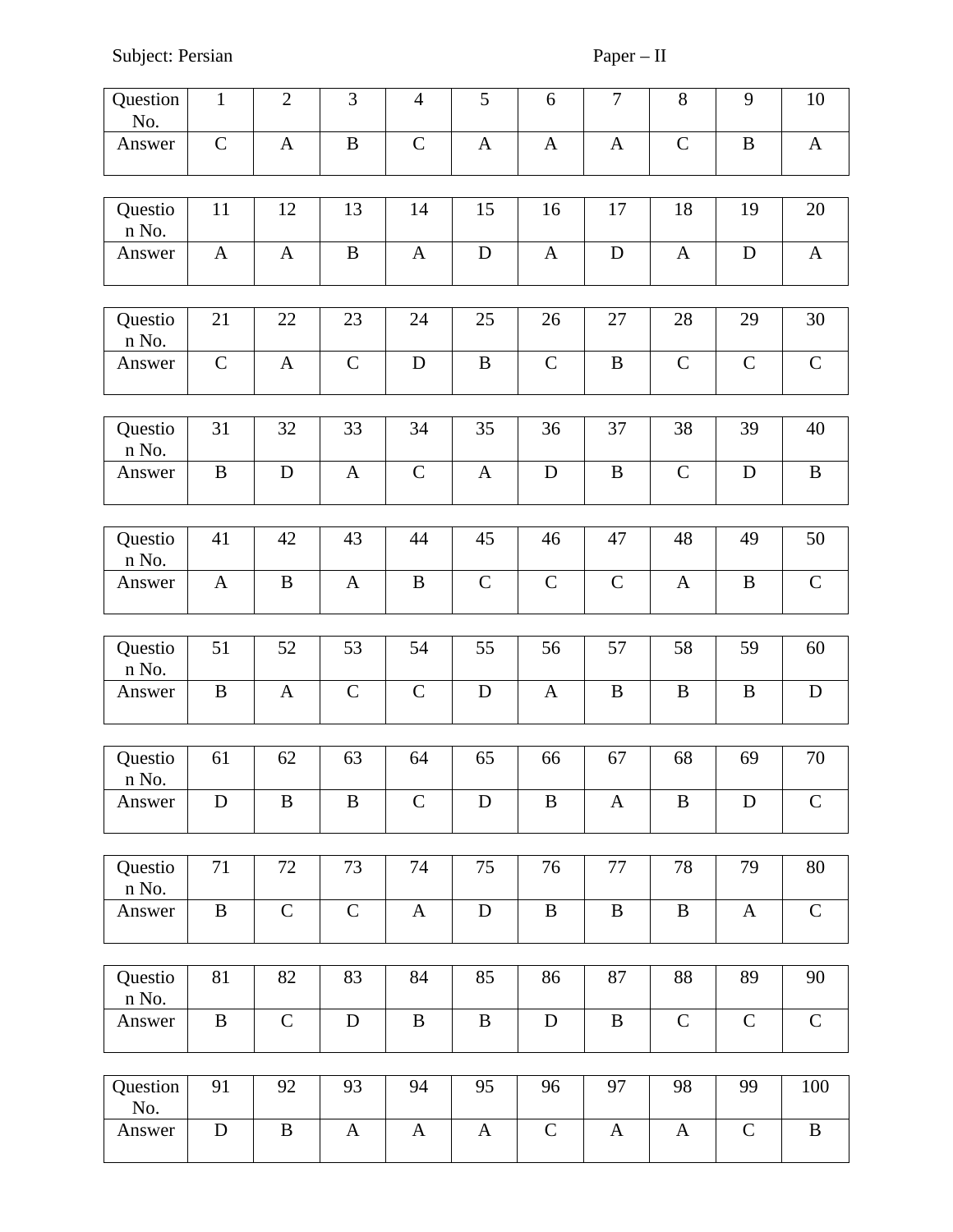Subject: Law Paper – II

| Question         | $\mathbf{1}$ | $\overline{2}$ | 3            | $\overline{4}$ | 5            | $\,6\,$      | $\overline{7}$ | 8             | 9            | 10           |
|------------------|--------------|----------------|--------------|----------------|--------------|--------------|----------------|---------------|--------------|--------------|
| No.              |              |                |              |                |              |              |                |               |              |              |
| Answer           | ${\bf D}$    | $\bf{B}$       | $\mathsf C$  | $\, {\bf B}$   | B            | $\mathbf{A}$ | $\mathbf D$    | $\mathbf D$   | $\mathsf C$  | $\mathbf C$  |
|                  |              |                |              |                |              |              |                |               |              |              |
| Questio<br>n No. | 11           | 12             | 13           | 14             | 15           | 16           | 17             | 18            | 19           | 20           |
| Answer           | $\, {\bf B}$ | $\mathbf B$    | $\mathsf{C}$ | $\, {\bf B}$   | $\mathbf D$  | $\mathbf{A}$ | $\mathbf D$    | $\mathbf{A}$  | $\mathbf B$  | ${\bf D}$    |
|                  |              |                |              |                |              |              |                |               |              |              |
| Questio<br>n No. | 21           | 22             | 23           | 24             | 25           | 26           | 27             | 28            | 29           | 30           |
| Answer           | ${\bf D}$    | B              | $\mathbf{A}$ | $\mathsf C$    | $\mathbf{A}$ | $\mathsf C$  | $\mathbf{A}$   | $\mathbf{A}$  | $\, {\bf B}$ | ${\bf D}$    |
|                  |              |                |              |                |              |              |                |               |              |              |
| Questio<br>n No. | 31           | 32             | 33           | 34             | 35           | 36           | 37             | 38            | 39           | 40           |
| Answer           | $\mathsf C$  | $\mathsf C$    | $\mathsf C$  | $\mathbf{A}$   | $\mathbf{A}$ | $\mathbf B$  | $\mathbf D$    | $\mathbf{A}$  | $\mathbf D$  | $\, {\bf B}$ |
|                  |              |                |              |                |              |              |                |               |              |              |
| Questio<br>n No. | 41           | 42             | 43           | 44             | 45           | 46           | 47             | 48            | 49           | 50           |
| Answer           | $\mathsf C$  | $\mathbf D$    | $\mathbf{A}$ | $\, {\bf B}$   | $\mathbf{A}$ | ${\bf D}$    | $\mathbf{A}$   | $\mathsf C$   | $\mathbf{A}$ | $\, {\bf B}$ |
|                  |              |                |              |                |              |              |                |               |              |              |
| Questio<br>n No. | 51           | 52             | 53           | 54             | 55           | 56           | 57             | 58            | 59           | 60           |
| Answer           | $\mathsf C$  | $\mathbf{A}$   | $\bf{B}$     | $\mathbf D$    | $\, {\bf B}$ | $\mathbf D$  | $\mathbf D$    | $\mathbf A$   | $\mathbf{A}$ | $\, {\bf B}$ |
|                  |              |                |              |                |              |              |                |               |              |              |
| Questio<br>n No. | 61           | 62             | 63           | 64             | 65           | 66           | 67             | 68            | 69           | 70           |
| Answer           | $\bf{B}$     | $\mathbf B$    | $\mathsf C$  | $\mathbf D$    | $\bf{B}$     | $\mathbf B$  | $\, {\bf B}$   | $\mathbf{A}$  | D            | $\mathsf C$  |
|                  |              |                |              |                |              |              |                |               |              |              |
| Questio<br>n No. | $71\,$       | 72             | 73           | 74             | 75           | 76           | 77             | 78            | 79           | 80           |
| Answer           | $\bf{B}$     | $\mathbf D$    | $\, {\bf B}$ | ${\bf D}$      | $\mathsf C$  | $\mathbf A$  | ${\bf D}$      | $\mathsf C$   | $\mathbf D$  | ${\bf D}$    |
|                  |              |                |              |                |              |              |                |               |              |              |
| Questio<br>n No. | 81           | 82             | 83           | 84             | 85           | 86           | 87             | 88            | 89           | 90           |
| Answer           | $\mathbf D$  | $\mathbf D$    | $\mathbf{A}$ | $\, {\bf B}$   | $\mathbf D$  | $\mathbf{A}$ | $\mathbf{A}$   | $\mathsf C$   | $\, {\bf B}$ | $\, {\bf B}$ |
|                  |              |                |              |                |              |              |                |               |              |              |
| Question<br>No.  | 91           | 92             | 93           | 94             | 95           | 96           | 97             | 98            | 99           | 100          |
| Answer           | $\, {\bf B}$ | $\mathsf C$    | ${\bf D}$    | $\mathsf C$    | $\bf{B}$     | $\mathsf C$  | $\, {\bf B}$   | ${\mathsf C}$ | ${\bf D}$    | ${\bf D}$    |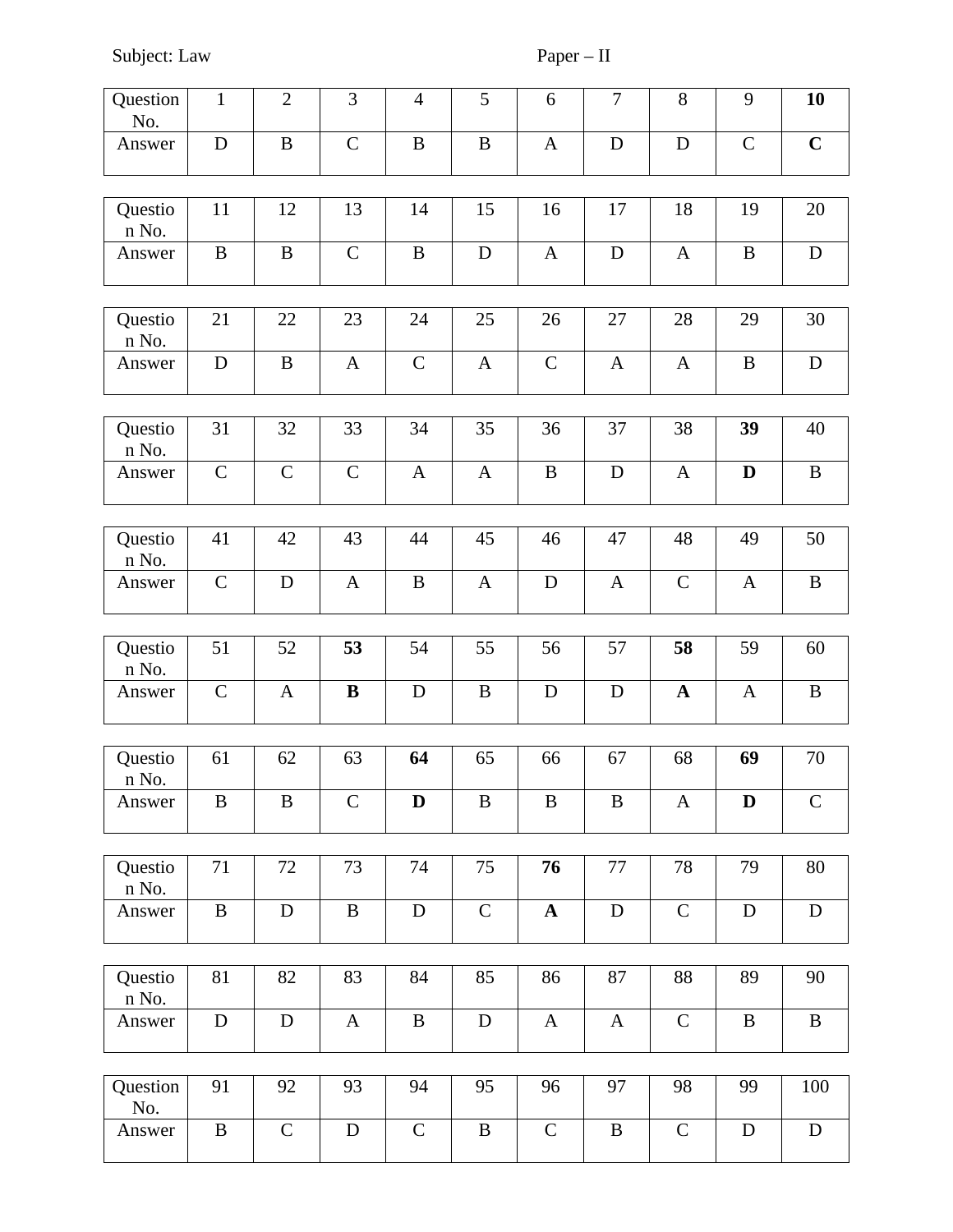| Question<br>No.            | $\mathbf{1}$  | $\overline{2}$ | 3            | $\overline{\mathcal{A}}$ | 5            | 6            | $\overline{7}$ | 8            | $\overline{9}$ | 10           |
|----------------------------|---------------|----------------|--------------|--------------------------|--------------|--------------|----------------|--------------|----------------|--------------|
| Answer                     | $\mathbf B$   | $\mathsf{C}$   | $\mathbf{A}$ | $\bf{B}$                 | $\bf{B}$     | $\mathbf D$  | $\mathbf{A}$   | $\mathsf C$  | $\mathbf{A}$   | $\mathbf{A}$ |
| Questio<br>n No.           | 11            | 12             | 13           | 14                       | 15           | 16           | 17             | 18           | 19             | 20           |
| Answer                     | $\mathsf C$   | $\mathbf D$    | B            | B                        | $\mathbf{A}$ | $\mathsf C$  | $\bf{B}$       | $\, {\bf B}$ | $\mathbf{A}$   | $\bf{B}$     |
| Questio<br>n No.           | 21            | 22             | 23           | 24                       | 25           | 26           | 27             | 28           | 29             | 30           |
| Answer                     | $\mathsf C$   | $\mathsf C$    | $\, {\bf B}$ | $\mathsf C$              | $\mathbf{A}$ | $\mathsf C$  | $\, {\bf B}$   | ${\bf D}$    | $\mathbf B$    | $\mathsf C$  |
| Questio<br>n No.           | 31            | 32             | 33           | 34                       | 35           | 36           | 37             | 38           | 39             | 40           |
| Answer                     | $\, {\bf B}$  | D              | $\mathbf D$  | $\mathbf B$              | $\mathsf{C}$ | $\mathbf B$  | $\mathbf D$    | $\, {\bf B}$ | $\mathsf{C}$   | $\mathsf C$  |
|                            |               |                |              |                          |              |              |                |              |                |              |
| Questio<br>$\mathbf n$ No. | 41            | 42             | 43           | 44                       | 45           | 46           | 47             | 48           | 49             | 50           |
| Answer                     | $\mathsf C$   | $\mathbf B$    | $\mathsf C$  | $\mathbf{A}$             | $\mathbf{A}$ | D            | $\bf{B}$       | $\mathbf D$  | $\mathbf{A}$   | $\, {\bf B}$ |
| Questio<br>n No.           | 51            | 52             | 53           | 54                       | 55           | 56           | 57             | 58           | 59             | 60           |
| Answer                     | $\mathsf C$   | $\mathbf D$    | $\mathbf D$  | ${\bf D}$                | $\mathbf{A}$ | $\mathbf B$  | ${\bf D}$      | $\mathsf C$  | $\mathsf C$    | $\mathbf{A}$ |
|                            |               |                |              |                          |              |              |                |              |                |              |
| Questio<br>n No.           | 61            | 62             | 63           | 64                       | 65           | 66           | 67             | 68           | 69             | 70           |
| Answer                     | D             | $\bf{B}$       | $\mathbf D$  | $\mathbf D$              | $\mathbf{A}$ | $\mathbf B$  | $\mathsf C$    | $\, {\bf B}$ | $\mathbf{A}$   | $\mathbf{A}$ |
|                            |               |                |              |                          |              |              |                |              |                |              |
| Questio<br>$\,$ n No.      | 71            | 72             | 73           | 74                       | 75           | 76           | 77             | 78           | 79             | 80           |
| Answer                     | $\mathsf C$   | $\mathbf{A}$   | $\bf{B}$     | $\mathbf D$              | $\mathbf{A}$ | $\mathbf{A}$ | $\, {\bf B}$   | $\, {\bf B}$ | $\mathbf{A}$   | $\mathbf C$  |
|                            |               |                |              |                          |              |              |                |              |                |              |
| Questio<br>n No.           | 81            | 82             | 83           | 84                       | 85           | 86           | 87             | 88           | 89             | 90           |
| Answer                     | $\mathbf{A}$  | $\mathsf{C}$   | $\mathbf{A}$ | $\mathbf{A}$             | $\mathbf B$  | ${\bf D}$    | $\mathbf B$    | $\mathbf{A}$ | $\, {\bf B}$   | $\mathsf C$  |
| Question                   | 91            | 92             | 93           | 94                       | 95           | 96           | 97             | 98           | 99             | 100          |
| No.<br>Answer              | ${\mathsf C}$ | $\mathbf{A}$   | $\mathbf{A}$ | ${\mathsf C}$            | $\, {\bf B}$ | $\, {\bf B}$ | $\mathsf C$    | $\mathsf C$  | $\, {\bf B}$   | ${\bf A}$    |
|                            |               |                |              |                          |              |              |                |              |                |              |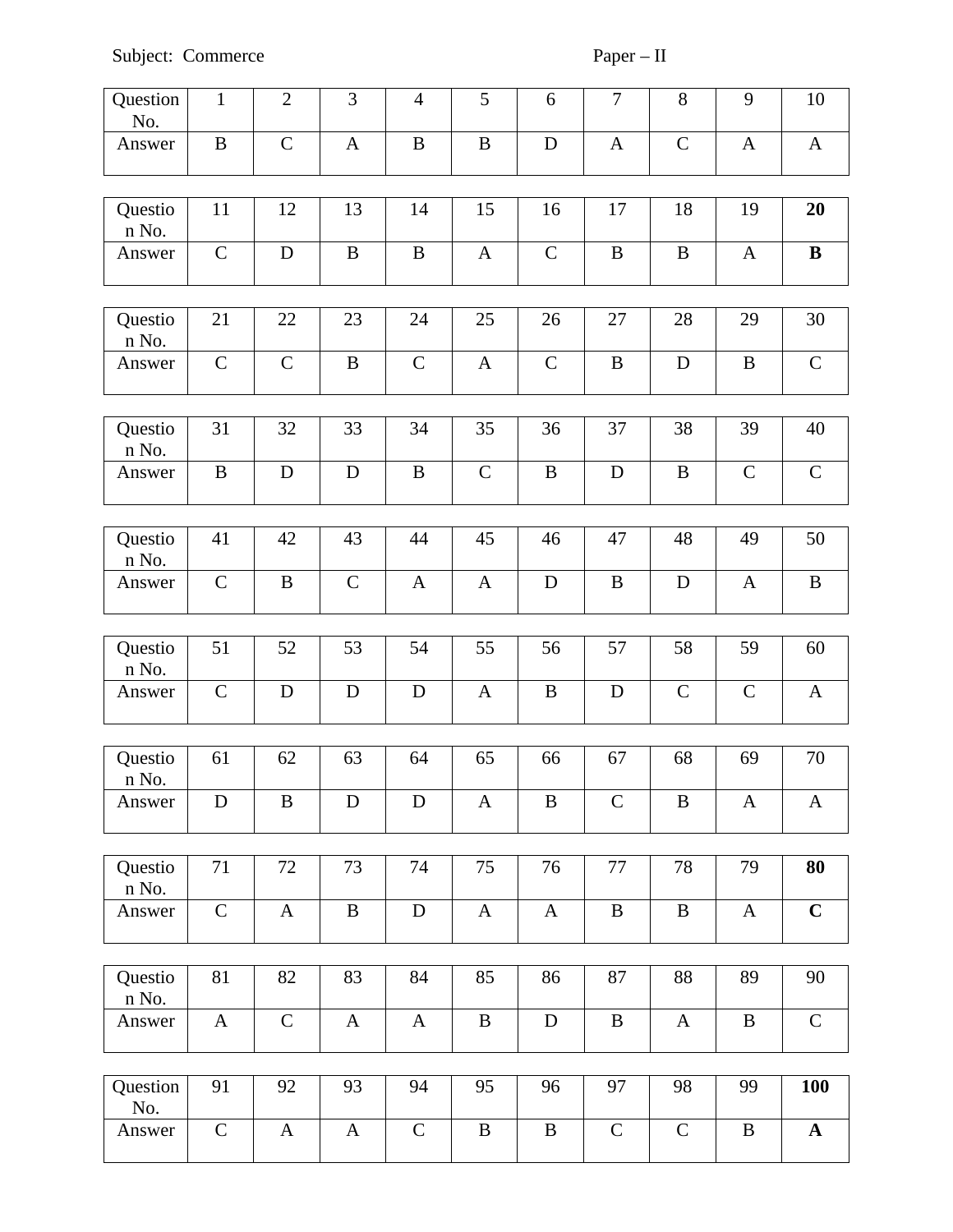Subject: Chemical Science Paper – II

| Question<br>No.       | $\mathbf{1}$ | $\overline{2}$ | 3            | $\overline{4}$ | 5            | 6            | $\overline{7}$ | 8             | $9\,$        | $10\,$       |
|-----------------------|--------------|----------------|--------------|----------------|--------------|--------------|----------------|---------------|--------------|--------------|
| Answer                | $\, {\bf B}$ | $\mathsf{C}$   | $\mathbf{A}$ | $\mathbf D$    | $\mathbf{A}$ | $\mathsf{C}$ | $\, {\bf B}$   | $\, {\bf B}$  | $\mathbf{A}$ | $\mathsf C$  |
| Questio<br>n No.      | 11           | 12             | 13           | 14             | 15           | 16           | 17             | 18            | 19           | 20           |
| Answer                | $\mathbf B$  | $\mathbf{A}$   | $\mathbf{A}$ | $\mathbf{A}$   | $\mathbf D$  | $\mathbf B$  | $\mathbf{A}$   | $\mathsf{C}$  | $\mathbf B$  | $\mathbf B$  |
| Questio<br>n No.      | 21           | 22             | 23           | 24             | 25           | 26           | 27             | 28            | 29           | 30           |
| Answer                | $\mathbf D$  | $\mathbf D$    | $\mathsf C$  | $\mathbf{A}$   | $\mathbf{A}$ | $\mathbf{A}$ | $\mathbf D$    | $\mathsf C$   | $\mathbf{A}$ | $\, {\bf B}$ |
| Questio<br>n No.      | 31           | 32             | 33           | 34             | 35           | 36           | 37             | 38            | 39           | 40           |
| Answer                | $\mathsf C$  | $\mathsf C$    | $\mathbf D$  | $\, {\bf B}$   | $\mathsf C$  | $\mathbf{A}$ | $\mathbf{A}$   | $\, {\bf B}$  | D            | $\mathsf C$  |
| Questio<br>n No.      | 41           | 42             | 43           | 44             | 45           | 46           | 47             | 48            | 49           | 50           |
| Answer                | $\mathbf{A}$ | $\mathbf{A}$   | $\, {\bf B}$ | $\mathbf{A}$   | $\mathbf D$  | $\mathsf C$  | $\mathbf{A}$   | ${\mathsf C}$ | $\mathbf{A}$ | ${\bf D}$    |
| Questio<br>n No.      | 51           | 52             | 53           | 54             | 55           | 56           | 57             | 58            | 59           | 60           |
| Answer                | $\mathbf D$  | A              | B            | $\mathsf C$    | $\mathbf D$  | B            | A              | $\bf{B}$      | D            | $\mathsf C$  |
| Questio<br>$\,$ n No. | 61           | 62             | 63           | 64             | 65           | 66           | 67             | 68            | 69           | 70           |
| Answer                | $\mathsf C$  | D              | B            | D              | D            | B            | A              | $\bf{B}$      | $\mathsf{C}$ | A            |
| Questio<br>n No.      | 71           | 72             | 73           | 74             | 75           | 76           | 77             | 78            | 79           | 80           |
| Answer                | ${\bf D}$    | A              | $\mathbf{A}$ | $\mathbf{A}$   | $\bf{B}$     | B            | $\mathbf{A}$   | $\mathbf{A}$  | B            | $\mathbf{A}$ |
| Questio<br>n No.      | 81           | 82             | 83           | 84             | 85           | 86           | 87             | 88            | 89           | 90           |
| Answer                | $\, {\bf B}$ | $\mathsf C$    | $\mathsf{C}$ | $\, {\bf B}$   | $\mathbf{A}$ | $\mathbf{A}$ | $\, {\bf B}$   | $\mathbf{A}$  | $\mathbf{A}$ | $\mathbf{A}$ |
| Question              | 91           | 92             | 93           | 94             | 95           | 96           | 97             | 98            | 99           | 100          |
| No.                   |              |                |              |                |              |              |                |               |              |              |
| Answer                | $\mathbf D$  | $\ast$         | $\ast$       | $\mathbf D$    | B            | $\bf{B}$     | $\mathsf{C}$   | $\mathsf{C}$  | $\bf{B}$     | $\mathbf{A}$ |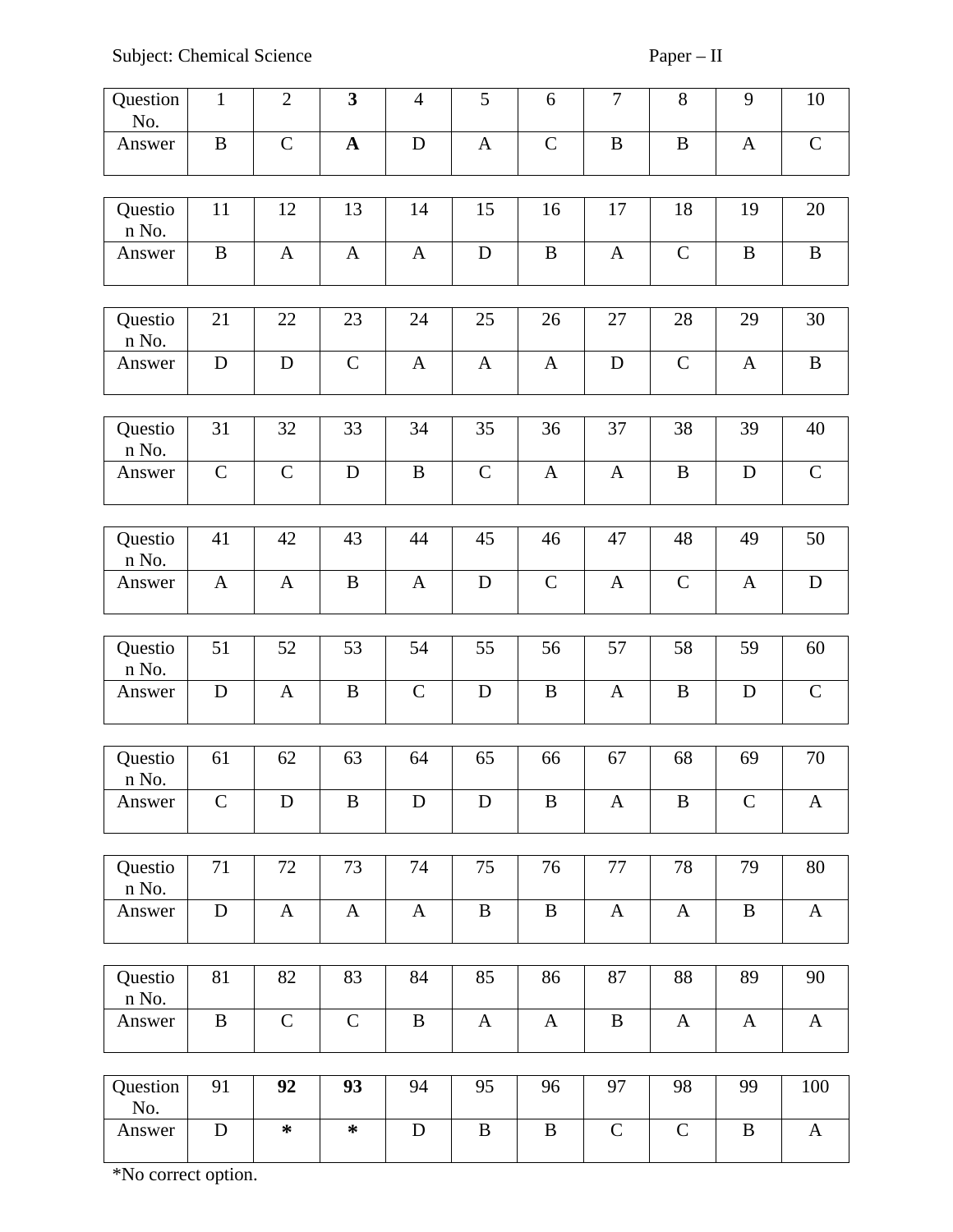| Question<br>No.  | $\mathbf{1}$ | $\overline{2}$ | 3            | $\overline{4}$ | 5            | 6            | 7            | 8            | $\overline{9}$ | 10           |
|------------------|--------------|----------------|--------------|----------------|--------------|--------------|--------------|--------------|----------------|--------------|
| Answer           | $\, {\bf B}$ | $\mathbf C$    | $\mathbf{A}$ | $\mathsf C$    | $\mathbf{A}$ | $\, {\bf B}$ | $\mathsf C$  | $\, {\bf B}$ | $\mathbf{A}$   | $\, {\bf B}$ |
|                  |              |                |              |                |              |              |              |              |                |              |
| Questio<br>n No. | 11           | 12             | 13           | 14             | 15           | 16           | 17           | 18           | 19             | 20           |
| Answer           | $\mathbf D$  | $\mathbf{A}$   | $\mathsf{C}$ | $\mathsf C$    | $\mathbf B$  | $\mathbf{A}$ | $\ast$       | ∗            | $\mathsf{C}$   | $\, {\bf B}$ |
|                  |              |                |              |                |              |              |              |              |                |              |
| Questio<br>n No. | 21           | 22             | 23           | 24             | 25           | 26           | 27           | 28           | 29             | 30           |
| Answer           | $\mathbf{A}$ | B              | $\mathbf{A}$ | $\mathbf{A}$   | $\mathsf C$  | $\mathbf D$  | $\mathsf C$  | $\mathbf{A}$ | $\mathsf C$    | ${\bf D}$    |
|                  |              |                |              |                |              |              |              |              |                |              |
| Questio<br>n No. | 31           | 32             | 33           | 34             | 35           | 36           | 37           | 38           | 39             | 40           |
| Answer           | $\mathbf{A}$ | $\, {\bf B}$   | $\mathsf C$  | $\mathbf{A}$   | $\mathbf B$  | $\bf{B}$     | $\mathsf C$  | $\mathbf C$  | D              | $\, {\bf B}$ |
|                  |              |                |              |                |              |              |              |              |                |              |
| Questio<br>n No. | 41           | 42             | 43           | 44             | 45           | 46           | 47           | 48           | 49             | 50           |
| Answer           | $\, {\bf B}$ | $\bf{B}$       | ${\bf D}$    | $\mathbf{A}$   | ${\bf D}$    | $\mathbf{A}$ | $\, {\bf B}$ | $\mathsf C$  | $\mathbf B$    | ${\bf D}$    |
|                  |              |                |              |                |              |              |              |              |                |              |
| Questio<br>n No. | 51           | 52             | 53           | 54             | 55           | 56           | 57           | 58           | 59             | 60           |
| Answer           | $\ast$       | $\mathbf{A}$   | $\mathbf D$  | $\mathsf C$    | $\mathsf C$  | $\mathbf C$  | $\mathbf{A}$ | $\mathsf C$  | $\mathbf B$    | $\mathbf C$  |
|                  |              |                |              |                |              |              |              |              |                |              |
| Questio<br>n No. | 61           | 62             | 63           | 64             | 65           | 66           | 67           | 68           | 69             | 70           |
| Answer           | $\mathsf{C}$ | $\mathsf C$    | $\mathbf{A}$ | $\mathsf C$    | $\mathbf{A}$ | $\mathbf C$  | $\mathsf C$  | $\mathsf C$  | $\mathsf{C}$   | $\mathbf D$  |
|                  |              |                |              |                |              |              |              |              |                |              |
| Questio<br>n No. | 71           | 72             | 73           | 74             | 75           | 76           | 77           | 78           | 79             | 80           |
| Answer           | $\bf{B}$     | $\mathbf C$    | $\mathbf C$  | $\, {\bf B}$   | $\mathbf C$  | $\mathbf{A}$ | $\mathsf C$  | $\ast$       | D              | $\mathsf C$  |
|                  |              |                |              |                |              |              |              |              |                |              |
| Questio<br>n No. | 81           | 82             | 83           | 84             | 85           | 86           | 87           | 88           | 89             | 90           |
| Answer           | $\, {\bf B}$ | $\mathsf C$    | ${\bf D}$    | ${\bf D}$      | $\mathsf C$  | $\mathbf{A}$ | $\mathbf C$  | $\, {\bf B}$ | $\mathsf{C}$   | $\mathsf C$  |
|                  |              |                |              |                |              |              |              |              |                |              |
| Question<br>No.  | 91           | 92             | 93           | 94             | 95           | 96           | 97           | 98           | 99             | 100          |
| Answer           | $\ast$       | $\ast$         | ${\bf D}$    | $\ast$         | $\, {\bf B}$ | $\mathbf{A}$ | $\mathbf C$  | $\ast$       | $\bf{B}$       | ${\bf D}$    |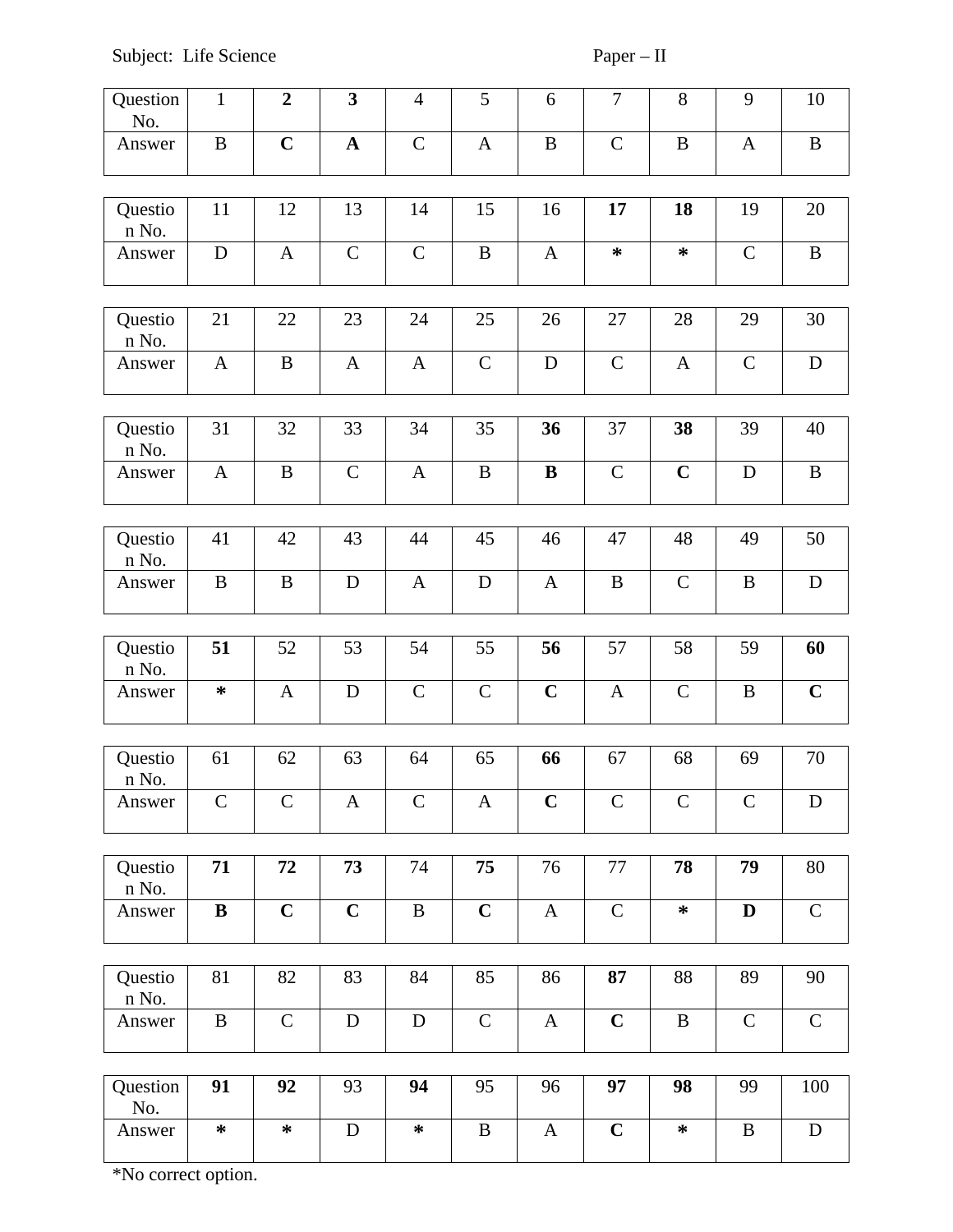Subject: Mathematical Science (Mathematics – Group – A)) Paper – II

| Question<br>No.       | $\mathbf{1}$ | $\overline{2}$ | 3            | 4            | 5            | 6            | $\overline{7}$ | 8            | 9            | 10           |
|-----------------------|--------------|----------------|--------------|--------------|--------------|--------------|----------------|--------------|--------------|--------------|
| Answer                | $\mathsf C$  | $\bf{B}$       | D            | $\, {\bf B}$ | $\mathbf{A}$ | $\mathsf C$  | $\, {\bf B}$   | $\mathbf D$  | $\mathbf B$  | $\mathbf D$  |
| Questio<br>n No.      | 11           | 12             | 13           | 14           | 15           | 16           | 17             | 18           | 19           | 20           |
| Answer                | ${\bf D}$    | $\mathbf{A}$   | $\mathbf B$  | $\mathbf{A}$ | $\mathbf{A}$ | $\mathsf{C}$ | ${\bf D}$      | ${\bf C}$    | $\mathbf{A}$ | $\ast$       |
| Questio<br>n No.      | 21           | 22             | 23           | 24           | 25           | 26           | 27             | 28           | 29           | 30           |
| Answer                | $\, {\bf B}$ | $\mathbf B$    | $\mathbf{A}$ | A            | $\ast$       | B            | $\bf{B}$       | $\, {\bf B}$ | $\mathsf{C}$ | $\bf{B}$     |
| Questio<br>n No.      | 31           | 32             | 33           | 34           | 35           | 36           | 37             | 38           | 39           | 40           |
| Answer                | $\mathsf{C}$ | $\mathbf{A}$   | $\mathbf D$  | $\mathbf{A}$ | $\mathsf C$  | $\mathbf{A}$ | $\mathsf C$    | $\mathbf{A}$ | $\mathbf{A}$ | $\ast$       |
| Questio<br>n No.      | 41           | 42             | 43           | 44           | 45           | 46           | 47             | 48           | 49           | 50           |
| Answer                | $\mathbf{A}$ | $\mathsf C$    | $\mathsf C$  | $\, {\bf B}$ | $\mathsf C$  | $\mathbf D$  | $\bf{B}$       | $\mathbf{A}$ | $\mathbf B$  | ${\bf D}$    |
| Questio<br>n No.      | 51           | 52             | 53           | 54           | 55           | 56           | 57             | 58           | 59           | 60           |
| Answer                | $\bf{B}$     | $\mathbf D$    | $\mathsf{C}$ | $\mathsf{C}$ | $\mathsf{C}$ | $\mathbf{A}$ | $\, {\bf B}$   | $\mathsf C$  | $\mathbf B$  | $\mathbf D$  |
| Questio<br>n No.      | 61           | 62             | 63           | 64           | 65           | 66           | 67             | 68           | 69           | 70           |
| Answer                | $\mathsf C$  | $\mathsf{C}$   | $\, {\bf B}$ | $\mathsf{C}$ | $\mathbf{A}$ | $\mathbf{A}$ | $\mathbf D$    | $\mathbf{A}$ | D            | $\mathsf C$  |
| Questio<br>n No.      | $71\,$       | 72             | 73           | 74           | 75           | 76           | 77             | 78           | 79           | 80           |
| Answer                | $\mathbf D$  | $\mathbf{A}$   | $\, {\bf B}$ | $\ast$       | $\mathbf{A}$ | $\mathbf B$  | $\bf{B}$       | ${\bf D}$    | $\mathbf{A}$ | $\, {\bf B}$ |
| Questio<br>$\,$ n No. | 81           | 82             | 83           | 84           | 85           | 86           | 87             | 88           | 89           | 90           |
| Answer                | $\mathbf{A}$ | $\mathbf D$    | $\mathsf{C}$ | $\mathsf C$  | $\mathbf{A}$ | $\bf{B}$     | $\mathbf{A}$   | $\mathsf C$  | D            | $\mathbf{A}$ |
| Question<br>No.       | 91           | 92             | 93           | 94           | 95           | 96           | 97             | 98           | 99           | 100          |
| Answer                | $\mathbf D$  | B              | $\mathsf C$  | $\mathbf A$  | $\mathbf{A}$ | $\mathsf{C}$ | $\, {\bf B}$   | ${\bf D}$    | $\ast$       | $\mathbf D$  |

 $\overline{\mathsf{L}}$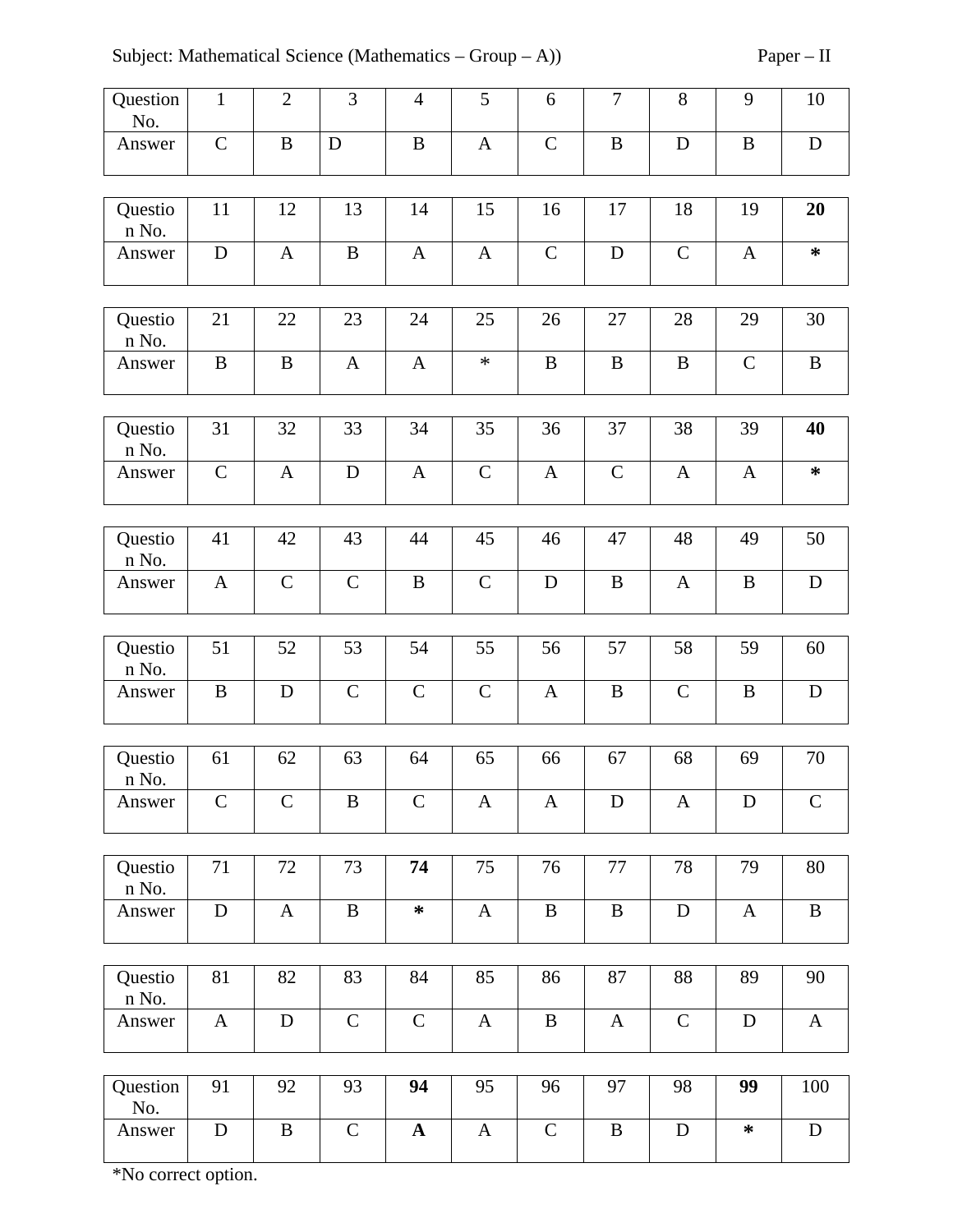Subject: Mathematical Science (Statistics – Group – B) Paper – II

| Question<br>No.  | $\mathbf{1}$ | $\overline{2}$ | 3            | $\overline{4}$ | 5            | 6            | $\overline{7}$ | 8            | 9            | $10\,$       |
|------------------|--------------|----------------|--------------|----------------|--------------|--------------|----------------|--------------|--------------|--------------|
| Answer           | $\mathsf C$  | $\, {\bf B}$   | D            | $\, {\bf B}$   | $\mathbf{A}$ | $\mathsf C$  | $\, {\bf B}$   | $\mathbf D$  | B            | ${\bf D}$    |
| Questio<br>n No. | 11           | 12             | 13           | 14             | 15           | 16           | 17             | 18           | 19           | 20           |
| Answer           | $\mathbf D$  | $\mathbf{A}$   | $\, {\bf B}$ | $\mathbf{A}$   | $\mathbf{A}$ | $\mathsf C$  | ${\bf D}$      | $\mathsf C$  | $\mathbf{A}$ | $\ast$       |
| Questio<br>n No. | 21           | 22             | 23           | 24             | 25           | 26           | 27             | 28           | 29           | 30           |
| Answer           | $\bf{B}$     | $\bf{B}$       | $\mathbf{A}$ | $\mathbf{A}$   | ∗            | $\mathbf B$  | $\, {\bf B}$   | $\, {\bf B}$ | $\mathsf C$  | $\, {\bf B}$ |
| Questio<br>n No. | 31           | 32             | 33           | 34             | 35           | 36           | 37             | 38           | 39           | 40           |
| Answer           | $\mathsf{C}$ | A              | D            | $\mathbf{A}$   | $\mathsf C$  | $\mathbf{A}$ | $\mathsf C$    | A            | $\mathbf{A}$ | $\ast$       |
| Question<br>No.  | 41           | 42             | 43           | 44             | 45           | 46           | 47             | 48           | 49           | 50           |
| Answer           | $\mathbf D$  | $\mathbf D$    | $\, {\bf B}$ | $\mathbf{A}$   | $\mathbf{A}$ | $\mathbf{A}$ | $\mathbf{A}$   | $\mathbf{A}$ | $\mathsf{C}$ | D/B          |
| Questio<br>n No. | 51           | 52             | 53           | 54             | 55           | 56           | 57             | 58           | 59           | 60           |
| Answer           | $\mathsf{C}$ | $\mathbf{A}$   | $\, {\bf B}$ | B              | $\mathbf{A}$ | $\bf{B}$     | $\mathbf{A}$   | $\mathsf{C}$ | D            | $\mathbf{A}$ |
| Questio          | 61           | 62             | 63           | 64             | 65           | 66           | 67             | 68           | 69           | 70           |
| n No.<br>Answer  | $\, {\bf B}$ | $\bf{B}$       | $\mathbf D$  | ${\bf D}$      | $\mathsf{C}$ | $\mathbf{A}$ | ${\bf D}$      | $\mathsf C$  | D            | $\mathsf C$  |
|                  |              |                |              |                |              |              |                |              |              |              |
| Questio<br>n No. | 71           | 72             | 73           | 74             | 75           | 76           | 77             | 78           | 79           | 80           |
| Answer           | $\bf{B}$     | $\ast$         | $\mathbf{A}$ | $\, {\bf B}$   | $\, {\bf B}$ | $\mathbf B$  | $\mathsf{C}$   | $\, {\bf B}$ | $\mathbf{A}$ | $\mathbf{A}$ |
| Questio<br>n No. | 81           | 82             | 83           | 84             | 85           | 86           | 87             | 88           | 89           | 90           |
| Answer           | $\mathbf D$  | A              | $\bf{B}$     | $\mathbf{A}$   | $\, {\bf B}$ | $\mathsf C$  | $\, {\bf B}$   | $\mathsf C$  | $\mathbf{A}$ | $\mathbf{A}$ |
|                  |              |                |              |                |              |              |                |              |              |              |
| Question<br>No.  | 91           | 92             | 93           | 94             | 95           | 96           | 97             | 98           | 99           | 100          |
| Answer           | B            | $\bf{B}$       | $\mathbf{A}$ | $\mathsf{C}$   | ${\bf D}$    | $\mathbf{A}$ | $\, {\bf B}$   | $\mathsf C$  | $\mathbf D$  | $\, {\bf B}$ |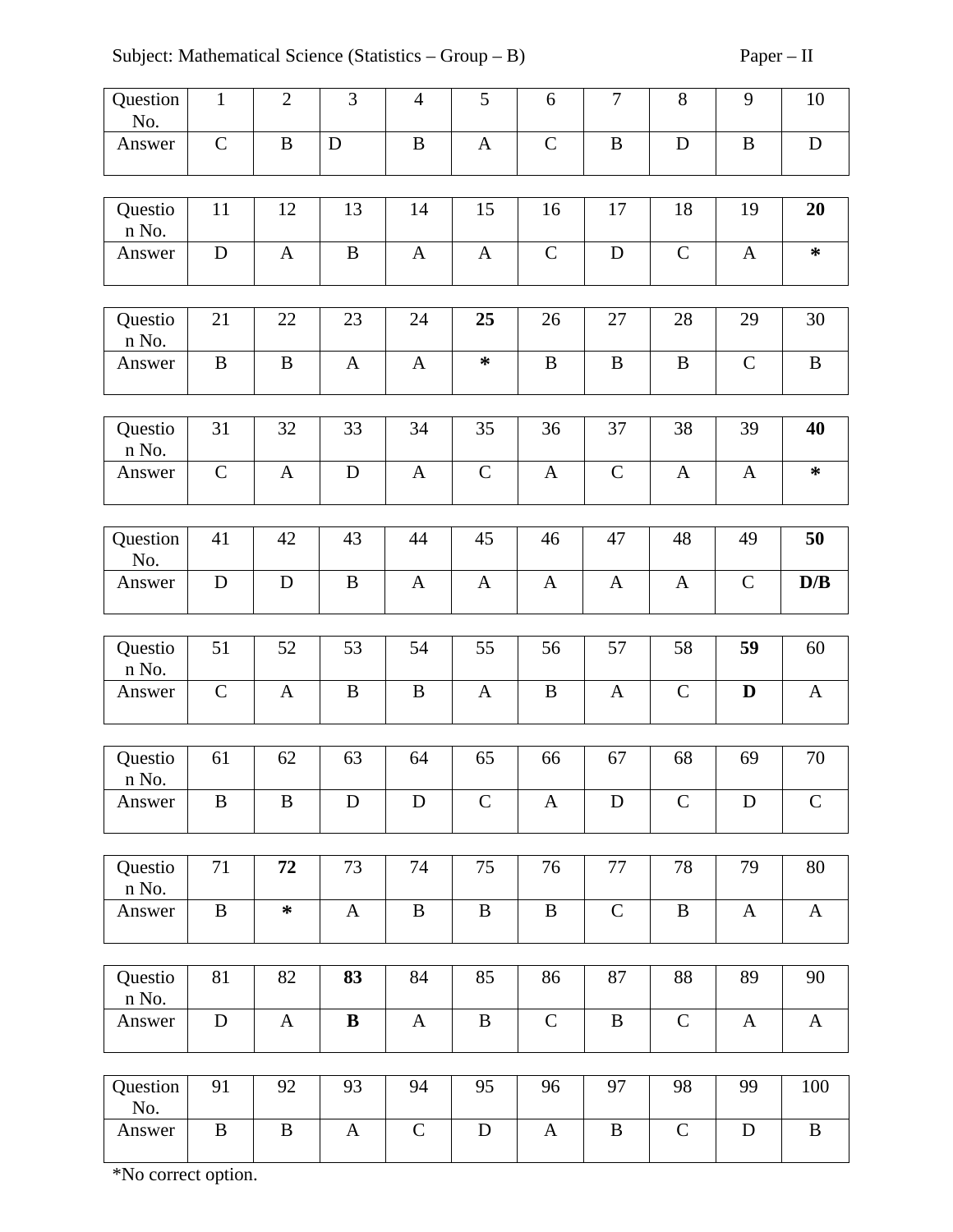Subject: Physical Science Paper – II

| Question<br>No.            | $\mathbf{1}$ | $\overline{2}$ | 3            | $\overline{\mathbf{4}}$ | 5            | 6            | $\overline{7}$ | 8                | 9                | 10           |
|----------------------------|--------------|----------------|--------------|-------------------------|--------------|--------------|----------------|------------------|------------------|--------------|
| Answer                     | $\bf{B}$     | $\mathsf C$    | $\, {\bf B}$ | D                       | $\mathsf{C}$ | $\, {\bf B}$ | $\, {\bf B}$   | $\mathbf{A}$     | $\mathbf B$      | $\mathbf{A}$ |
|                            |              |                |              |                         |              |              |                |                  |                  |              |
| Questio<br>n No.           | 11           | 12             | 13           | 14                      | 15           | 16           | 17             | 18               | 19               | 20           |
| Answer                     | $\mathbf D$  | B              | $\mathbf{A}$ | $\mathsf C$             | $\mathbf D$  | $\mathbf{A}$ | B              | $\mathbf{A}$     | B                | $\mathsf{C}$ |
|                            |              |                |              |                         |              |              |                |                  |                  |              |
| Questio<br>n No.           | 21           | 22             | 23           | 24                      | 25           | 26           | 27             | 28               | 29               | 30           |
| Answer                     | $\mathsf C$  | $\mathbf D$    | $\mathbf{A}$ | $\, {\bf B}$            | $\mathbf D$  | $\mathbf D$  | $\mathsf C$    | $\mathbf{A}$     | $\mathbf B$      | $\mathsf C$  |
|                            |              |                |              |                         |              |              |                |                  |                  |              |
| Questio<br>n No.           | 31           | 32             | 33           | 34                      | 35           | 36           | 37             | 38               | 39               | 40           |
| Answer                     | ${\bf D}$    | $\mathbf{A}$   | $\mathbf D$  | ${\bf D}$               | $\bf{B}$     | $\mathbf{A}$ | $\mathbf{A}$   | $\boldsymbol{A}$ | $\boldsymbol{A}$ | ${\bf D}$    |
|                            |              |                |              |                         |              |              |                |                  |                  |              |
| Questio<br>n No.           | 41           | 42             | 43           | 44                      | 45           | 46           | 47             | 48               | 49               | 50           |
| Answer                     | $\, {\bf B}$ | $\mathbf D$    | $\mathbf C$  | $\mathsf C$             | $\mathsf C$  | $\bf{B}$     | $\, {\bf B}$   | $\, {\bf B}$     | $\mathsf C$      | $\mathbf{A}$ |
|                            |              |                |              |                         |              |              |                |                  |                  |              |
| Question<br>No.            | 51           | 52             | 53           | 54                      | 55           | 56           | 57             | 58               | 59               | 60           |
| Answer                     | $\mathsf C$  | $\mathsf C$    | $\ast$       | $\mathbf{A}$            | $\mathsf C$  | $\mathbf{A}$ | A              | B/C              | D                | $\bf{A}$     |
|                            |              |                |              |                         |              |              |                |                  |                  |              |
| Questio<br>$\mathbf n$ No. | 61           | 62             | 63           | 64                      | 65           | 66           | 67             | 68               | 69               | 70           |
| Answer                     | $\mathsf C$  | $\mathbf D$    | $\mathbf C$  | $\, {\bf B}$            | $\mathsf C$  | $\mathsf{C}$ | B              | A                | $\mathbf{A}$     | $\mathsf C$  |
|                            |              |                |              |                         |              |              |                |                  |                  |              |
| Questio<br>n No.           | 71           | 72             | 73           | 74                      | 75           | 76           | 77             | 78               | 79               | 80           |
| Answer                     | ${\bf D}$    | $\mathsf C$    | $\mathsf{C}$ | ${\bf D}$               | $\mathsf C$  | B            | $\mathbf D$    | $\mathbf D$      | $\mathsf{C}$     | $\mathbf{A}$ |
|                            |              |                |              |                         |              |              |                |                  |                  |              |
| Questio<br>n No.           | 81           | 82             | 83           | 84                      | 85           | 86           | 87             | 88               | 89               | 90           |
| Answer                     | $\mathsf C$  | ${\bf D}$      | $\mathbf{A}$ | $\, {\bf B}$            | ${\bf A}$    | $\, {\bf B}$ | $\mathbf{A}$   | $\mathbf{A}$     | $\bf{B}$         | $\mathbf{A}$ |
|                            |              |                |              |                         |              |              |                |                  |                  |              |
| Question<br>No.            | 91           | 92             | 93           | 94                      | 95           | 96           | 97             | 98               | 99               | 100          |
| Answer                     | $\, {\bf B}$ | $\mathsf C$    | $\mathsf{C}$ | $\bf{B}$                | $\mathsf C$  | $\mathbf{A}$ | $\mathsf{C}$   | $\, {\bf B}$     | D                | $\mathbf{A}$ |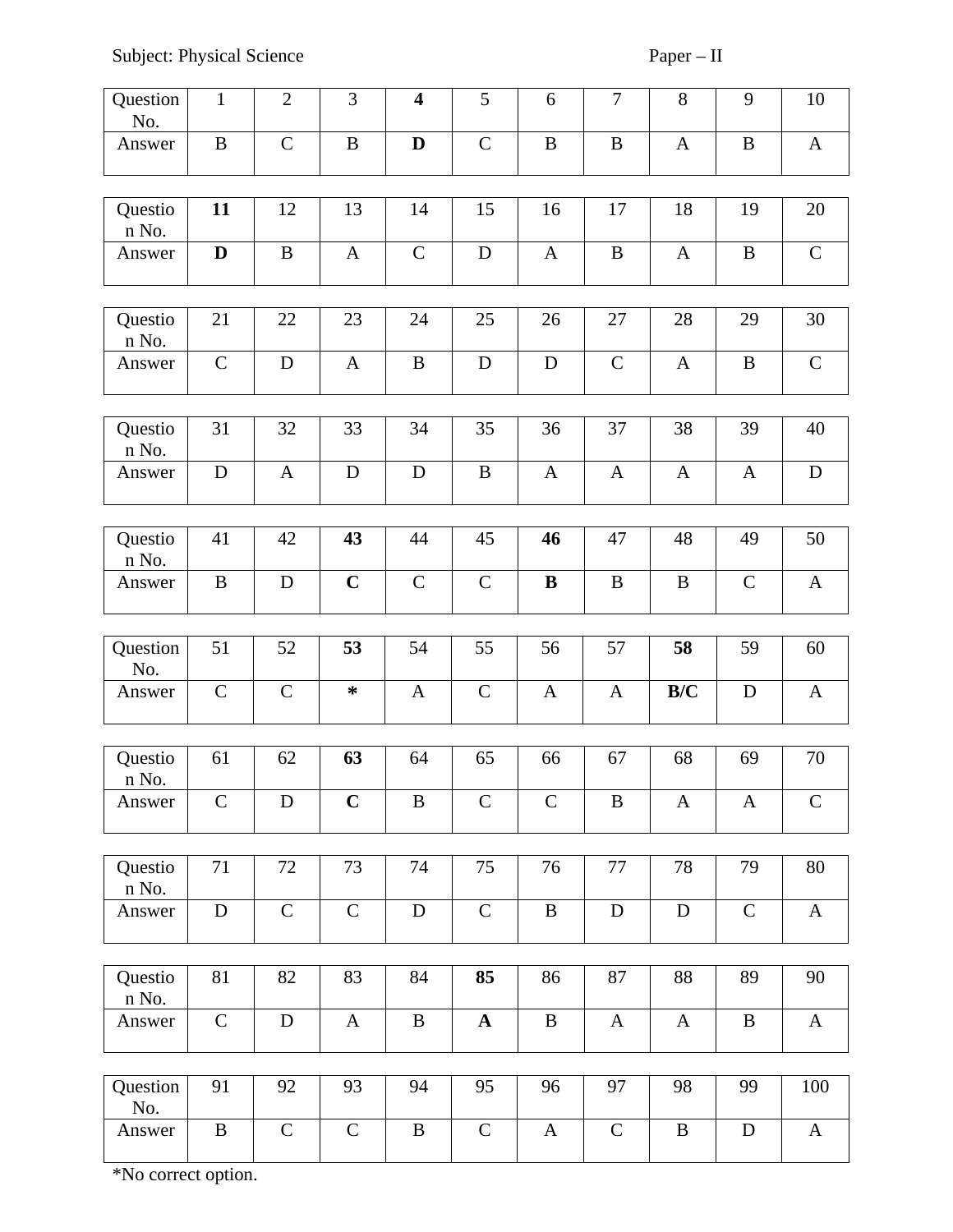Subject: Computer Science Paper – II

| Question<br>No.  | $\mathbf{1}$ | $\overline{2}$ | 3            | $\overline{4}$ | 5            | 6            | 7            | 8             | 9            | $10\,$       |
|------------------|--------------|----------------|--------------|----------------|--------------|--------------|--------------|---------------|--------------|--------------|
| Answer           | $\mathbf{A}$ | $\overline{C}$ | $\mathbf B'$ | $\mathbf D$    | A            | D            | $\mathsf C$  | $\mathsf{C}$  | D            | $\mathbf{A}$ |
|                  |              |                |              |                |              |              |              |               |              |              |
| Questio<br>n No. | 11           | 12             | 13           | 14             | 15           | 16           | 17           | 18            | 19           | 20           |
| Answer           | $\, {\bf B}$ | $\mathbf D$    | $\, {\bf B}$ | $\mathsf C$    | $\mathbf{A}$ | $\mathbf{A}$ | $\mathsf C$  | $\mathbf{A}$  | $\mathbf B$  | $\mathbf{A}$ |
|                  |              |                |              |                |              |              |              |               |              |              |
| Questio<br>n No. | 21           | 22             | 23           | 24             | 25           | 26           | 27           | 28            | 29           | 30           |
| Answer           | $\mathbf D$  | $\mathbf B$    | D            | $\mathbf D$    | $\bf{B}$     | $\mathbf{A}$ | ${\bf C}$    | $\bf{B}$      | $\mathbf{A}$ | $\, {\bf B}$ |
|                  |              |                |              |                |              |              |              |               |              |              |
| Questio<br>n No. | 31           | 32             | 33           | 34             | 35           | 36           | 37           | 38            | 39           | 40           |
| Answer           | $\mathbf{A}$ | D              | $\mathbf{A}$ | $\mathbf D$    | D            | $\mathbf D$  | D            | $\mathsf{C}$  | D            | $\mathbf{A}$ |
|                  |              |                |              |                |              |              |              |               |              |              |
| Questio<br>n No. | 41           | 42             | 43           | 44             | 45           | 46           | 47           | 48            | 49           | 50           |
| Answer           | $\mathbf D$  | $\mathbf B$    | D            | ${\bf D}$      | $\mathsf C$  | $\mathbf D$  | $\mathsf C$  | $\mathsf C$   | $\mathsf{C}$ | ${\bf C}$    |
|                  |              |                |              |                |              |              |              |               |              |              |
| Questio<br>n No. | 51           | 52             | 53           | 54             | 55           | 56           | 57           | 58            | 59           | 60           |
| Answer           | $\mathbf B$  | $\mathsf C$    | $\mathbf{A}$ | $\bf{B}$       | B            | $\mathbf{A}$ | $\bf{B}$     | $\, {\bf B}$  | $\bf{B}$     | $\mathbf{A}$ |
|                  |              |                |              |                |              |              |              |               |              |              |
| Questio<br>n No. | 61           | 62             | 63           | 64             | 65           | 66           | 67           | 68            | 69           | 70           |
| Answer           | $\mathbf B$  | $\mathbf{A}$   | ${\bf D}$    | $\mathsf{C}$   | $\, {\bf B}$ | $\mathbf{A}$ | $\mathsf C$  | $\mathbf{A}$  | $\mathsf{C}$ | $\mathbf{A}$ |
|                  |              |                |              |                |              |              |              |               |              |              |
| Questio<br>n No. | 71           | 72             | 73           | 74             | 75           | 76           | 77           | 78            | 79           | $80\,$       |
| Answer           | $\mathbf{A}$ | $\mathbf D$    | $\mathbf D$  | $\mathsf C$    | $\mathbf{A}$ | $\mathsf C$  | $\, {\bf B}$ | $\, {\bf B}$  | $\mathsf C$  | $\mathsf C$  |
|                  |              |                |              |                |              |              |              |               |              |              |
| Questio<br>n No. | 81           | 82             | 83           | 84             | 85           | 86           | 87           | 88            | 89           | 90           |
| Answer           | $\mathbf D$  | $\mathsf C$    | $\, {\bf B}$ | $\mathsf C$    | $\mathbf{A}$ | $\mathbf B$  | $\mathsf C$  | $\mathbf{A}$  | D            | $\mathbf{A}$ |
|                  |              |                |              |                |              |              |              |               |              |              |
| Question<br>No.  | 91           | 92             | 93           | 94             | 95           | 96           | 97           | 98            | 99           | 100          |
| Answer           | $\mathbf{A}$ | $\mathsf{C}$   | $\mathbf{A}$ | $\mathbf{A}$   | $\mathbf{A}$ | $\bf{B}$     | D            | ${\mathsf C}$ | $\mathbf{A}$ | $\mathsf C$  |